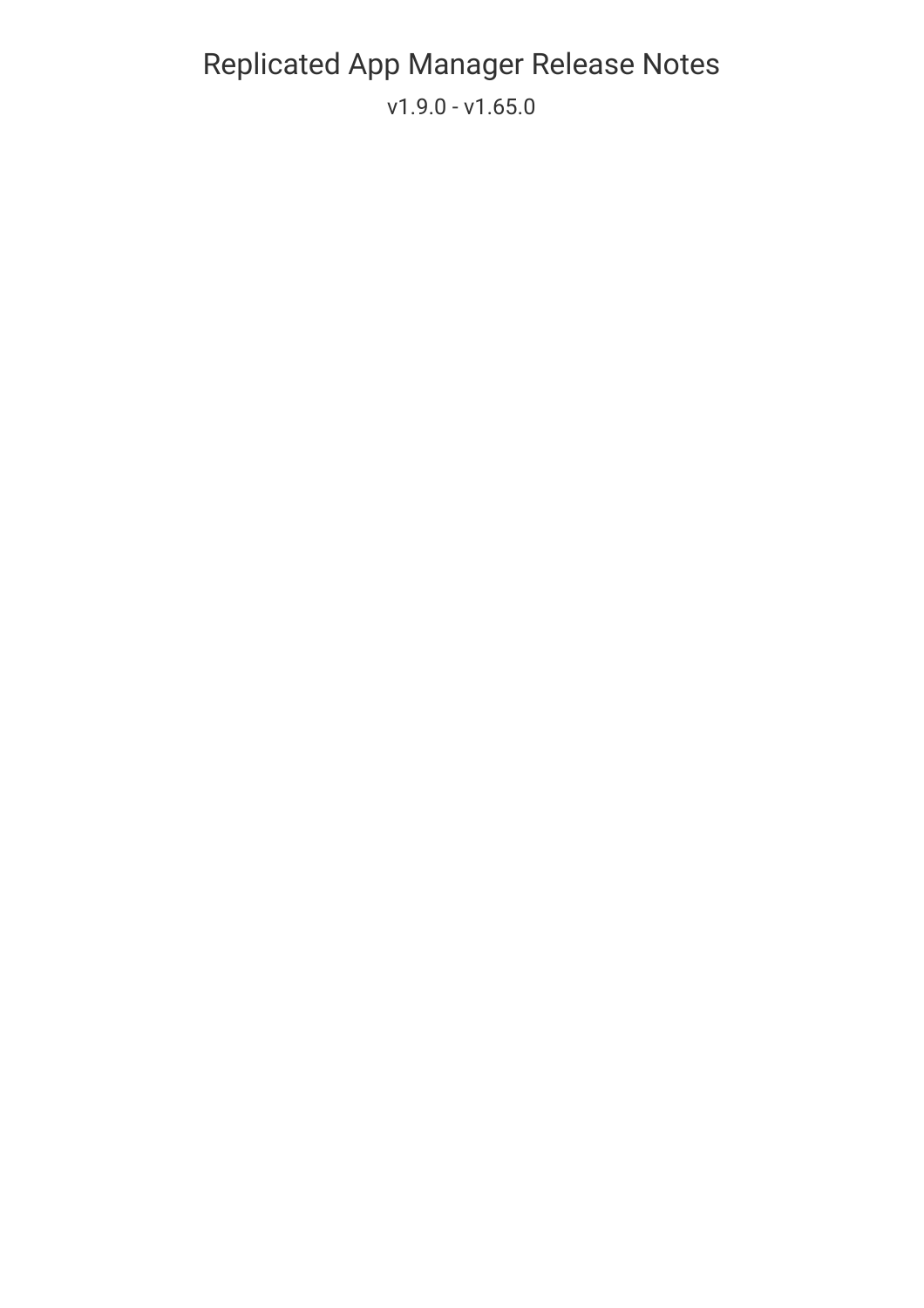#### Table of Contents

[1.65.0](#page-4-0) - Feb 25 2022 [1.64.0](#page-4-1) - Feb 18 2022 [1.63.0](#page-4-2) - Feb 11 2022 [1.62.0](#page-4-3) - Feb 04 2022 [1.61.0](#page-5-0) - Feb 01 2022 [1.60.0](#page-5-1) - Jan 25 2022 [1.59.3](#page-6-0) - Jan 21 2022 [1.59.2](#page-6-1) - Jan 18 2022 [1.59.1](#page-6-2) - Dec 29 2021 [1.59.0](#page-6-3) - Dec 22 2021 [1.58.2](#page-7-0) - Dec 14 2021 [1.58.1](#page-7-1) - Dec 01 2021 [1.58.0](#page-7-2) - Dec 01 2021 [1.57.0](#page-7-3) - Nov 22 2021 [1.56.0](#page-8-0) - Nov 04 2021 [1.55.0](#page-8-1) - Oct 22 2021 [1.54.0](#page-9-0) - Oct 18 2021 [1.53.0](#page-9-1) - Oct 08 2021 [1.52.1](#page-9-2) - Oct 04 2021 [1.52.0](#page-9-3) - Sep 24 2021 [1.51.0](#page-10-0) - Sep 22 2021 [1.50.2](#page-10-1) - Sep 07 2021 [1.50.1](#page-10-2) - Aug 20 2021 [1.50.0](#page-11-0) - Aug 16 2021 [1.49.0](#page-11-1) - Aug 06 2021 [1.48.1](#page-12-0) - Aug 03 2021 [1.48.0](#page-12-1) - Jul 30 2021 [1.47.3](#page-12-2) - Jul 23 2021 [1.47.2](#page-13-0) - Jul 19 2021 [1.47.1](#page-13-1) - Jul 16 2021 [1.47.0](#page-13-2) - Jul 13 2021 [1.46.0](#page-13-3) - Jul 02 2021 [1.45.0](#page-14-0) - Jun 25 2021 [1.44.1](#page-14-1) - Jun 15 2021 [1.44.0](#page-14-2) - Jun 11 2021 [1.43.2](#page-15-0) - Jun 08 2021 [1.43.1](#page-15-1) - Jun 04 2021 [1.43.0](#page-15-2) - May 28 2021 [1.42.1](#page-16-0) - May 24 2021 [1.42.0](#page-16-1) - May 21 2021 [1.41.1](#page-16-2) - May 14 2021 [1.41.0](#page-17-0) - May 07 2021 [1.40.0](#page-17-1) - Apr 30 2021 [1.39.1](#page-18-0) - Apr 23 2021 [1.39.0](#page-18-1) - Apr 19 2021 [1.38.1](#page-18-2) - Apr 16 2021 [1.38.0](#page-19-0) - Apr 12 2021 [1.37.0](#page-19-1) - Apr 02 2021 [1.36.1](#page-20-0) - Mar 29 2021 [1.36.0](#page-20-1) - Mar 26 2021 [1.35.0](#page-20-2) - Mar 19 2021 [1.34.0](#page-21-0) - Mar 15 2021 [1.33.2](#page-21-1) - Mar 11 2021 [1.33.1](#page-21-2) - Mar 10 2021 [1.33.0](#page-21-3) - Mar 08 2021 [1.32.0](#page-22-0) - Feb 26 2021 [1.31.1](#page-22-1) - Feb 23 2021 [1.31.0](#page-23-0) - Feb 22 2021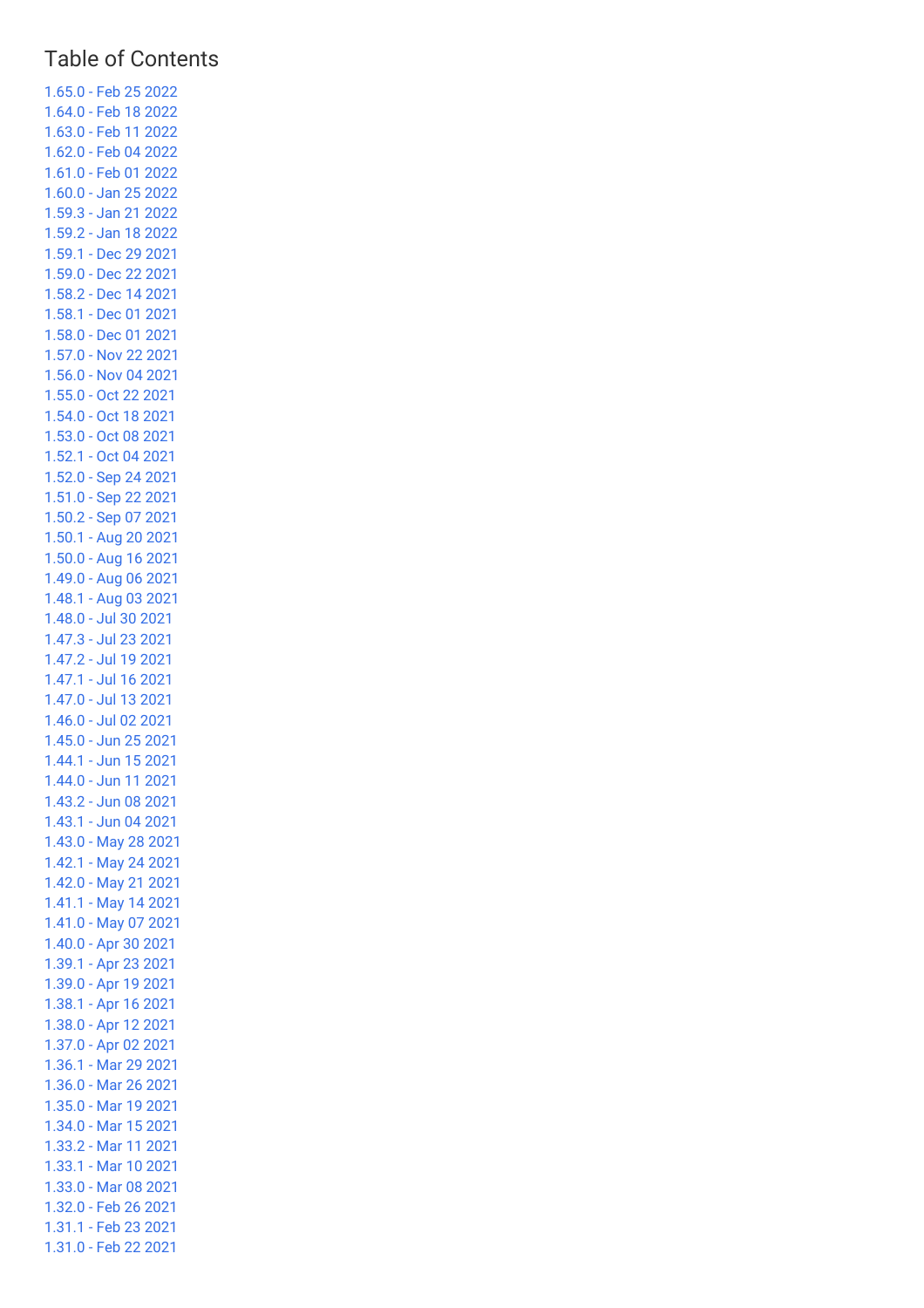[1.30.0](#page-23-1) - Feb 12 2021 [1.29.3](#page-23-2) - Feb 05 2021 [1.29.2](#page-24-0) - Jan 29 2021 [1.29.1](#page-24-1) - Jan 22 2021 [1.29.0](#page-24-2) - Jan 15 2021 [1.28.0](#page-24-3) - Jan 08 2021 [1.27.1](#page-25-0) - Jan 05 2021 [1.27.0](#page-25-1) - Dec 29 2020 [1.26.0](#page-25-2) - Dec 23 2020 [1.25.2](#page-26-0) - Dec 11 2020 [1.25.1](#page-26-1) - Dec 10 2020 [1.25.0](#page-26-2) - Dec 09 2020 [1.24.2](#page-27-0) - Dec 03 2020 [1.24.1](#page-27-1) - Nov 25 2020 [1.24.0](#page-27-2) - Nov 20 2020 [1.23.1](#page-27-3) - Nov 19 2020 [1.23.0](#page-28-0) - Nov 13 2020 [1.22.4](#page-28-1) - Nov 13 2020 [1.22.3](#page-28-2) - Nov 12 2020 [1.22.2](#page-28-3) - Nov 12 2020 [1.22.1](#page-29-0) - Nov 10 2020 [1.22.0](#page-29-1) - Nov 06 2020 [1.21.3](#page-29-2) - Nov 06 2020 [1.21.2](#page-29-3) - Oct 29 2020 [1.21.1](#page-29-4) - Oct 29 2020 [1.21.0](#page-30-0) - Oct 23 2020 [1.20.3](#page-30-1) - Oct 16 2020 [1.20.2](#page-30-2) - Oct 14 2020 [1.20.1](#page-30-3) - Oct 14 2020 [1.20.0](#page-30-4) - Oct 06 2020 [1.19.6](#page-31-0) - Oct 02 2020 [1.19.5](#page-31-1) - Sep 28 2020 [1.19.4](#page-32-0) - Sep 21 2020 [1.19.3](#page-32-1) - Sep 18 2020 [1.19.2](#page-32-2) - Sep 17 2020 [1.19.1](#page-32-3) - Sep 15 2020 [1.19.0](#page-32-4) - Sep 11 2020 [1.18.1](#page-33-0) - Aug 14 2020 [1.18.0](#page-34-0) - Aug 10 2020 [1.17.2](#page-35-0) - Jul 23 2020 [1.17.1](#page-35-1) - Jul 21 2020 [1.17.0](#page-35-2) - Jul 14 2020 [1.16.2](#page-36-0) - Jul 07 2020 [1.16.1](#page-36-1) - Jun 10 2020 [1.16.0](#page-37-0) - Jun 01 2020 [1.15.5](#page-37-1) - May 26 2020 [1.15.4](#page-37-2) - May 15 2020 [1.15.3](#page-38-0) - May 12 2020 [1.15.2](#page-38-1) - May 05 2020 [1.15.1](#page-38-2) - May 01 2020 [1.15.0](#page-38-3) - May 01 2020 [1.14.2](#page-39-0) - Apr 02 2020 [1.14.1](#page-39-1) - Apr 01 2020 [1.14.0](#page-40-0) - Mar 31 2020 [1.13.9](#page-40-1) - Mar 19 2020 [1.13.8](#page-40-2) - Mar 13 2020 [1.13.6](#page-41-0) - Mar 10 2020 [1.13.5](#page-41-1) - Mar 09 2020 [1.13.4](#page-41-2) - Mar 06 2020 [1.13.3](#page-41-3) - Mar 05 2020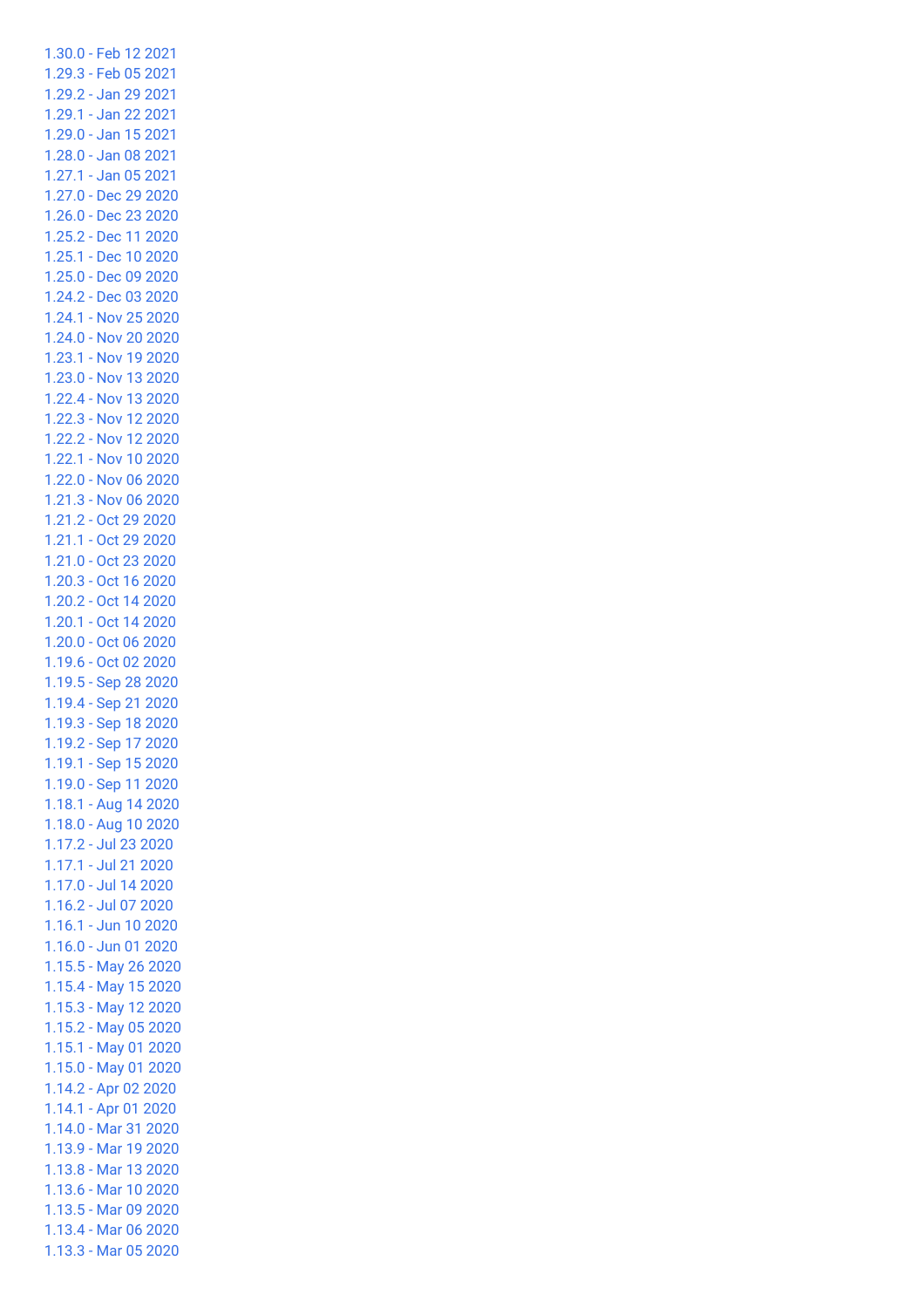[1.13.2](#page-41-4) - Feb 28 2020 [1.13.1](#page-42-0) - Feb 28 2020 [1.13.0](#page-42-1) - Feb 27 2020 [1.12.2](#page-43-0) - Feb 13 2020 [1.12.1](#page-44-0) - Feb 05 2020 [1.12.0](#page-44-1) - Feb 04 2020 [1.11.4](#page-45-0) - Jan 28 2020 [1.11.3](#page-45-1) - Jan 25 2020 [1.11.2](#page-45-2) - Jan 24 2020 [1.11.1](#page-45-3) - Jan 23 2020 [1.11.0](#page-45-4) - Jan 22 2020 [1.10.0](#page-46-0) - Jan 12 2020 1.9.1 - Jan 09 [2020](#page-46-1) 1.9.0 - Jan 01 [2020](#page-46-2)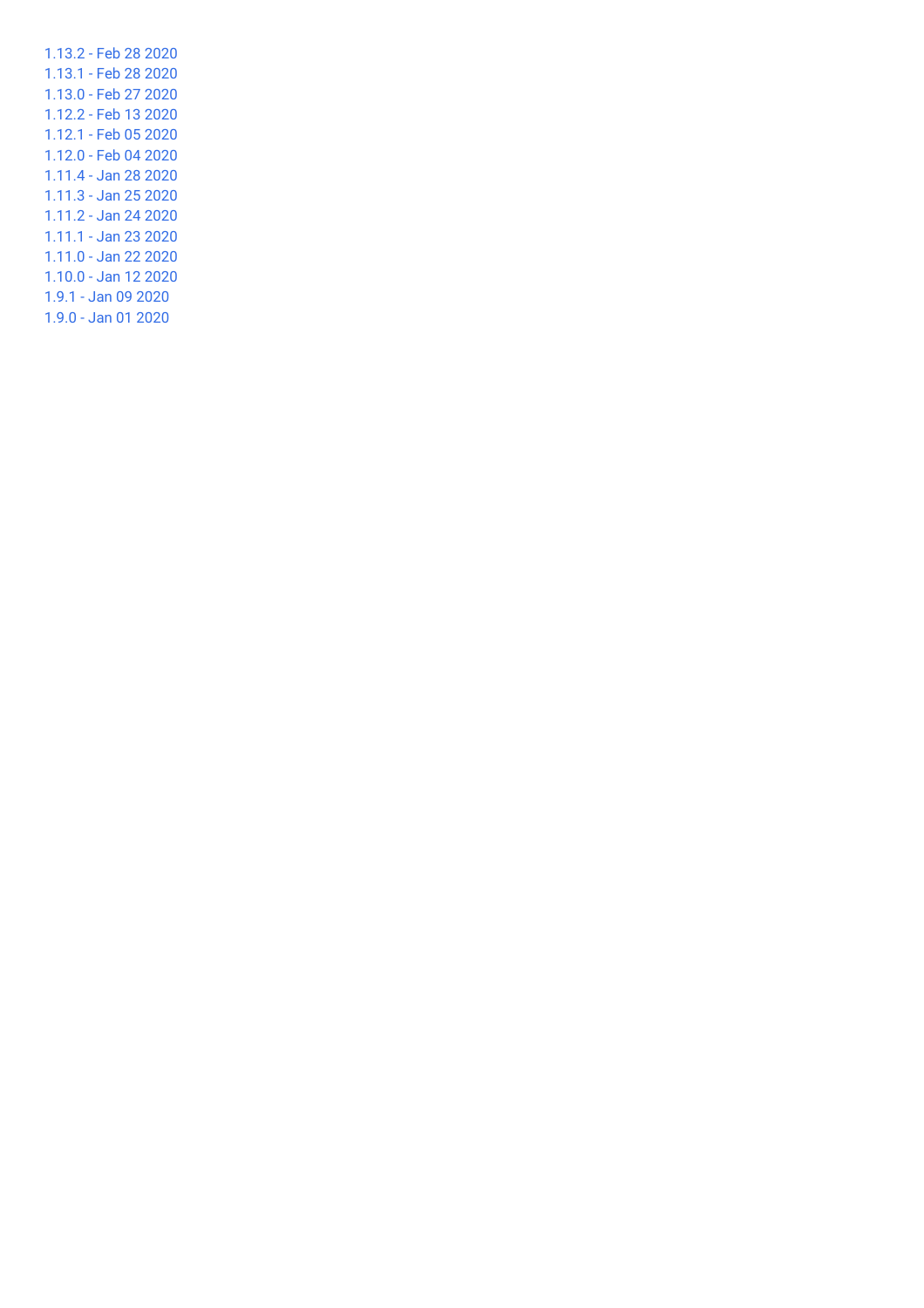# <span id="page-4-0"></span>1.65.0

#### New Features

- Permanently enables the redesigned admin console app dashboard and version history pages introduced in KOTS [1.60.0](https://kots.io/release-notes/1.60.0/).
- Application versions that fail to download now appear in the version history. A new button is also present with the version to  $\bullet$ allow the download to be retried. Previously, these failures were lost when a newer version was downloaded successfully.
- Introduces the kots [upstream](https://kots.io/kots-cli/upstream/download) download command to retry downloading a failed update of the upstream application.

#### Improvements

- The port-forward initiated to access the admin console will continually retry when it is disconnected. If a new kotsadm pod comes up, the port forward will switch and forward to the new pod.
- If the kots CLI version doesn't match the KOTS API version in the cluster, a warning message is displayed advising the user to update the kots CLI to the appropriate version.

#### Bug Fixes

- Fixes uploading preflight results from the CLI.
- Fixes a bug where the app icon in the metadata would not show as the favicon in Google Chrome.

### <span id="page-4-1"></span>1.64.0

#### Improvements

- A MinIO image will no longer be present in new deployments when MinIO is not specified as an add-on in the Kubernetes installer specification.
- Enables an alternative that does not use MinIO for hostPath snapshots if the MinIO image is not present on the instance.

#### Bug Fixes

- Fixes a bug that showed an incorrect diff on the version history page.
- Fixes deploy log errors for PVCs when using OpenEBS with Kubernetes 1.19 through 1.21.

# <span id="page-4-2"></span>1.63.0

#### New Features

• Changes the kots [upstream](https://kots.io/kots-cli/upstream/upgrade/) upgrade command to be synchronous by default and exposes error messages for it.

#### Improvements

Sets the Native Helm timeout to 60 minutes instead of 5 minutes.

# <span id="page-4-3"></span>1.62.0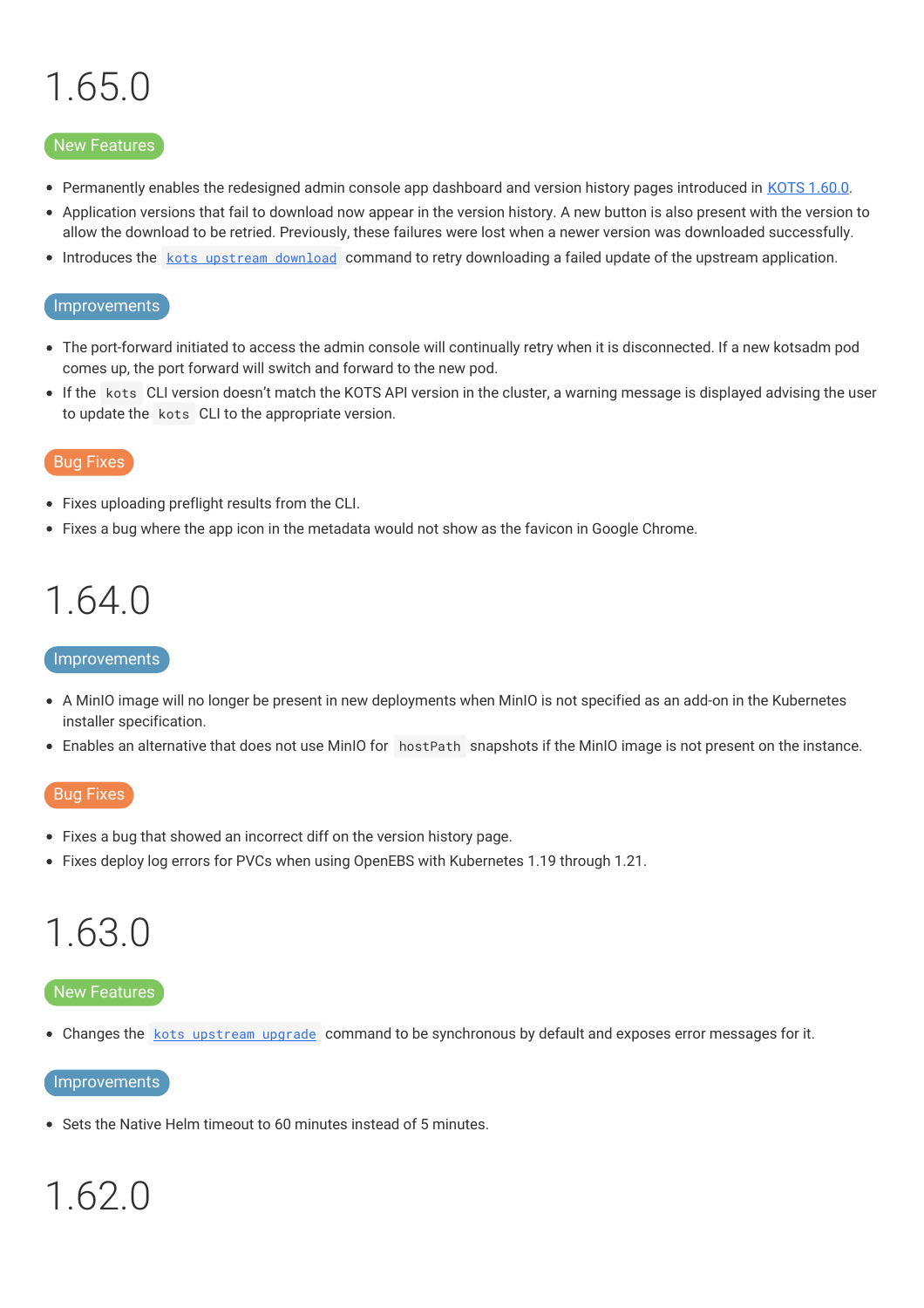#### New Features

- Adds [targetKotsVersion](https://kots.io/reference/v1beta1/application/#targetkotsversion) as a field in the application spec. This field allows you to set a target version of KOTS for a release. The initial installation of an application will fail if the currently installed KOTS version is greater than the target version. When a target version is set, end users will receive a notification in the admin console if their currently deployed version of KOTS is less than the target version. For more informaiton, see the documentation.
- Adds [minKotsVersion](https://kots.io/reference/v1beta1/application/#minkotsversion-beta) (Beta) as a field in the application spec. This allows you to specify the minimum supported KOTS version for a release. An application cannot be installed if the currently deployed KOTS version is less than the minimum KOTS version specified for a release. See the minKotsVersion [documentation](https://kots.io/reference/v1beta1/application/#minkotsversion-beta) for caveats since this is a Beta feature.

#### Improvements

- Defaults kubectl kots get config [--appslug](https://kots.io/kots-cli/get/config/) to the app slug of the deployed application if there is only one in the namespace.
- Defaults kubectl kots get config [--sequence](https://kots.io/kots-cli/get/config/) to the sequence of the latest available version.

#### Bug Fixes

- Fixes a bug that caused the "Details" link, which shows the [application](https://kots.io/vendor/config/application-status/) status, to be not visible in the new dashboard UI.
- Fixes the omission of certain password values from the rendered YAML file when using [kubectl](https://kots.io/kots-cli/get/config/) kots pull.
- Fixes an issue that caused the license file included in a support bundle to contain a long array of integers instead of a string in the signature field.
- Fixes an issue which caused setting up a host path as a snapshot storage destination to fail.

### <span id="page-5-0"></span>1.61.0

#### New Features

- Adds a CLI command to get all available versions for an [application](https://kots.io/kots-cli/get/versions/) from the app manager.
- Adds the ability to block installing or upgrading an application if the current KOTS version is incompatible with the KOTS version required by the application. This feature is experimental and is only available to vendors who have requested access.

#### Bug Fixes

- Fixes a bug that caused images to be pushed to a private registry multiple times during an air gap installation.
- Fixes a bug that erroneously displays a message to edit the current config when performing a new installation.
- Fixes an issue that caused image garbage [collection](https://kots.io/kotsadm/registries/kurl-registry/#image-garbage-collection) to only remove images with the "latest" tag.

### <span id="page-5-1"></span>1.60.0

#### New Features

The admin console app dashboard and version history pages have been redesigned! This redesign improves the aesthetics of these pages and brings key functionality directly to the app dashboard. See this [blog](https://www.replicated.com/blog/new-features-announced-improvements-to-ux-host-preflights/) for more details.

#### **Improvements**

- Updates MinIO to RELEASE.2022-01-08T03-11-54Z (resolves CVE-2021-43858 CVE).
- Updates Postgres to version 10.19.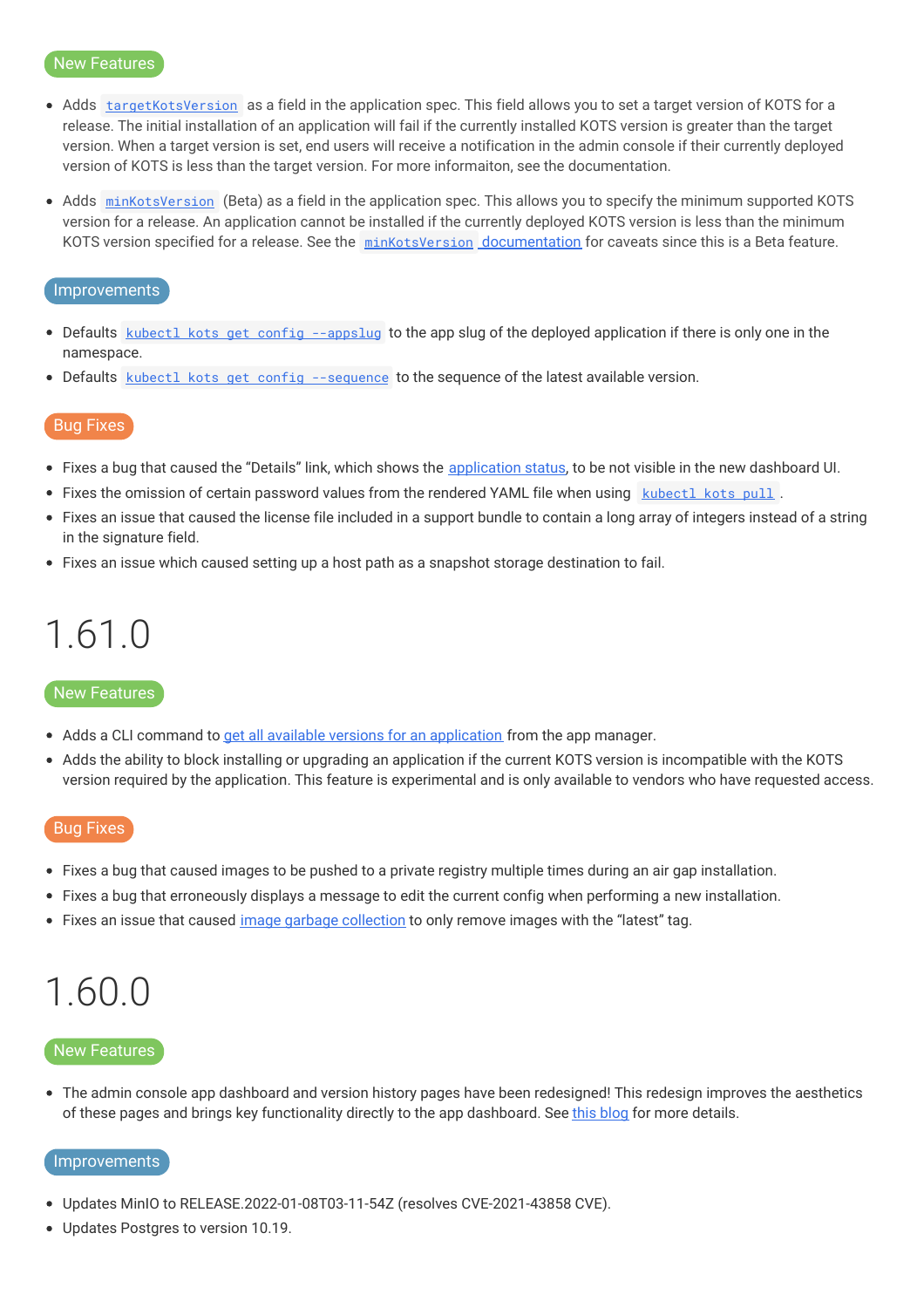- Fixes an issue that caused images to be pushed multiple times during an *airgap [installation](https://kots.io/kotsadm/installing/airgap-packages/#upload-airgap-bundle)* when the **[Native](https://kots.io/vendor/helm/helm-processing/#native-helm) Helm** feature is enabled.
- Fixes an issue that prevented the deployment status labels from breaking into multiple lines on small displays.

# <span id="page-6-0"></span>1.59.3

#### Improvements

• Updates the [kubectl](https://kots.io/reference/v1beta1/application/#kubectlversion) patch versions and added kubectl version 1.22.x.

#### Bug Fixes

Fixes an issue that caused the load balancer services to regenerate, resulting in downtime.

### <span id="page-6-1"></span>1.59.2

#### Bug Fixes

- Adds a more descriptive error message to the KOTS CLI when the provided host path does not exist for snapshots storage.
- Fixes a bug that caused the "Send bundle to vendor" link to display when this feature is not enabled.
- Resolves CSS style issues.
- Fixes a bug where excluded Helm charts could not change between UseHelmInstall: true and UseHelmInstall: false without errors.
- Fixes a problem where the "Internal Storage" option was not selected by default in kURL clusters with the disableS3 option set.
- Fixes a bug when Helm dependencies are aliased for Helm-native releases.

### <span id="page-6-2"></span>1.59.1

#### Bug Fixes

• Fixes a panic: runtime error that occurs when the kots [upstream](https://kots.io/kots-cli/upstream/upgrade/) upgrade command is run.

### <span id="page-6-3"></span>1.59.0

#### New Features

- Adds the kubectl kots get config command to export config values. This includes a --decrypt flag to decrypt sensitive values.
- The internal storage location for snapshots now uses a persistent volume instead of object storage when the disableS3 flag is set to true for embedded clusters. For more information about removing KOTS use of object storage, see the kURL add-on [documentation.](https://kurl.sh/docs/add-ons/kotsadm)

Improvements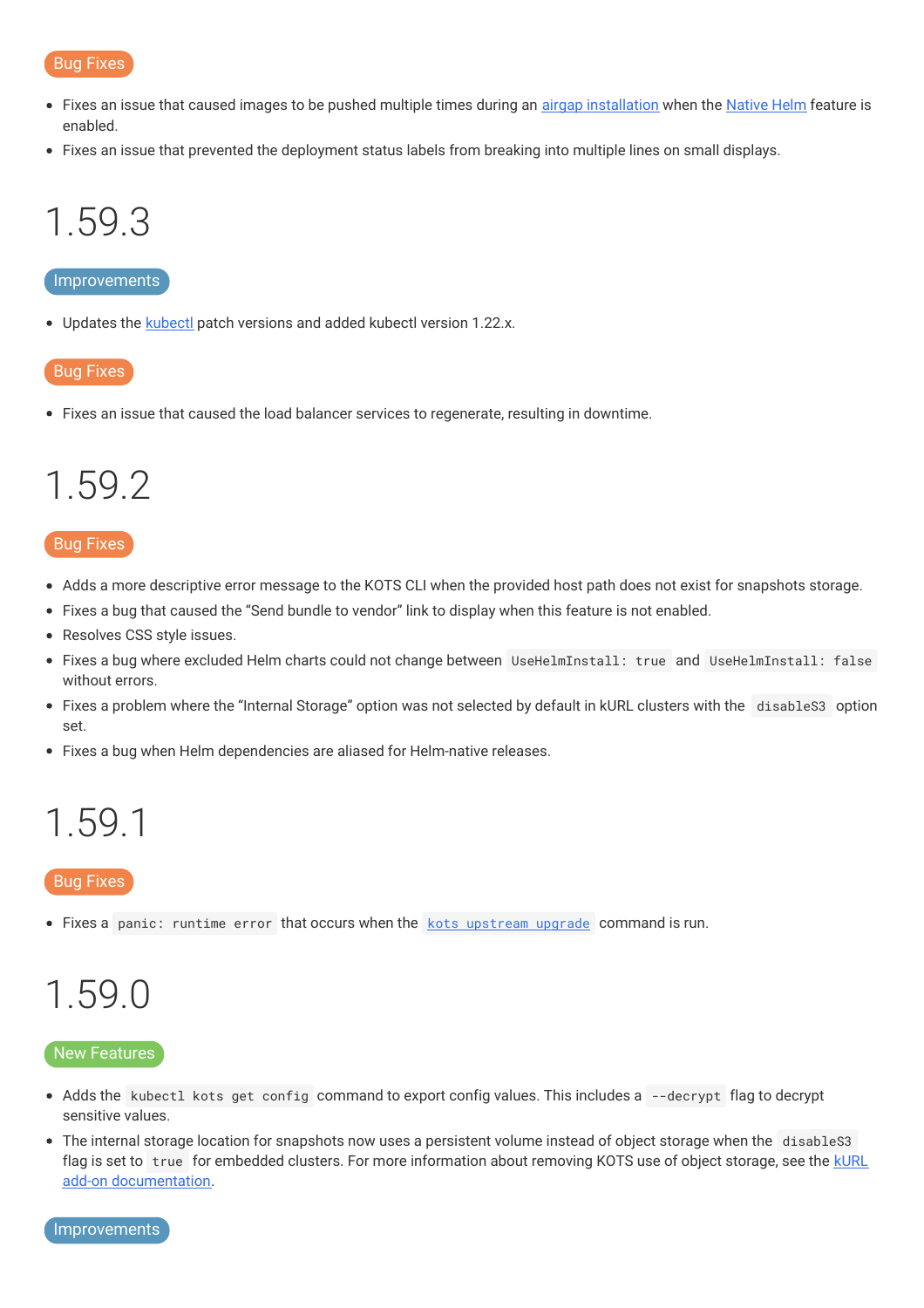• Adds version output for current and new releases to the [upstream](https://kots.io/kots-cli/upstream/upgrade/) upgrade CLI command.

#### Bug Fixes

- Fixes a bug that caused analyzers to surface errors in namespaces not used by the application when the admin console has cluster access in existing cluster installations.
- Fixes an issue that caused image pull secrets to be rendered in the admin console namespace instead of the namespace specified in the kots.io/v1beta1.HelmChart when using useHelmInstall.
- Fixes the kots pull CLI command to properly inject imagePullSecrets when using Helm Charts with useHelmInstall set to true .
- Fixes a bug that causes application images to not be deleted from a private [registry](https://kots.io/kotsadm/registries/kurl-registry/).
- Fixes a bug that causes images included in support bundle's run [collector](https://troubleshoot.sh/docs/collect/run/#image-required) to not be deleted from a private registry.

### <span id="page-7-0"></span>1.58.2

#### Bug Fixes

Fixes a bug that caused config updates to take a long time.

### <span id="page-7-1"></span>1.58.1

#### Bug Fixes

Fixes a bug that caused Native Helm to skip deploying some Helm resources on automated installations.

### <span id="page-7-2"></span>1.58.0

#### New Features

- Adds support for the semantic [versioning](https://kots.io/vendor/packaging/promoting-releases/#semantic-versioning) of releases when the version labels are [valid.](https://semver.org/) To use this feature, enable semantic versioning for the channel that the license is currently on.
- Adds the ability to [automatically](https://kots.io/vendor/packaging/promoting-releases/#semantic-versioning) deploy new patch, minor, or major [valid](https://semver.org/) semantic versions when semantic versioning is enabled. This new capability can be configured from the Version History page under the 'Configure automatic updates' option.

### <span id="page-7-3"></span>1.57.0

#### New Features

• [Installing](https://kots.io/vendor/helm/using-native-helm-charts/) with Native Helm is generally available (GA). This workflow provides the ability to have the admin console work directly with Helm to install and manage chart resources, including support for hook weights and most Helm [hooks](https://kots.io/vendor/helm/using-native-helm-charts/#helm-hooks-and-weights). The existing workflow with Helm is renamed to Installing with [Replicated](https://kots.io/vendor/helm/using-replicated-helm-charts/) KOTS and is still available for use. Any charts currently deployed to application instances will be unaffected by this change. Any new charts are eligible to use the [Native](https://kots.io/vendor/helm/using-native-helm-charts/) Helm workflow.

#### Improvements

Weave Net container logs are now included in the default KOTS support bundle.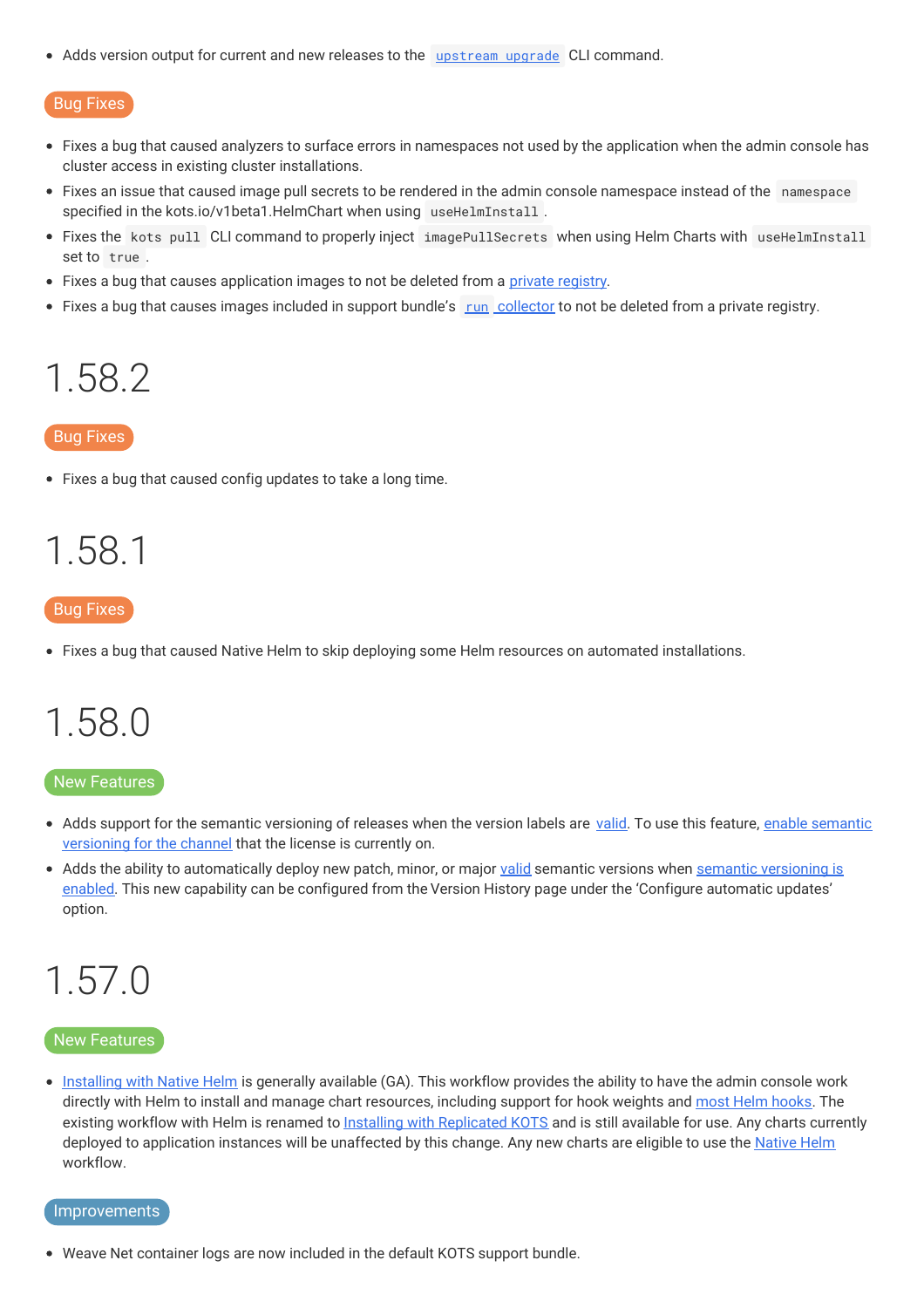- Fixes a bug that prevented garbage [collection](https://kots.io/kots-cli/admin-console/garbage-collect-images/) of unused images from working in an embedded cluster when the registry is backed by a Rook Ceph object store.
- Fixes a bug with [Native](https://kots.io/vendor/helm/using-native-helm-charts/) Helm that caused Kustomize "resource not found" errors when supplying multiple Helm charts with the same name prefix.
- Fixes a bug associated with Config Item dependencies not being discovered when combining Replicated and non-Replicated template functions.
- Fixes a bug that would show the "Send bundle to vendor" button while installed in an airgap environment.
- Increases the timeout for the kotsadm-postgres readiness probe.
- Fixes a Helm issue that prevented charts with empty sub-charts/dependencies from deploying.
- Fixes stuck Postgres pod in KOTS v1.56.0 caused by additional security contexts. The strict security contexts can now be enabled during admin console install and upgrade by using the strict-pod-security flag.

### <span id="page-8-0"></span>1.56.0

#### New Features

From the Troubleshoot tab in the admin console, you can view some detailed information (such as logs, events, etc.) for each unhealthy pod in the Support bundle analysis view.

#### Improvements

- KOTS resources now provide an explicit security context per pod and container, along with a seccomp profile ( runtime/default ). This allows for policy validation through tools such as OPA [Gatekeeper](https://open-policy-agent.github.io/gatekeeper/website/docs/). KOTS containers use a readonly root filesystem, do not run as the root user or group, and do not require privileged escalation.
- Added more default analyzers for Kubernetes objects.

#### Bug Fixes

- To fix errors related to duplicate YAML keys, the version of Kustomize was reverted to 3.8.10 from 3.10.0.
- Fixed a bug that caused Weave analyzers to show Weave errors on installs that don't use Weave.
- Fixed a bug that masked the "License expired" message when sharing a support bundle with a vendor.
- Fixed a bug on the admin console license page where the "Sync [License"](https://kots.io/kotsadm/updating/license-updates/#syncing-the-license) button was misaligned.

# <span id="page-8-1"></span>1.55.0

#### New Features

For licenses with the "Support Bundle Upload" feature enabled (experimental, reach out if interested), you can upload a support bundle from the admin console directly from the Troubleshoot tab.

#### Improvements

- Updated the Kustomize version from 3.5.4 to 3.10.0.
- Updated the Helm version from 3.4.2 to 3.7.1.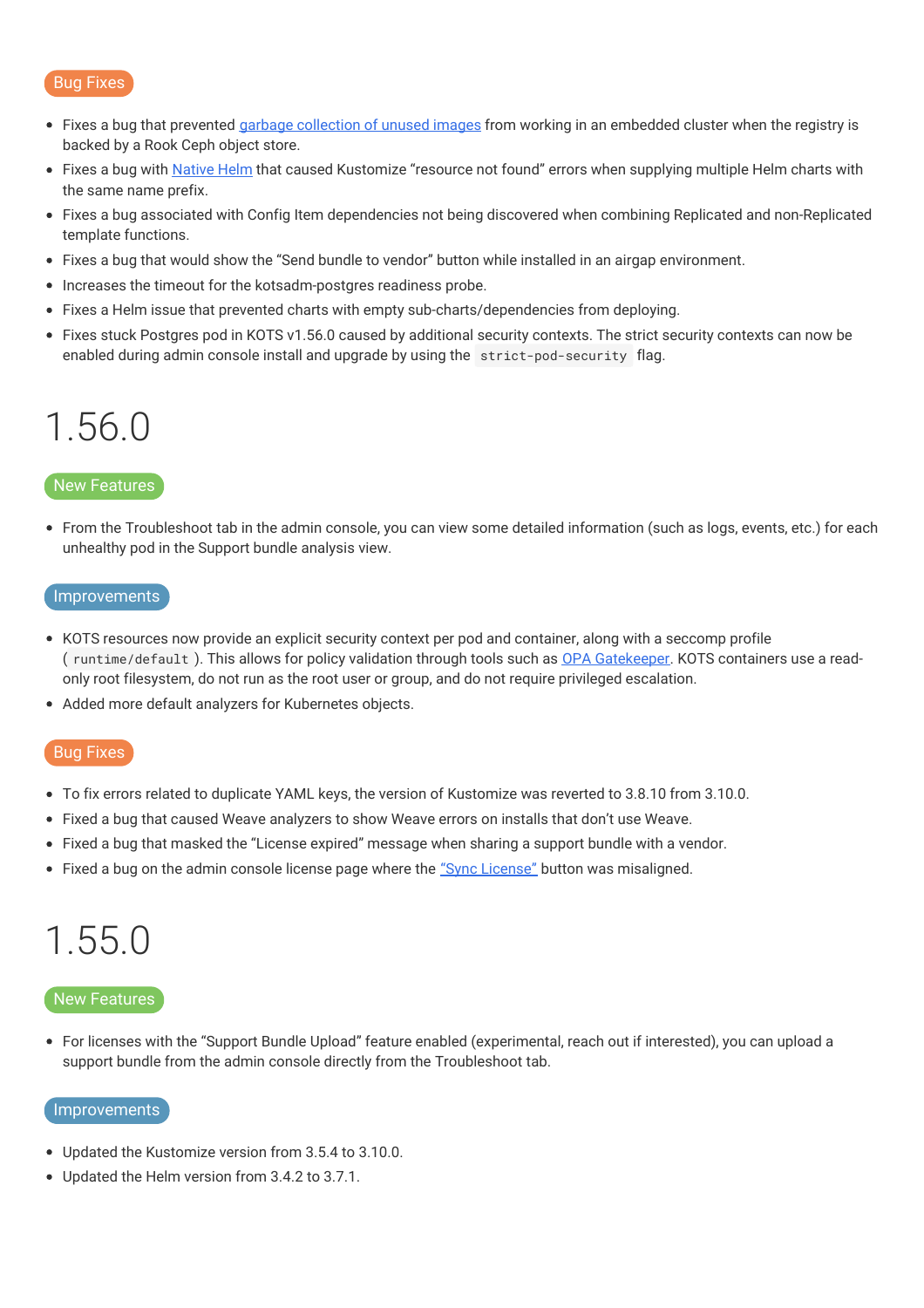# <span id="page-9-0"></span>1.54.0

#### New Features

• Upgraded Troubleshoot version to 0.16.0, which enables users to write host [preflights](https://kurl.sh/docs/install-with-kurl/preflights#adding-custom-host-preflights-beta) with a collector and analyzer for the operating system distribution and kernel version.

#### **Improvements**

Switched the names of the "Application" and "Dashboard" navigation tabs in the admin console. This is a more intuitive organization. "Application" is now in the top-level navigation menu, and "Dashboard" is in the "Application" subnavigation menu.

#### Bug Fixes

• Helm charts now get the proper Kustomization for images and pull secrets at each chart level when using the beta Helm install feature.

### <span id="page-9-1"></span>1.53.0

#### New Features

Troubleshoot is updated to v0.15.0, which includes an added default sysctl collector and analyzers on embedded clusters (introduced in v0.14.0), and an improved ceph analyzer that reports disk usage on failures.

#### Bug Fixes

Fixed an issue in automated installs where a non-configurable application was not automatically deployed when the preflights were skipped.

### <span id="page-9-2"></span>1.52.1

#### Bug Fixes

- Fixed an issue with the Helm [rendering](https://kots.io/release-notes/1.47.0/) workflow beta where private image Kustomize targets inside of Helm charts failed when sub-charts were present.
- Changed preflight check logs to info level for progress messages and to error level for error messages.
- Fixed a bug that caused the Admin Console memory usage to increase significantly while collecting the support bundle.
- Fixed an issue with the Helm [rendering](https://kots.io/release-notes/1.47.0/) workflow beta where Chart.yaml and Chart.lock files were being ignored and lost for nested sub-charts.

### <span id="page-9-3"></span>1.52.0

#### New Features

• Added the ability to force *image garbage [collection](https://kots.io/kots-cli/admin-console/garbage-collect-images/)* via the KOTS CLI even if rollback is enabled for the application by passing the --ignore-rollback flag.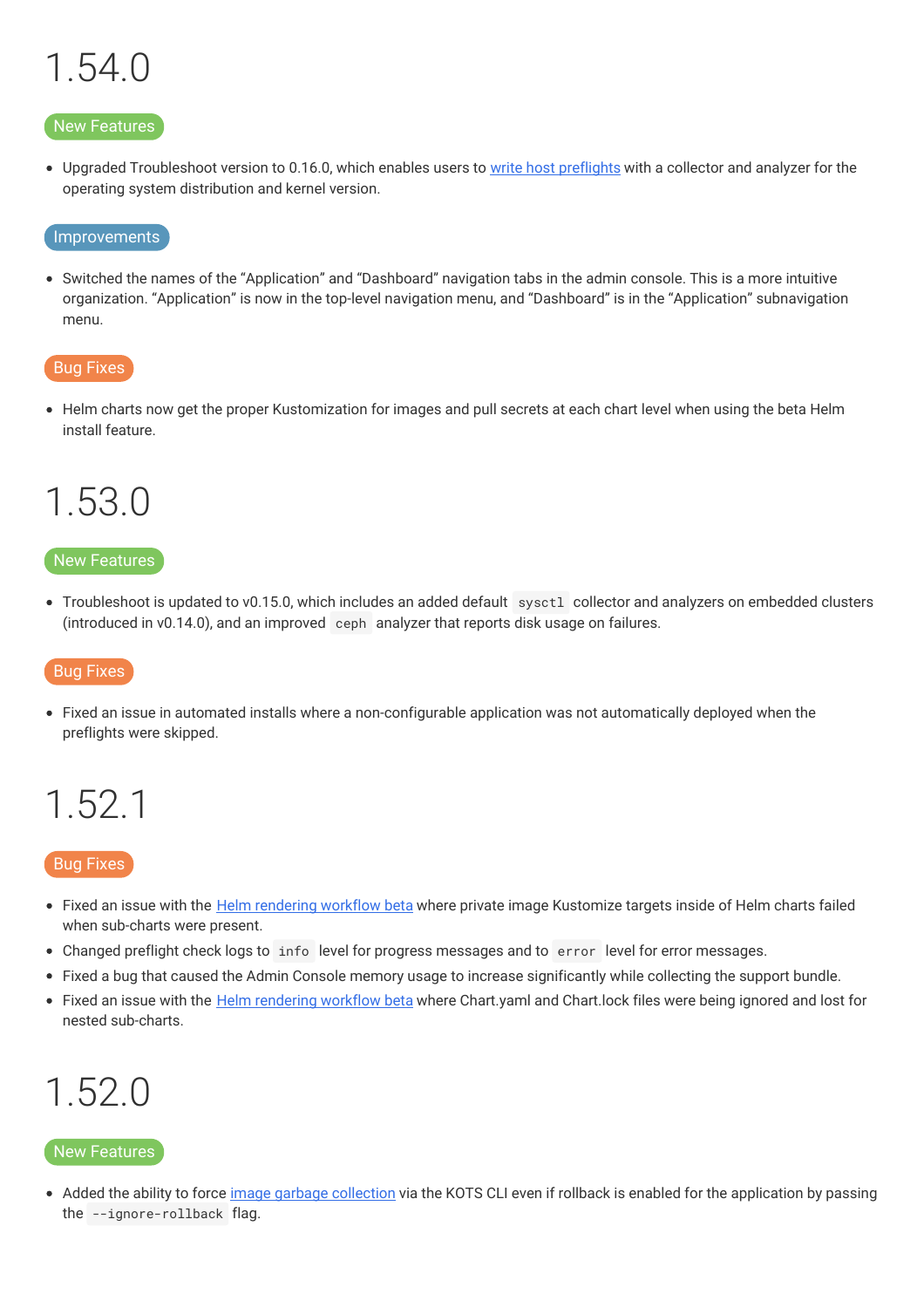#### Improvements

• KOTS can now successfully [install](https://kots.io/kots-cli/install/) and [upgrade](https://kots.io/kots-cli/admin-console/upgrade/) when [readOnlyRootFilesystem](https://kubernetes.io/docs/tasks/configure-pod-container/security-context/) is enforced in an existing cluster.

#### Bug Fixes

- Fixed a beta Helm hooks bug where resources failed to pull images if the resource had a negative Hook Weight value.
- Fixed a bug that caused image garbage collection to fail on embedded clusters.
- Fixed a bug that caused collecting cluster [resources](https://troubleshoot.sh/docs/collect/cluster-resources/) for the support bundle to fail in installations that require minimal RBAC priviliges.
- Fixed a bug that caused applications with an image pull secret name hardcoded as kotsadm-replicated-registry to fail to deploy.

### <span id="page-10-0"></span>1.51.0

#### New Features

- Added the ability to check the status of each individual status informer from the Application tab.
- The default support bundle spec includes a new analyzer for the Weave report.

#### Bug Fixes

- Installing or updating an application will now fail over to kubectl create or kubectl patch when the YAML metadata is too large for kubectl apply .
- Fixed a bug that caused KOTS to fail when [copying/transferring](https://kots.io/kotsadm/registries/self-hosted-registry/#docker-registry) images to an Amazon Elastic Container Registry (ECR) repository using instance roles.
- Fixed a bug that caused template functions other than Static [Context](https://kots.io/reference/template-functions/static-context/) to not render correctly in support bundle specs.
- Fixed a bug where Markdown did not render properly when viewing a support bundle analyzer message.

# <span id="page-10-1"></span>1.50.2

#### Bug Fixes

- Fixed a bug that caused KOTS to fail to detect private [images](https://kots.io/vendor/packaging/private-images/#replicated-private-registry) when their domains are inaccessible during online installs.
- Fixed a bug that caused the set [config](https://kots.io/kots-cli/set/config/) command to fail if an appliction config has a required password value that was already set.
- Fixed a bug that caused the [LocalImageName](https://kots.io/reference/template-functions/config-context/#localimagename) function to not require private images when proxyPublicImages is set.
- Fixed a bug that could cause the secret used to pull private [images](https://kots.io/vendor/packaging/private-images/) to be removed during a KOTS [Snapshot](https://kots.io/kotsadm/snapshots/overview/) restore when multiple applications are installed.
- Fixed a bug that could cause Helm [render](https://kots.io/vendor/helm/helm-processing/) on a chart deployed via the API to not be supported by the target Kubernetes cluster.
- Fixed a bug where private [images](https://kots.io/vendor/packaging/private-images/) would fail to kustomize when the [experimental](https://kots.io/release-notes/1.47.0/) Helm rendering workflow beta for Helm charts was in use.
- Fixed a bug where private [images](https://kots.io/vendor/packaging/private-images/) would fail to deploy when both existing Helm [Charts](https://kots.io/vendor/helm/using-replicated-helm-charts/) and the [experimental](https://kots.io/release-notes/1.47.0/) Helm rendering workflow beta Helm charts were in use.

# <span id="page-10-2"></span>1.50.1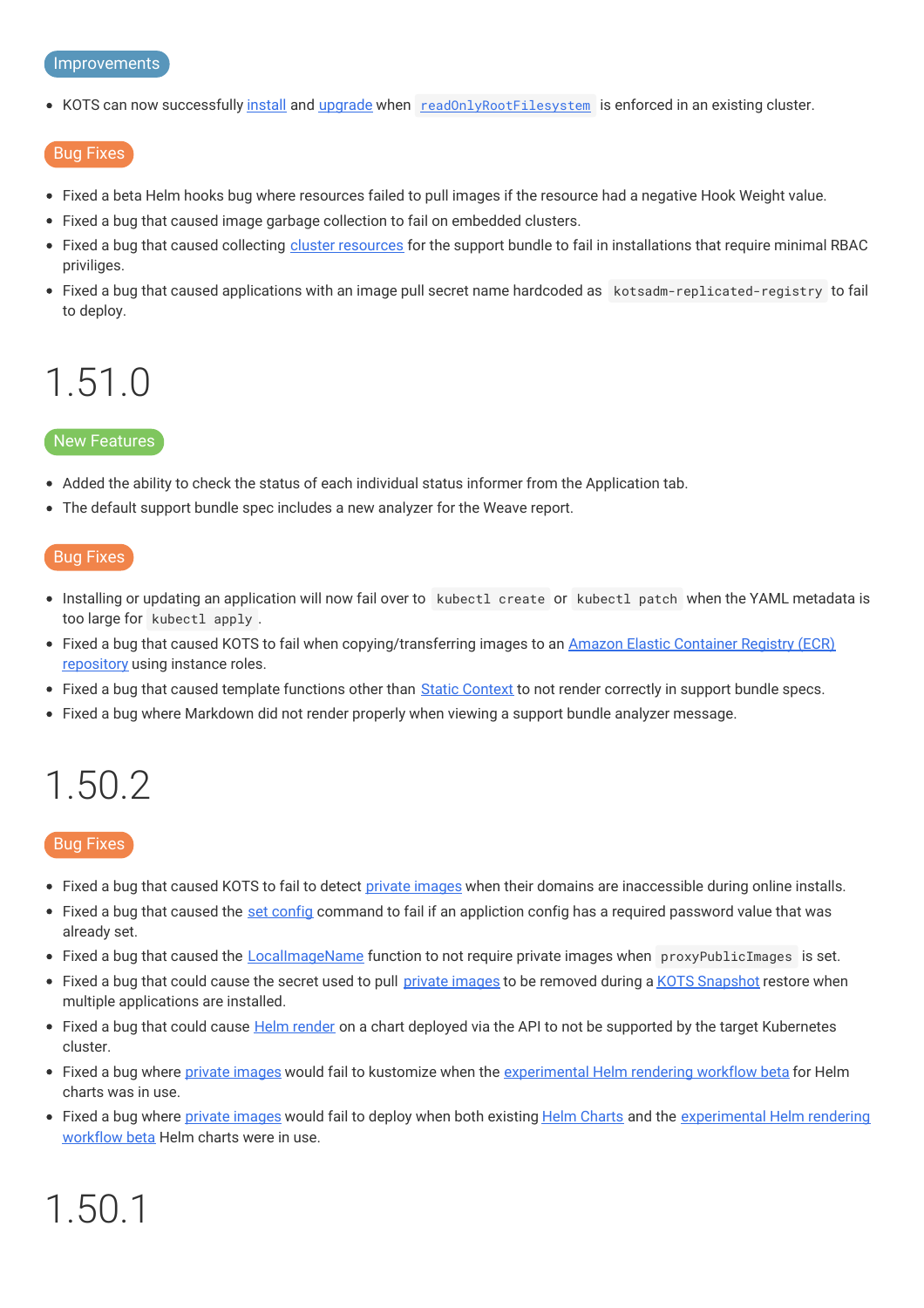- Fixed a bug that caused KOTS in some cases to falsely identify a regular cluster as an OpenShift cluster.
- Fixed a bug that required the registry namespace to be provided in [airgapped](https://kots.io/vendor/guides/airgapped-existing-cluster/) existing cluster installs and upgrades even though it's an optional flag.
- Fixed a bug in the Admin Console license page where the "Sync [License"](https://kots.io/kotsadm/updating/license-updates/#syncing-the-license) button was misaligned.

# <span id="page-11-0"></span>1.50.0

#### New Features

Added the ability to opt-in to removing the MinIO object store dependency for hostpath and nfs snapshot options for kURL [embedded](https://kurl.sh/docs/add-ons/kotsadm#advanced-install-options) and [existing](https://kots.io/kots-cli/admin-console/upgrade/) cluster upgrades. The opt-in flags for this feature are the same as those introduced in KOTS 1.47.0 to remove KOTS' [dependency](https://kots.io/release-notes/1.47.0/) on Minio for application archives and support bundles. This feature leverages a new Velero plugin, [local-volume-provider](https://github.com/replicatedhq/local-volume-provider) , to provide file system backups. If this opt-in is selected as part of the upgrade, KOTS will attempt to reconfigure Velero to use the new provider. Data is neither deleted, nor copied, from the filesystem during the migration and the migration process is irreversible. This option can also be specified for new KOTS installations on kURL [embedded](https://kurl.sh/docs/add-ons/kotsadm#advanced-install-options) and [existing](https://kots.io/kots-cli/install/) clusters. When specified on new installs, MinIO will not be used by KOTS for filesystem snapshots.

NOTE: For existing offline clusters, customers will need to add this plugin to [Velero](https://github.com/replicatedhq/local-volume-provider) prior to migration or installation.

- Added an output flag to [KOTS](https://kots.io/kots-cli/getting-started/) CLI that provides a JSON formatted object to the following CLI commands: kots backup, restore, download, upload, upstream upgrade, and version.
- Added command line completion to [KOTS](https://kots.io/kots-cli/getting-started/) CLI.

#### Improvements

- Adjusted preflight statuses to more clearly reflect when these checks are bypassed by an Admin Console user.
- When some collectors are blocked by RBAC permissions, [support-bundle](https://kots.io/kotsadm/troubleshooting/support-bundle/) and [preflight](https://troubleshoot.sh/docs/#example-preflight-check) CLI will now run for all permissible collectors, instead of terminating with an error, by default.
- Instance roles may now be used for authentication when using an Amazon Elastic Container Registry (ECR) [repository](https://kots.io/kotsadm/registries/self-hosted-registry/#docker-registry).

#### Bug Fixes

• Fixed a bug that prevented installing an Airgap [Package](https://kots.io/kotsadm/installing/airgap-packages/) if the registry password contained a colon (":") character.

### <span id="page-11-1"></span>1.49.0

#### Improvements

- The [kots](https://kots.io/kots-cli/pull/) pull and kots admin-console [generate-manifests](https://kots.io/kots-cli/admin-console/generate-manifests/) CLI commands will now save the manifests in the current working directory by default.
- Updated the warning message printed by the kots [install](https://kots.io/kots-cli/install/) command so that when KOTS fails to pull the application metadata it will mention that it could also cause the Admin Console to run without minimal role-based-access-control (RBAC) privileges, which may be required by the application.
- The [--kotsadm-namespace](https://kots.io/kots-cli/upstream/upgrade/) flag is now optional in [airgapped](https://kots.io/vendor/guides/airgapped-existing-cluster/) existing cluster installations and for the kots upstream upgrade CLI command. Its value can be concatenated to the --kotsadm-registry flag instead (such as in the kots [install](https://kots.io/kots-cli/install/) command).
- Added better preflight check status on version history rows.

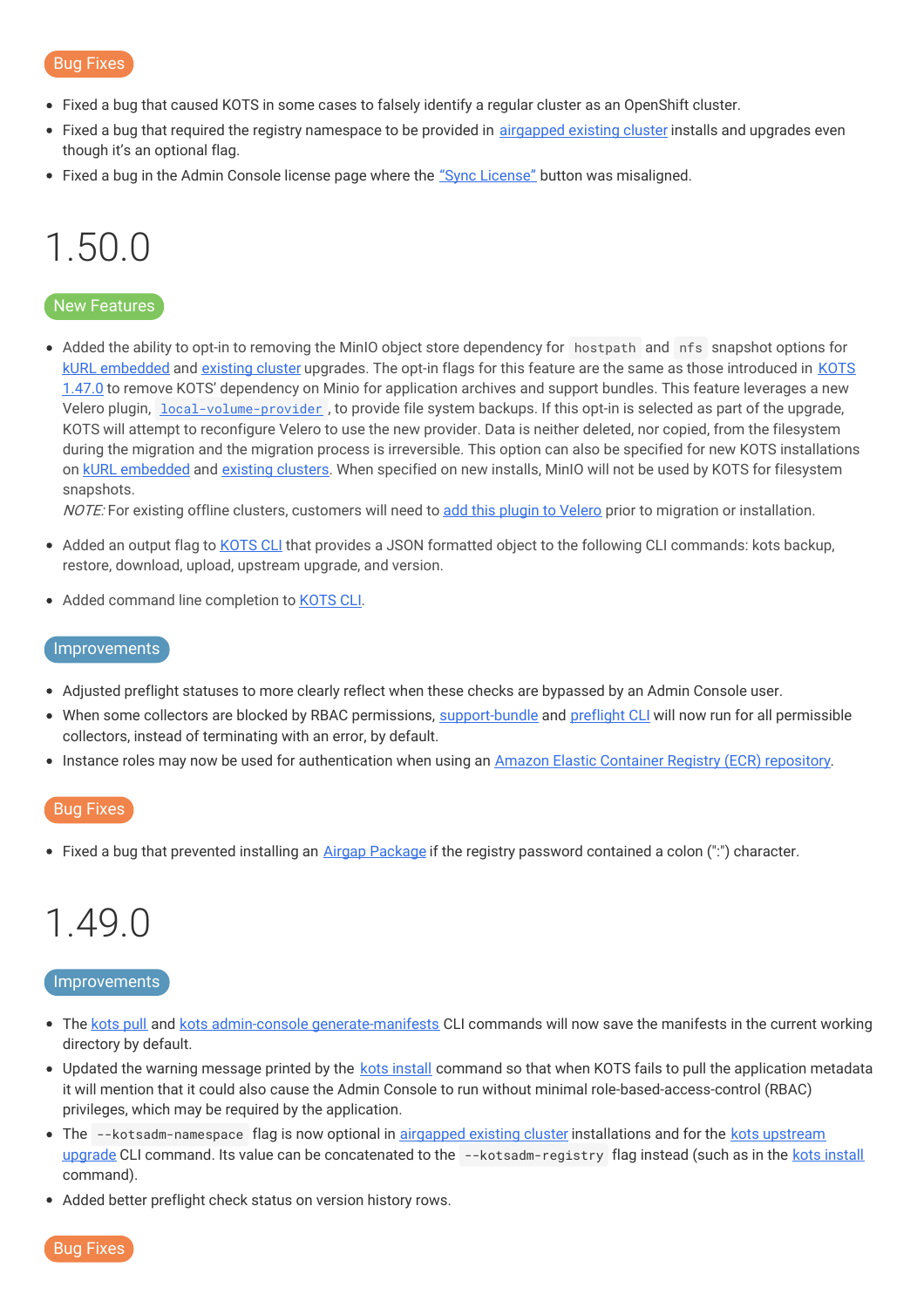- Fixed a bug that caused the existing cluster workflow to show in an embedded environment if a user logged out before finishing app setup.
- Fixed a bug that made it possible to install the same license multiple times using automated installs.
- Fixed a bug that caused KOTS to not be able to detect the application spec (along with other KOTS kinds) if it's part of a multi-yaml document, which caused status informers to be ignored in that case for example.

### <span id="page-12-0"></span>1.48.1

#### Bug Fixes

- Fixed a bug that caused application images to not be rewritten correctly in airgapped embedded clusters.
- Fixed a bug that caused some admin console [installation](https://kots.io/kots-cli/install/) flags to not be respected when applying the generated manifests manually due to a missing configmap.
- Fixed a bug that could cause some admin console [installation](https://kots.io/kots-cli/install/) flags to not be respected on consecutive installation attempts.

### <span id="page-12-1"></span>1.48.0

#### New Features

Added image garbage [collection](https://kots.io/kotsadm/registries/kurl-registry/#image-garbage-collection) for embedded clusters that will remove unused images from the embedded registry.

#### **Improvements**

• Added a new CLI [command](https://kots.io/kots-cli/admin-console/generate-manifests/) for generating Admin Console YAML manifests.

#### Bug Fixes

- Fixed a bug that could cause some custom objects to not be removed from the cluster when they are removed from the application.
- Fixed a bug that could cause private [images](https://kots.io/vendor/packaging/private-images/) hosted in GitHub's Docker registry fail to pull.  $\bullet$
- Fixed a bug that could cause Admin Console to become inaccessible if an application [Config](https://kots.io/reference/v1beta1/config/) did not have any config groups defined.

### <span id="page-12-2"></span>1.47.3

#### Improvements

- Added support for uploading multiple files in the application config for repeatable config items.
- Added support to remove a [file](https://kots.io/reference/v1beta1/config/#file) from the application config when using the file item type.

- Fixed a bug causing [LicenseFieldValue](https://kots.io/reference/template-functions/license-context/#licensefieldvalue) template evaluations in the [Config](https://kots.io/reference/v1beta1/config/) file to not render correctly.
- Fixed a bug that caused failed deployments to show as successful.
- Fixed a bug that prevented Helm [charts](https://kots.io/reference/v1beta1/helmchart/) from being deployed in multiple namespaces.
- Fixed a bug that caused the Admin Console to panic if the application did not contain a [Config](https://kots.io/vendor/config/config-screen/) file.
- Fixed a bug that caused [kots](https://kots.io/kots-cli/pull/) pull command to traverse the directory structure of the current working directory.
- Fixed a bug that caused some deployment status to show the wrong color and icon in the UI if preflight checks were skipped.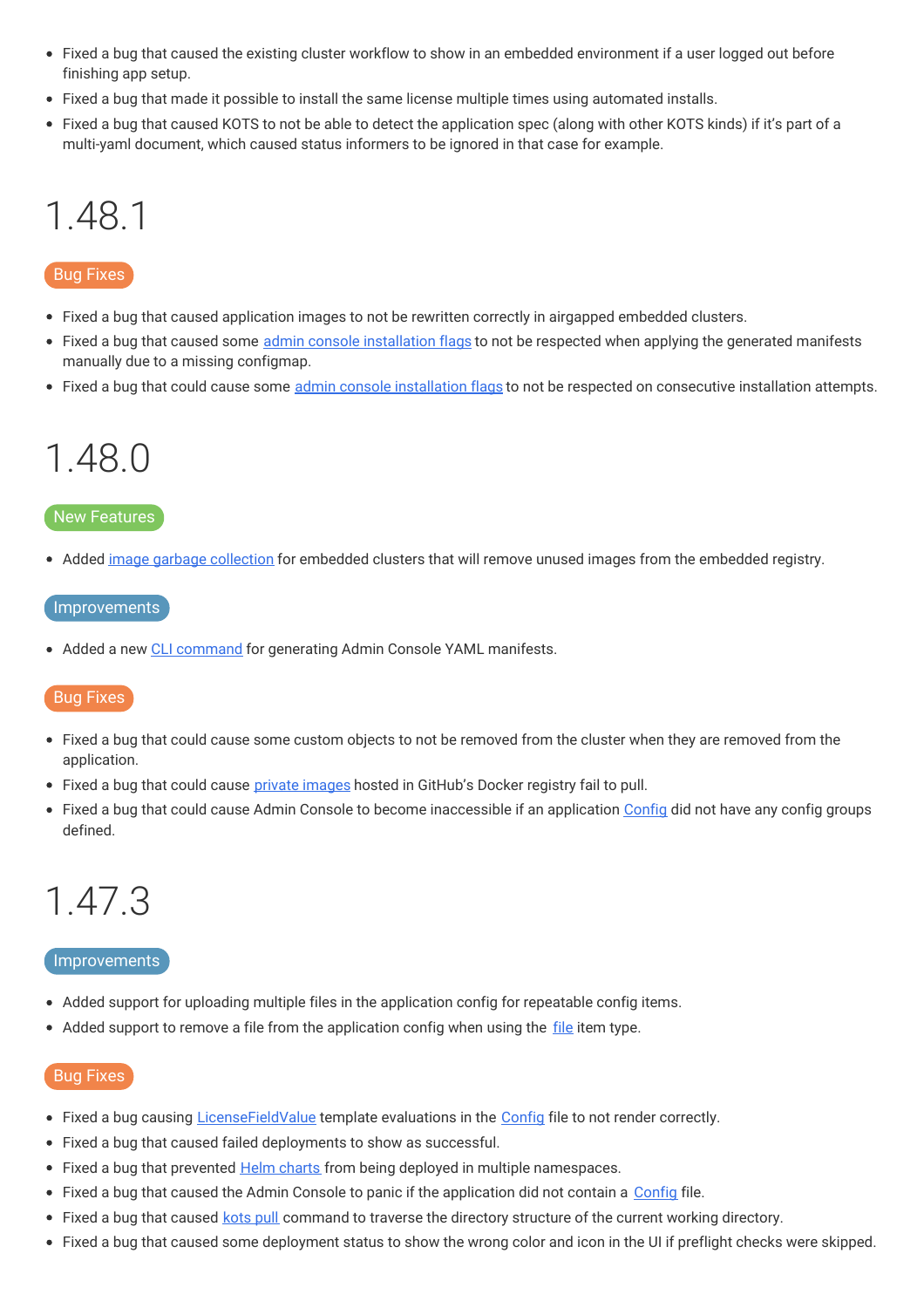# <span id="page-13-0"></span>1.47.2

#### Bug Fixes

• Fixed a bug that could cause the namespace specified in a [HelmChart](https://kots.io/reference/v1beta1/helmchart/#namespace) spec to be ignored.

### <span id="page-13-1"></span>1.47.1

#### Improvements

- Upgraded [Troubleshoot](https://troubleshoot.sh/) version to 0.13.3 which supports the [ConfigMap](https://troubleshoot.sh/docs/collect/configmap/) collector and analyzer.
- kots get apps CLI [command](https://kots.io/kots-cli/get/) displays currently deployed application version label.  $\bullet$

#### Bug Fixes

- Fixed a bug where the reset-tls command would not restart the kurl-proxy-kotsadm pod.
- Fixed a bug where using the --ensure-rbac=false flag with [install](https://kots.io/kots-cli/install/) and [upgrade](https://kots.io/kots-cli/admin-console/upgrade/) commands would still attempt to modify RBAC objects.
- Fixed a bug where a deployment would fail if the same resource is included in different Helm [charts](https://kots.io/vendor/helm/using-replicated-helm-charts/).

### <span id="page-13-2"></span>1.47.0

#### New Features

- Adds the ability to opt-in to removing the MinIO object store dependency for KOTS for kURL [embedded](https://kurl.sh/docs/add-ons/kotsadm#advanced-install-options) and [existing](https://kots.io/kotsadm/updating/updating-admin-console/#online-installations) cluster upgrades. If this opt-in is selected as part of the upgrade, KOTS migrates all application archives and support bundles to a blob/filesystem that is part of the new KOTS admin console statefulset . The migration process is irreversible. This option is also available for new KOTS installations on kURL [embedded](https://kurl.sh/docs/add-ons/kotsadm#advanced-install-options) and [existing](https://kots.io/kotsadm/installing/online-install/#kots-install) clusters. When specified on new installations, MinIO is not used by KOTS for application archive or support bundle storage.
- Adds a config option for repeatable items. This allows for more than one value to be provided under a single config item. The config item targets a YAML array or YAML file, which is duplicated and rendered for as many values as are provided.
- Adds experimental support for a new Helm rendering workflow that supports hook and hook weight for v3 Helm charts. The new workflow applies to the following hooks: pre-install, post-install, pre-upgrade, post-upgrade. This feature is experimental and only available to vendors who have requested access.

#### Improvements

• Adds a default analyzer for [Longhorn](https://longhorn.io).

### <span id="page-13-3"></span>1.46.0

#### New Features

• The Private [registry](https://kots.io/kotsadm/registries/self-hosted-registry/) namespace can now have more than one path component, or it may be omitted altogether.

Improvements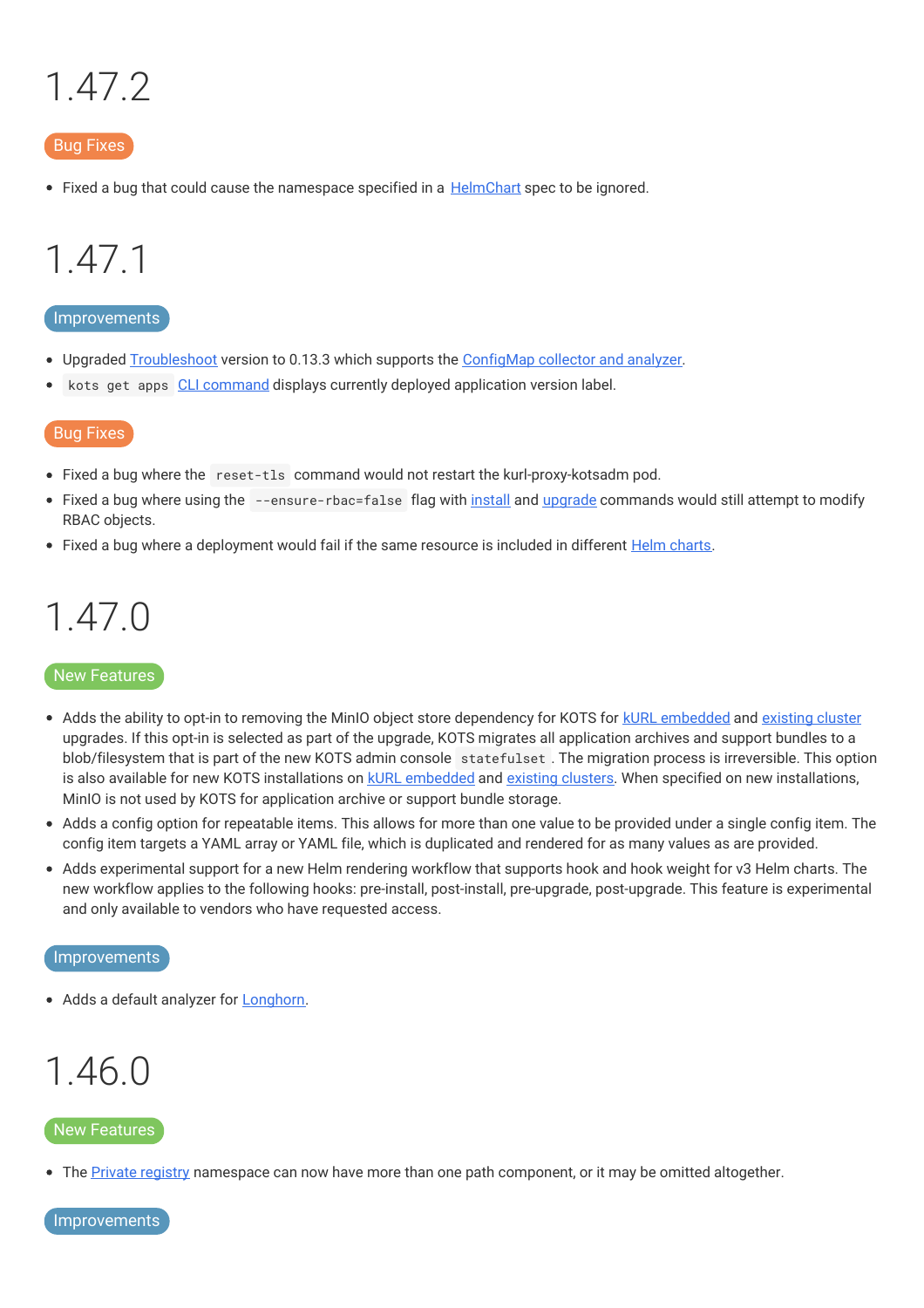• Added default collector and analyzer for **[Longhorn](https://longhorn.io)**.

#### Bug Fixes

- Fixed a bug that allowed installing an *airgap [bundle](https://kots.io/kotsadm/installing/airgap-packages/)* from a channel that didn't match the license channel.
- Fixed a bug that made it impossible to update a license once an expired license was installed from [command](https://kots.io/kots-cli/install/) line using the --license-file flag.
- Fixed a bug that could cause Admin Console to not validate TLS certificates after a support bundle is collected.
- Fixed a bug that could cause the Postgres password to be included in support bundles.
- Fixed a bug that caused file names to not be preserved on file type config [options](https://kots.io/reference/v1beta1/config/#file).

### <span id="page-14-0"></span>1.45.0

#### New Features

- [File](https://kots.io/reference/v1beta1/config/#file)names are now captured and saved as part of the File configuration items. You can template resources with the filename(s) using the new [ConfigOptionFilename](https://kots.io/reference/template-functions/config-context/#configoptionfilename) template function.
- Added support for Google Artifact Registry as an externally linked private registry.

#### Improvements

- If the [Goldpinger](https://kurl.sh/docs/add-ons/goldpinger) add-on is included with kURL, the KOTS support bundle will now include data collected and analyzed by Goldpinger, which helps identify in-cluster network connectivity issues.
- Improved visibility that GitOps is enabled when on the Version History page in Admin Console.

#### Bug Fixes

• Replaced "Continue editing" button with "Edit latest config" button on the [Config](https://kots.io/kotsadm/installing/online-install/#config-screen) page to ensure users are able to continue editing rather than remaining on a read-only config screen.

### <span id="page-14-1"></span>1.44.1

#### Bug Fixes

- Fixed an issue where the kots [pull](https://kots.io/kots-cli/pull/) command required a functioning kubernetes cluster in order to render the application in KOTS v1.44.0.
- Fixed an issue where the [Config](https://kots.io/kotsadm/installing/online-install/#config-screen) page in the Admin Console failed to load if rendered default values produced invalid yaml.

### <span id="page-14-2"></span>1.44.0

#### New Features

• Added the ability to provide a Docker Hub username and password via the kots docker [ensure-secret](https://kots.io/kots-cli/docker/ensure-permissions/) CLI command that the Admin Console can utilize when pulling images to increase rate [limits.](https://kots.io/kotsadm/registries/dockerhub-rate-limiting/)

#### Improvements

Admin Console log timestamps are now human-readable.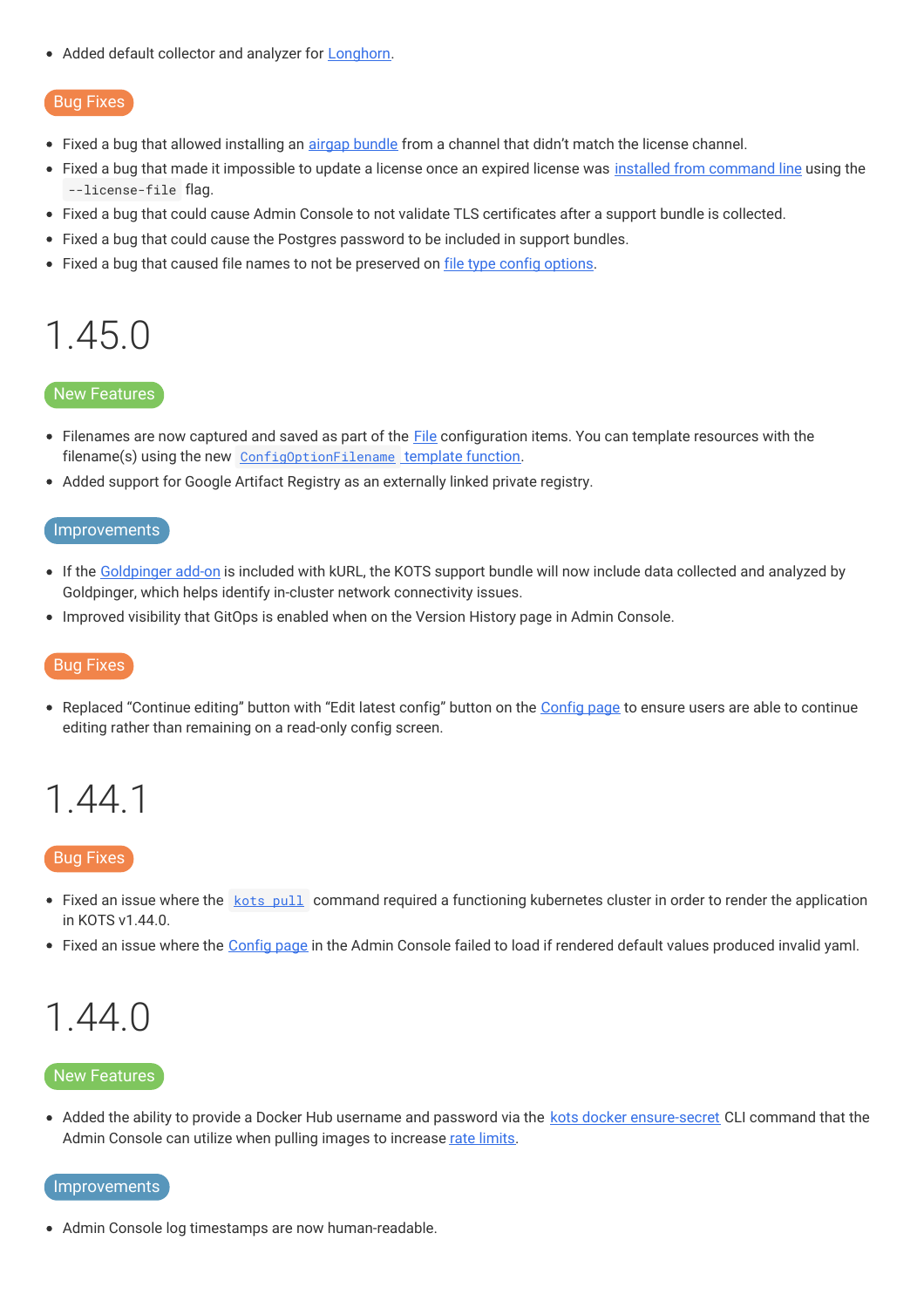- Fixed an issue where the KOTS registry password that is passed through the KOTS [install](https://kots.io/kots-cli/install/) CLI command was not respected when submitting the airgap bundle form through the UI.
- Fixed an issue in the Config page in the Admin Console where default values were not dynamically re-evaluated.
- Fixed an issue where the terminal cursor becomes permanently hidden when interrupting a KOTS [install](https://kots.io/kots-cli/install/) using CTRL+C.

### <span id="page-15-0"></span>1.43.2

#### Bug Fixes

• Fixed a bug that caused the kots [install](https://kots.io/kots-cli/install/) command to fail due to previously available MinIO image being missing from [http://hub.docker.com](https://hub.docker.com).

### <span id="page-15-1"></span>1.43.1

New installations of this KOTS version into non-airgapped existing clusters may fail due to removal of a needed MinIO image from DockerHub. This issue only impacts KOTS v1.41.1 to v1.43.1. We recommend upgrading to KOTS v1.43.2 or higher.

#### Improvements

• When the --skip-preflights flag is used with the kots [install](https://kots.io/kots-cli/install/) command, the KOTS Admin UI will now show a Checks skipped status in Version History.

#### Bug Fixes

- Fixed a bug that could cause ClusterRoles to be created in namespace scoped environment when [upgrading](https://kots.io/kots-cli/admin-console/upgrade/) Admin Console.
- Fixed a bug that caused release notes to not be shown when the application is [installed](https://kots.io/kotsadm/installing/airgap-packages/) from an airgap bundle.
- Fixed a bug that caused the Preflight Checks screen in the KOTS Admin UI to be stuck on a progress bar indefinitely when the --skip-prefligths flag was used with the kots [install](https://kots.io/kots-cli/install/) command.
- Fixed a bug that caused the cursor to block user input on the interactive shell interface of the kots [install](https://kots.io/kots-cli/install/) command.
- Fixed a bug that caused airgap bundle [upload](https://kots.io/kotsadm/installing/airgap-packages/#upload-airgap-bundle) to fail with anonymous private registries.
- Fixed a bug that would allow an application with newly required configurations to be deployed with those required configurations missing when the --deploy flag was used with the kots [upstream](https://kots.io/kots-cli/upstream/upgrade/) upgrade command.

### <span id="page-15-2"></span>1.43.0

New installations of this KOTS version into non-airgapped existing clusters may fail due to removal of a needed MinIO image from DockerHub. This issue only impacts KOTS v1.41.1 to v1.43.1. We recommend upgrading to KOTS v1.43.2 or higher.

#### New Features

When rendering a Helm Chart, KOTS will attempt to determine the version of Helm to use based on the apiVersion key in Chart.yaml if helmVersion in [HelmChart](https://kots.io/reference/v1beta1/helmchart/) spec is not set.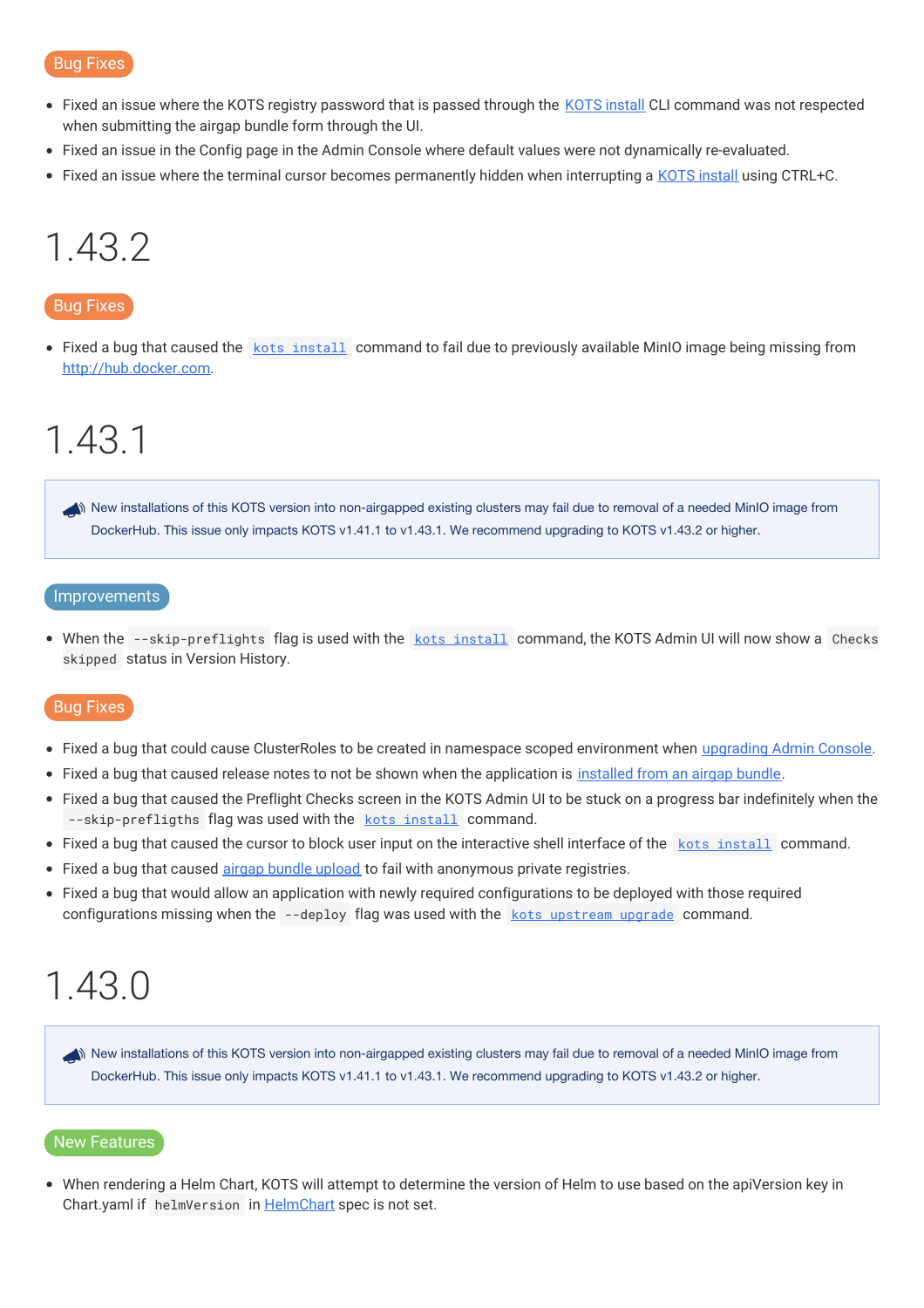- Fixed an issue where the progress bar could keep spinning while configuring KOTS Snapshots settings.
- Fixed an issue that did not allow changing the KOTS Snapshots backup provider if there was an error during setup.
- Fixed an issue where the KOTS Snapshots 'add a new destination' screen would not display if Velero v1.6.0 plugins were  $\bullet$ present in the private registry.
- Fixed an issue that allowed invalid URLs for S3 Compatible KOTS Snapshots provider endpoints.

### <span id="page-16-0"></span>1.42.1

New installations of this KOTS version into non-airgapped existing clusters may fail due to removal of a needed MinIO image from DockerHub. This issue only impacts KOTS v1.41.1 to v1.43.1. We recommend upgrading to KOTS v1.43.2 or higher.

#### Bug Fixes

Fixed a bug that caused KOTS Snapshots destinations to not be shown when velero images are pushed to a private registry that contains a port number.

### <span id="page-16-1"></span>1.42.0

New installations of this KOTS version into non-airgapped existing clusters may fail due to removal of a needed MinIO image from DockerHub. This issue only impacts KOTS v1.41.1 to v1.43.1. We recommend upgrading to KOTS v1.43.2 or higher.

#### New Features

Added experimental support for multiple applications for a single customer under a consolidated license. This feature is experimental, and only available to vendors who have requested access.

#### **Improvements**

- KOTS will detect if a user has insufficient privileges to KOTS install/upgrade and print an error message. Please reference [KOTS](https://kots.io/vendor/packaging/rbac/) RBAC.
- New kots reset-t1s CLI [command](https://kots.io/kots-cli/reset-tls) is available. If a bad TLS certificate is uploaded to the Admin Console or the kotsadmtls secret is missing, the kots reset-tls command will reapply a default self-signed TLS certificate.

#### Bug Fixes

- Fixed a bug that caused images to be pulled from the internet instead of the private on-prem registry when an anonymous registry was used.
- Fixed a bug that caused a kurl proxy unavailable error when a bad TLS certificate/key was uploaded.

### <span id="page-16-2"></span>1.41.1

New installations of this KOTS version into non-airgapped existing clusters may fail due to removal of a needed MinIO image from DockerHub. This issue only impacts KOTS v1.41.1 to v1.43.1. We recommend upgrading to KOTS v1.43.2 or higher.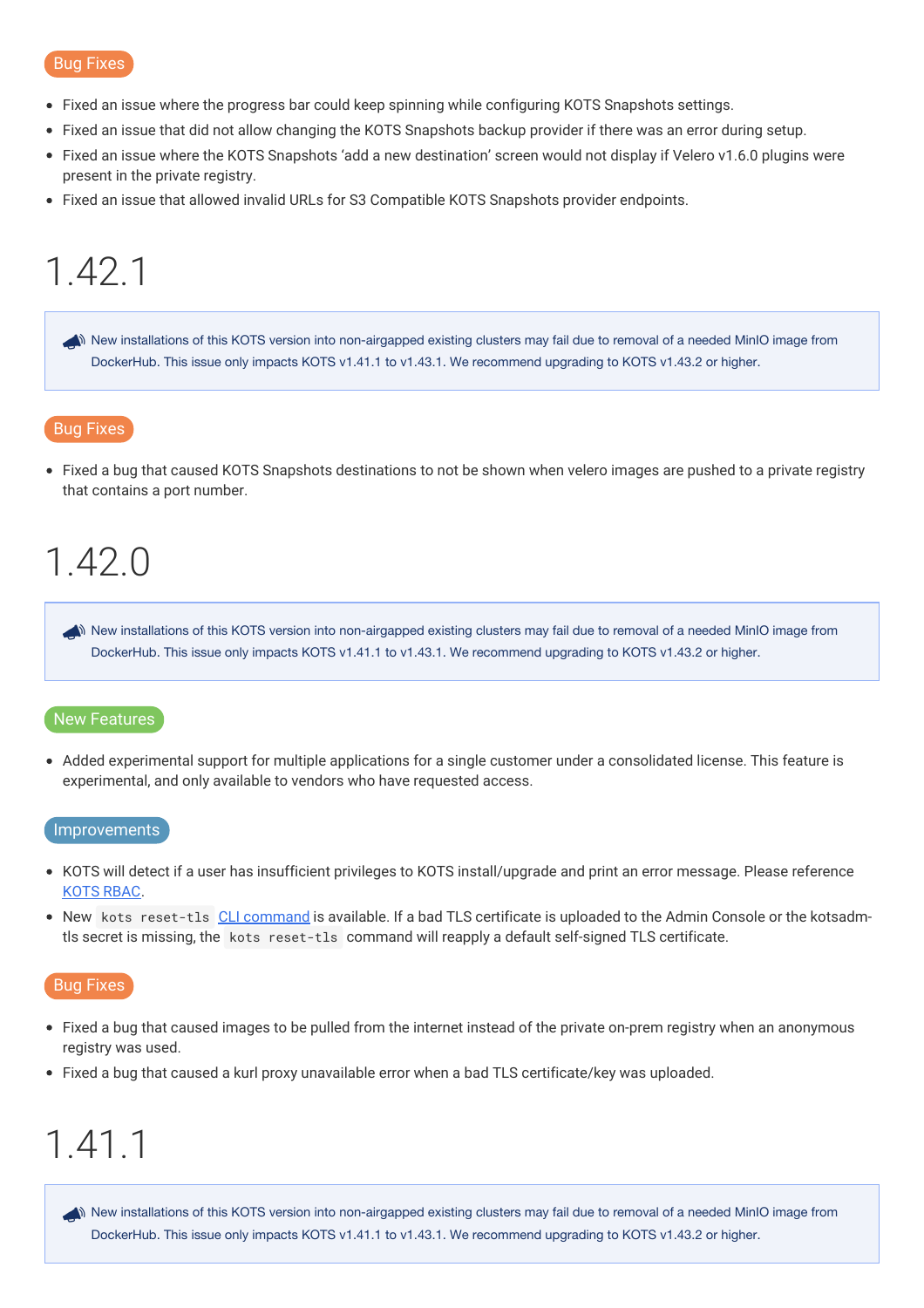#### Improvements

- Updated MinIO image to RELEASE.2021-05-11T23-27-41Z.
- Installs to OpenShift 4.2 and later will now use Alpine based Postgres image.

#### Bug Fixes

- Fixed an issue that would cause support bundles generated from the KOTS Admin Console for embedded kURL clusters to omit cluster resources for all namespaces other than default.
- Fixed an issue that would cause displayed redactions to be from the wrong support bundle.

### <span id="page-17-0"></span>1.41.0

#### New Features

Added support for Bitbucket Server in GitOps.

#### **Improvements**

- Clicking on the Application menu Config tab now navigates to the deployed config instead of latest release version config if those are not the same.
- Updated instrumentation for preflight usage.
- Changed the spinner to a progress bar with status while generating a support bundle for an application within the KOTS Admin UI.

#### Bug Fixes

- Updating KOTS [Snapshot](https://kots.io/kotsadm/snapshots/storage-destinations/) settings will now wait for Velero and Restic to start running before showing the success message. Additionally, error feedback was improved to differentiate between Velero is not installed and Velero is not ready as the pod is being spun up.
- Fixed a CSS bug that caused the selected state of a boxed checkbox item to have the wrong color background.
- Updated KOTS Admin and CLI support-bundle binaries to match in order to ensure similar output.

### <span id="page-17-1"></span>1.40.0

#### New Features

- [Configuration](https://kots.io/kotsadm/updating/updating-kots-apps/#updating) for the currently deployed application version can now be updated even when there are newer pending releases.
- Added --cacert flag for [configuring](https://kots.io/kots-cli/velero/configure-other-s3/) other s3 backup providers with custom and self-signed certificates.

#### Improvements

- Troubleshoot support bundle and [analyzers](https://kots.io/kotsadm/troubleshooting/support-bundle/) has been upgraded to v0.10.21.
- Updated icons for viewing and editing release config on KOTS Admin Version History page.
- Made scss and styling improvements in the KOTS Admin UI.

#### Bug Fixes

• Fixed a bug on the [License](https://kots.io/kotsadm/updating/license-updates/) page where large license fields extend off the browser screen.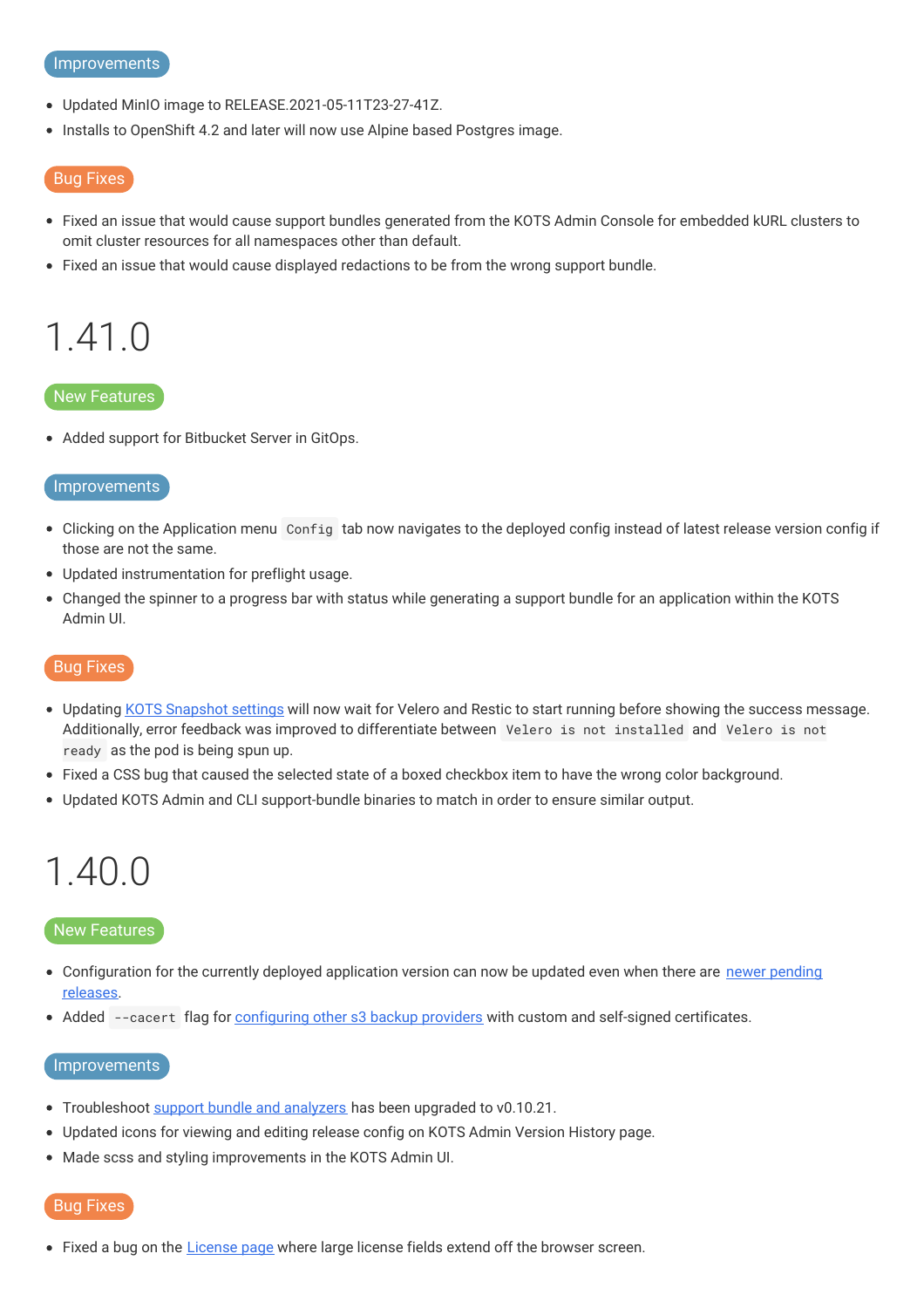- Fixed a bug that caused usage numbers for RAM and CPU to not be rounded to the first decimal point.
- Fixed a bug where the Application dashboard "Start a snapshot" link didn't create the correct snapshot if you clicked on "Learn More" first.
- Fixed a bug that caused Velero filesystem cli commands to log the progress even if the output format was specified.

## <span id="page-18-0"></span>1.39.1

#### Improvements

- Links in application release notes will now open in a new tab.
- Upgraded the [Troubleshoot](https://github.com/replicatedhq/troubleshoot/) dependency version from v0.10.18 to v0.10.20.

#### Bug Fixes

- Fixed a bug that caused cluster metrics to be inverted on the [Cluster](https://kots.io/vendor/guides/ha-guide/#adding-remaining-nodes-to-cluster) tab.
- Fixed a bug that caused an error when navigating to the redactors page for a support bundle that was uploaded though the Admin [Console](https://kots.io/kotsadm/troubleshooting/support-bundle/) UI.
- Fixed a bug that caused credential validation to fail when [Disable](https://kots.io/kotsadm/installing/airgap-packages/#upload-airgap-bundle) Image Push option is used.
- Fixed a bug that caused [config](https://kots.io/kots-cli/set/config/) set command to fail on required item validation when it should be succeeding.
- Merged PR [1794](https://github.com/replicatedhq/kots/pull/1794) which fixed a bug that caused [entitlement](https://kots.io/vendor/entitlements/creating-entitlements/) values to be rendered as an empty map.

### <span id="page-18-1"></span>1.39.0

#### New Features

• Updated KOTS Snapshots to work with Velero 1.5.1 or greater (including 1.6.0). Migration to 1.6.0 also resolves issues with frozen snapshot restores [occasionally](https://kots.io/kotsadm/snapshots/troubleshooting/#partial-snapshot-restore-is-stuck-in-progress) seen with Velero 1.5.4.

#### Improvements

- Added additional instrumentation for preflight usage.
- Upgraded the [Go](https://golang.org/doc/go1.16) version to 1.16.
- Upgraded the [Kuberentes](https://github.com/kubernetes/kubernetes/blob/master/CHANGELOG/CHANGELOG-1.20.md) dependency version from v1.20.2 to v1.20.5.
- Upgraded [Helm](https://github.com/helm/helm/releases/tag/v3.5.4) 3 dependency from v3.5.2 to v3.5.3.
- Upgraded the [Troubleshoot](https://github.com/replicatedhq/troubleshoot/) dependency version from v0.10.16 to v0.10.18.
- Updated Registry page to have registry namespace as required field.

#### Bug Fixes

- Fixed a bug where the Restic missing error was not displayed on the Full or Partial [Snapshots](https://kots.io/kotsadm/snapshots/overview/) page.
- Fixed a bug that could cause user name and password to be empty in pull secret during [airgap](https://kots.io/kotsadm/installing/airgap-packages/) install.
- Fixed a bug where the kotsadm-postgres statefulset would attempt to pull images from the internet instead of the specified registry if no registry credentials were provided.

# <span id="page-18-2"></span>1.38.1

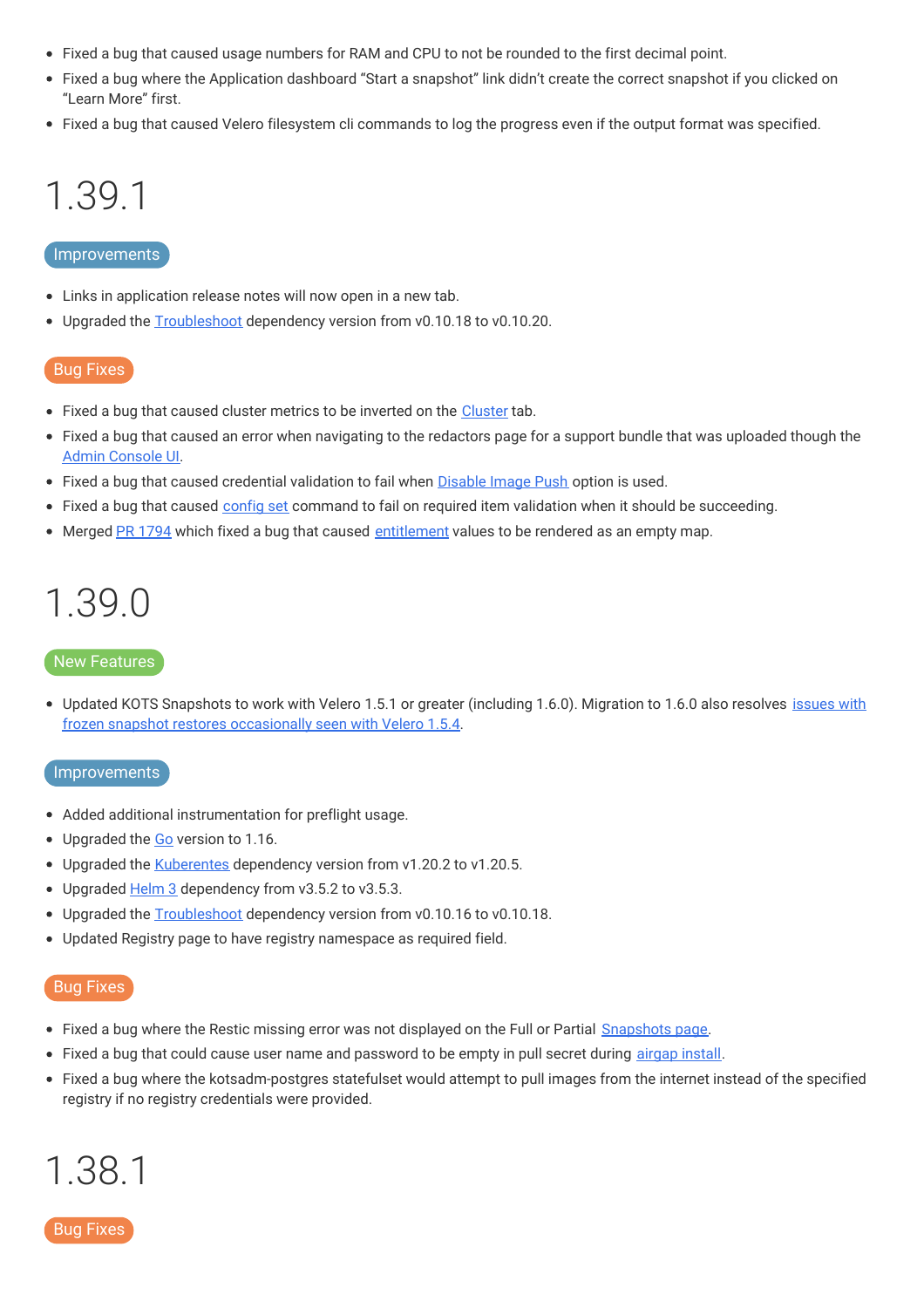Fixed a bug that caused installations and upgrades to fail in OpenShift clusters.

# <span id="page-19-0"></span>1.38.0

#### New Features

- Added CLI commands to configure [AWS](https://kots.io/kots-cli/velero/configure-aws-s3/), [other](https://kots.io/kots-cli/velero/configure-other-s3/) S3, [GCP](https://kots.io/kots-cli/velero/configure-gcp/) and [Azure](https://kots.io/kots-cli/velero/configure-azure/) as KOTS Snapshot storage destinations.
- The kots [install](https://kots.io/kots-cli/install/) and kots [upstream](https://kots.io/kots-cli/upstream/upgrade/) upgrade commands now support the --disable-image-push flag.
- Added a [Helm](https://kots.io/vendor/helm/optional-value-keys/) opt-in feature where values and optionalValues are recursively merged if the dataset is recursive in nature.

#### Improvements

• Troubleshoot support bundle and [analyzers](https://kots.io/kotsadm/troubleshooting/support-bundle/) has been upgraded to v0.10.16.

#### Bug Fixes

- **•** Default values of password types are now hidden on the [application](https://kots.io/kotsadm/installing/online-install/#config-screen) config screen.
- Fixed a bug that caused the Azure Blob Storage option to be hidden in the KOTS Snapshots settings.
- Fixed a bug that could cause errors switching between KOTS Snapshots providers.
- Fixed a bug where KOTS would watch for changes to Kubernetes Namespaces even when the [additionalNamespaces](https://kots.io/reference/v1beta1/application/#additionalnamespaces) parameter was not set, causing excessive logging when [requireMinimalRBACPrivileges](https://kots.io/reference/v1beta1/application/#requireminimalrbacprivileges) is set and the kotsadm and kotsadm-operator Service Accounts have insufficient permissions in the cluster.
- Silenced excessive logging by the kotsadm-operator when the application deploy loop fails repetedly.
- Fixed an issue that would cause a broken login screen icon when the [Identity](https://kots.io/vendor/identity-service/configuring-identity-service/) Service is enabled and there in no application [icon](https://kots.io/reference/v1beta1/application/#icon).
- Fixed a bug that caused Prometheus metrics not to work when kotsadm is not running in the default namespace.
- Fixed a bug that allowed deploying an update via the KOTS Admin UI without requiring configuration when there are non-set required config items.
- Fixed a bug that caused "no basic auth credentials" image pull errors after running a kots [install](https://kots.io/kots-cli/install/) command with private registry credentials.

### <span id="page-19-1"></span>1.37.0

#### **Improvements**

- Updated KOTS Snapshots [restore](https://kots.io/kots-cli/restore/) CLI to report errors and warnings from Velero.
- Updated KOTS Admin UI to include local timezone when displaying app version deployment time.
- Updated KOTS GitOps [integration](https://kots.io/kotsadm/gitops/single-app-workflows/) to use default branch when no branch is specified.
- Updated Postgres to use Alpine as base image instead of Debian Stretch.
- Updated Schemahero to use Debian Buster as base image instead of Debian Stretch.

- Fixed a bug that could cause a Full [snapshot](https://kots.io/kotsadm/snapshots/disaster-recovery/#airgapped-embedded-cluster-restore) restore to be be stuck in In Progress state indefinitely.
- Fixed a bug that caused the application to be redeployed right after a [snapshot](https://kots.io/kotsadm/snapshots/restore/) restore.
- Fixed a bug that required user to upload license from KOTS Admin UI even if it was specified in the install [command](https://kots.io/kots-cli/install/) when -airgap flag is used.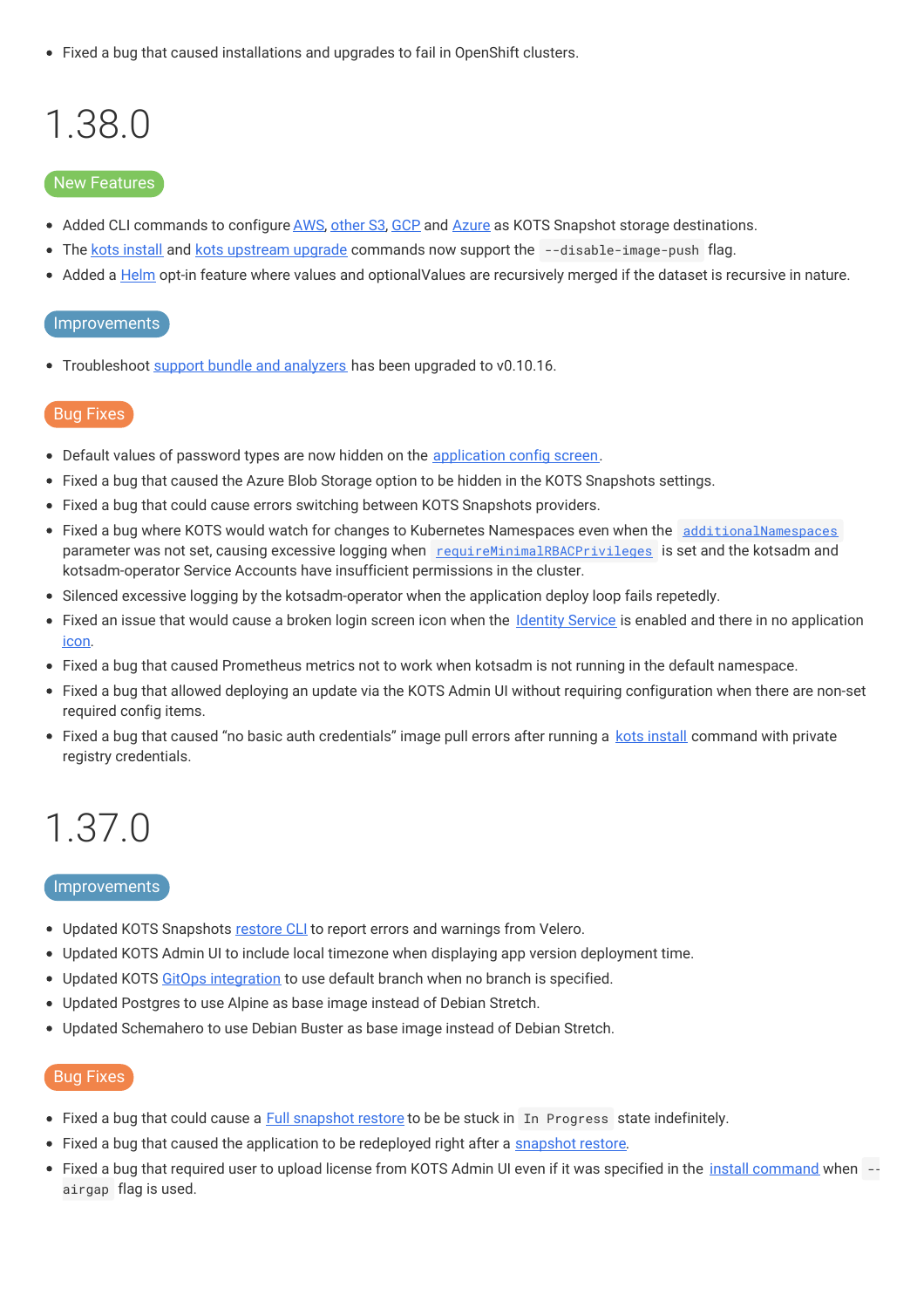# <span id="page-20-0"></span>1.36.1

#### Bug Fixes

- Fixed a bug that caused Logout and Login buttons to stop working.
- Fixed a bug that caused the Postgres image to be missing from the Admin Console airgap package.

# <span id="page-20-1"></span>1.36.0

#### Improvements

- Updated the Preflight Checks are in progress experience in KOTS Admin UI to show a progress bar and information about the test currently running.
- Increased kotsadm Pod CPU limits from 500m to 1 in order to improve performance of [Preflights](https://kots.io/reference/v1beta1/preflight/) and [Support](https://kots.io/reference/v1beta1/support-bundle/) Bundle collection.
- Updated to Primary and Secondary node language in the KOTS Admin Cluster Management UI to reflect newer inclusive language standards.
- Updated KOTS Admin GitOps UI to remove mention of functionality that is not yet available.
- Updated base images for KOTS Admin Console components from debian:stretch to debian:buster to address open CVEs in upstream components.
- Updated the [SchemaHero](https://schemahero.io/) dependency to 0.12.0

#### Bug Fixes

- Fixed a bug that caused Kubernetes objects with exclude-labels to be undeployed during backup restorations.
- Fixed a bug that caused S3 region lookup failure if duplicate bucket names are present across aws-gov and non-aws-gov regions.
- Fixed a bug that caused the Support Bundle command shown in the KOTS Admin Console Troubleshoot UI to not respect custom redactors that are defined in the application or the Admin Console.
- Fixed a bug that could cause an analyzer or its graphic to not properly render in the Support Bundle analysis within KOTS Admin Console Troubleshoot UI.
- Fixed a bug that could cause KOTS Admin Console pods to be started before database schema migrations are applied, resulting in unpredictable behavior.
- Fixed a bug that could cause the user to be logged out of KOTS Admin Console during an airgap bundle upload.

# <span id="page-20-2"></span>1.35.0

#### Improvements

- Updated Skip Preflights modal in KOTS Admin UI to make it more obvious that skipping preflights is not the recommended installation behavior.
- Added instrumentation for the Admin Console and application installation outcome.

#### Bug Fixes

Fixed a bug that could cause Admin Console pods to be scheduled on nodes with the wrong architecture.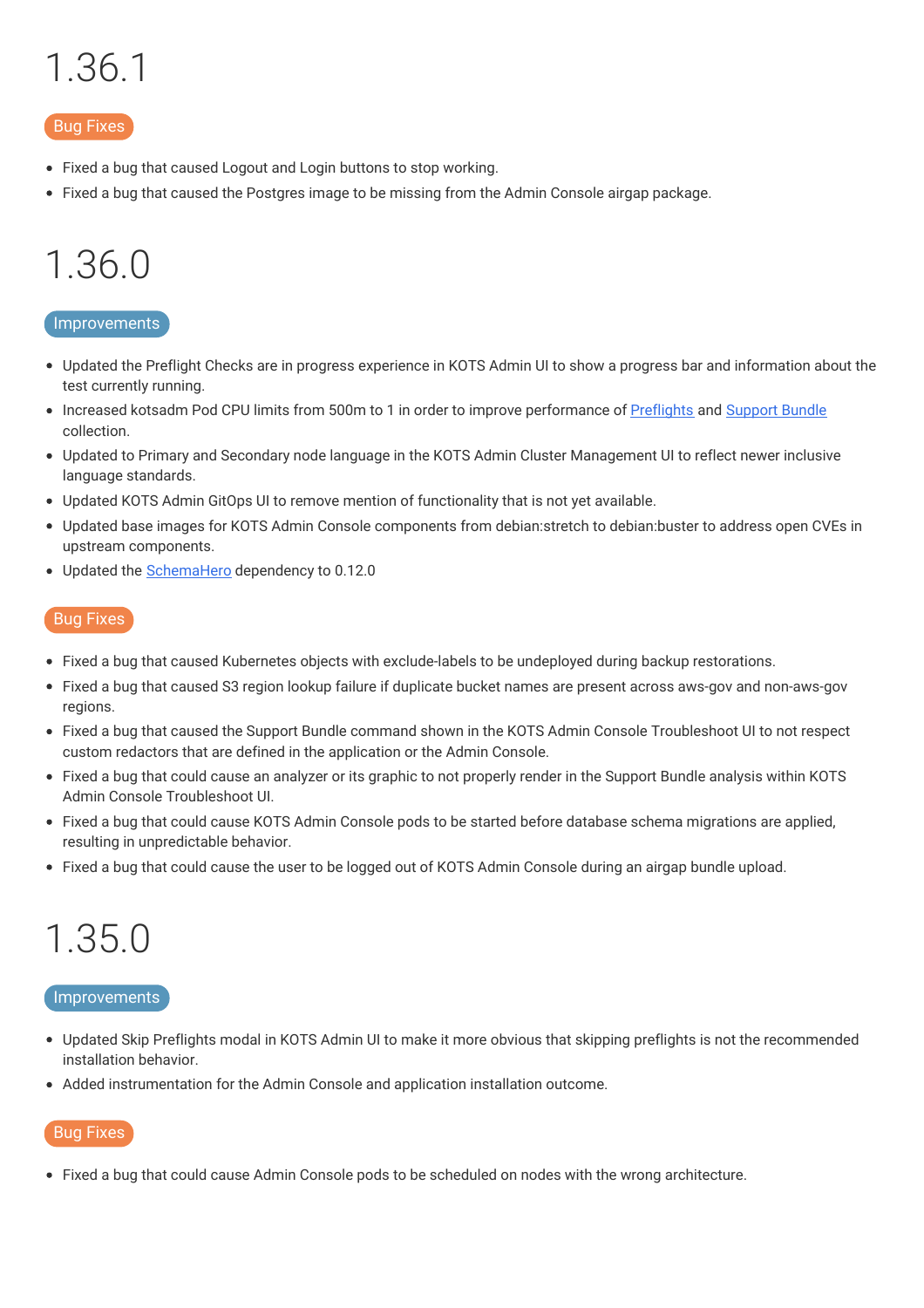# <span id="page-21-0"></span>1.34.0

#### New Features

• Added --deploy and --skip-preflights flags to KOTS [upload](https://kots.io/kots-cli/upload) cli.

#### Improvements

• Added ability to copy default value from [config](https://kots.io/kotsadm/installing/online-install/#config-screen) page.

#### Bug Fixes

- Fixed a bug that could cause cluster scoped resources to not be included in Snapshots.
- Fixed a bug that caused Full [Snapshots](https://kots.io/kotsadm/snapshots/overview/#full-snapshots-recommended) to ignore the backup spec defined in the application release.
- Fixed a bug where config icon was still visible on [Version](https://kots.io/kotsadm/updating/updating-kots-apps/#checking-for-updates) History page if there was no present config.
- Fixed a bug that could cause config [screen](https://kots.io/vendor/config/config-screen/) to not work if application [config](https://kots.io/reference/v1beta1/config/#groups) has an empty config group.
- Fixed a bug that could cause airgap bundle upload to fail if license channel was changed previously.
- Fixed a bug that caused license upload to fail during [airgapped](https://kots.io/kotsadm/updating/license-updates/#2-airgap-licenses) license update if unicode characters were present in custom fields.
- Fixed a bug that caused the namespace specified in [additionalNamespaces](https://kots.io/vendor/operators/additional-namespaces/) to be removed if the same namespace was previously used in the application spec.
- Fixed KOTS casing in version output message to align with style guidelines.
- Fixed a bug that caused app redactors to be ignored during support bundle collection.
- Fixed a bug that caused upgrading the app using the cli in airgapped kurl clusters to require the registry namespace to be provided.

### <span id="page-21-1"></span>1.33.2

#### Bug Fixes

Fixed a bug that caused custom redactors defined in the Admin Console to have no effect on the generated support bundles.

### <span id="page-21-2"></span>1.33.1

#### Bug Fixes

• Fixed a bug that caused configuring [Network](https://kots.io/kotsadm/snapshots/configuring-nfs/) File System (NFS) or [Host](https://kots.io/kotsadm/snapshots/configuring-hostpath/) Path as a Snapshots storage [destination](https://kots.io/kotsadm/snapshots/storage-destinations/) to fail the first time if the default bucket does not exist.

### <span id="page-21-3"></span>1.33.0

#### New Features

• KOTS Snapshots now supports [Network](https://kots.io/kotsadm/snapshots/configuring-nfs/) File System (NFS) and [Host](https://kots.io/kotsadm/snapshots/configuring-hostpath/) Path as two additional storage [destination](https://kots.io/kotsadm/snapshots/storage-destinations/) options.

Improvements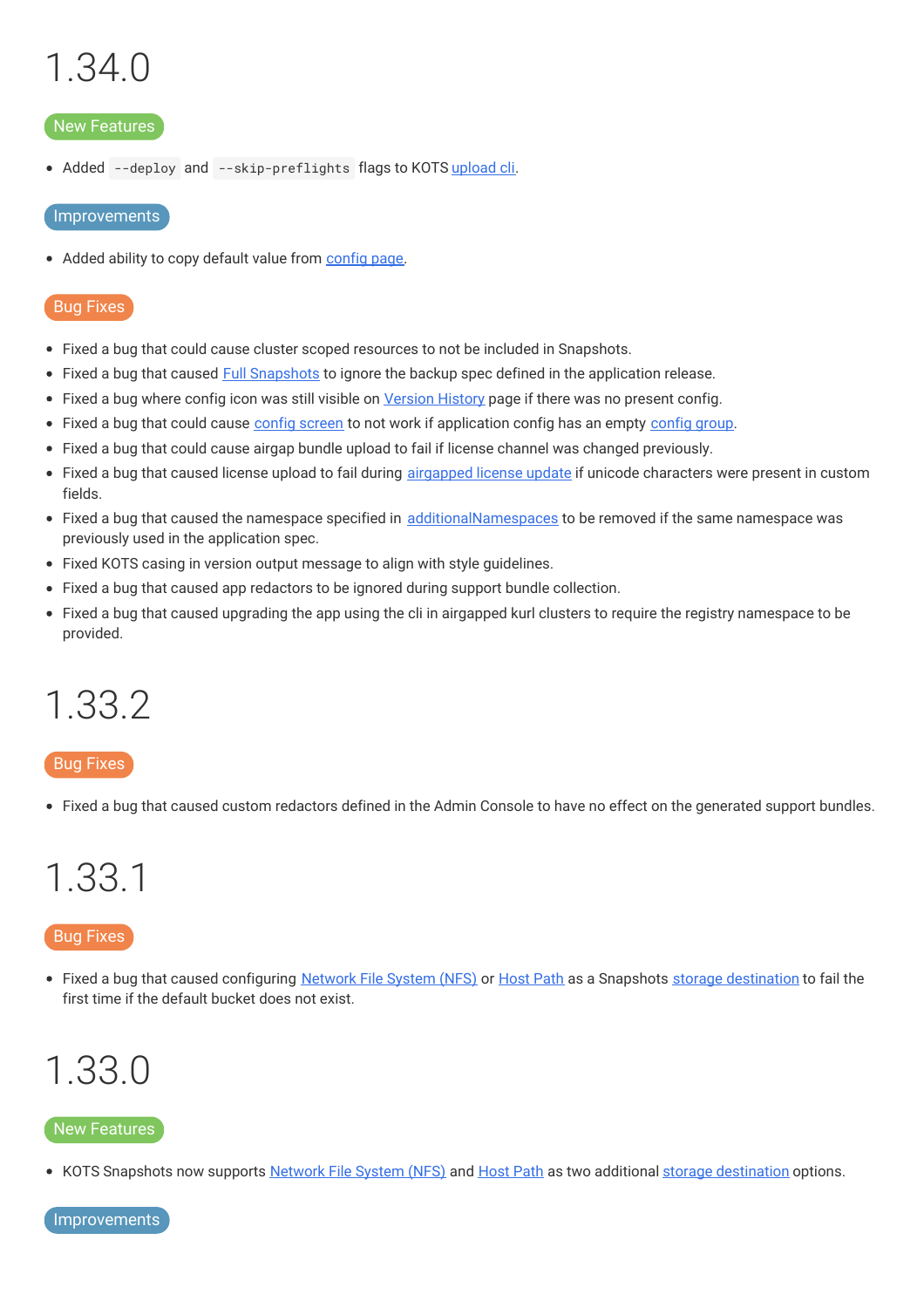- Application Config form under the config tab now has a min and max width to better maintain spacing on the page.
- Upgraded [Helm](https://kots.io/vendor/helm/using-replicated-helm-charts/) v3 dependency from v3.2.4 to v3.5.2.
- Added instrumentation for preflight usage.

- Fixed a bug where boolean custom fields were not displayed properly on the [license](https://kots.io/kotsadm/updating/license-updates/) page.
- Fixed a bug where the wrong page title was shown on the Cluster [Management](https://kots.io/vendor/guides/ha-guide/#adding-remaining-nodes-to-cluster) page.
- Fixed a bug where conditional config items would show up on the navigation tree even when they are hidden in the main config. Now Application Config groups that have a conditional 'when' value or that have been set to 'hidden' will be hidden in the sidebar when necessary.
- Fixed a bug where the Admin Console could hang if you attempted to upgrade KOTS when the latest was already running.
- Fixed a bug that could cause documents to get ignored in Helm Charts.
- Removed duplicate secrets while generating [support](https://kots.io/kotsadm/troubleshooting/support-bundle/) bundle.

### <span id="page-22-0"></span>1.32.0

#### New Features

• New design for application [configuration](https://kots.io/kotsadm/installing/online-install/#config-screen) screen that allows easy navigation to different sections of the configuration. This feature requires no change to existing configuration. It leverages any existing Groups and Items hierarchy in the current [config](https://kots.io/reference/v1beta1/config/).

#### **Improvements**

- Updated links to version configuration to indicate whether config is read-only or editable.
- **Improvements to memory and disk usage when airgap bundles are being [uploaded](https://kots.io/kotsadm/installing/airgap-packages/#upload-airgap-bundle).**
- Troubleshoot (support bundle and [analyzers](https://kots.io/kotsadm/troubleshooting/support-bundle/)) has been upgraded to v0.10.7.
- $\bullet$ Added helper text to replace default external documentation links where possible to better support airgap and white labeling use cases.

#### Bug Fixes

- Fixed a bug that allowed editing read-only fields on the [application](https://kots.io/kotsadm/installing/online-install/#config-screen) config screen.
- Fixed a bug that caused viewing the list of **Full [Snapshots](https://kots.io/kotsadm/snapshots/overview/#full-snapshots-recommended)** in the Admin Console to fail if one of the snapshots contains an app that no longer exists.

# <span id="page-22-1"></span>1.31.1

#### Improvements

Updated Snapshots content when choosing "Learn more about differences" from the App Dashboard.

- Fixed a bug on the [config](https://kots.io/kotsadm/installing/online-install/#config-screen) page that navigated you to the incorrect config when choosing "view the currently deployed config".
- Fixed a bug on the [config](https://kots.io/kotsadm/installing/online-install/#config-screen) page that allowed you to edit previously deployed configs.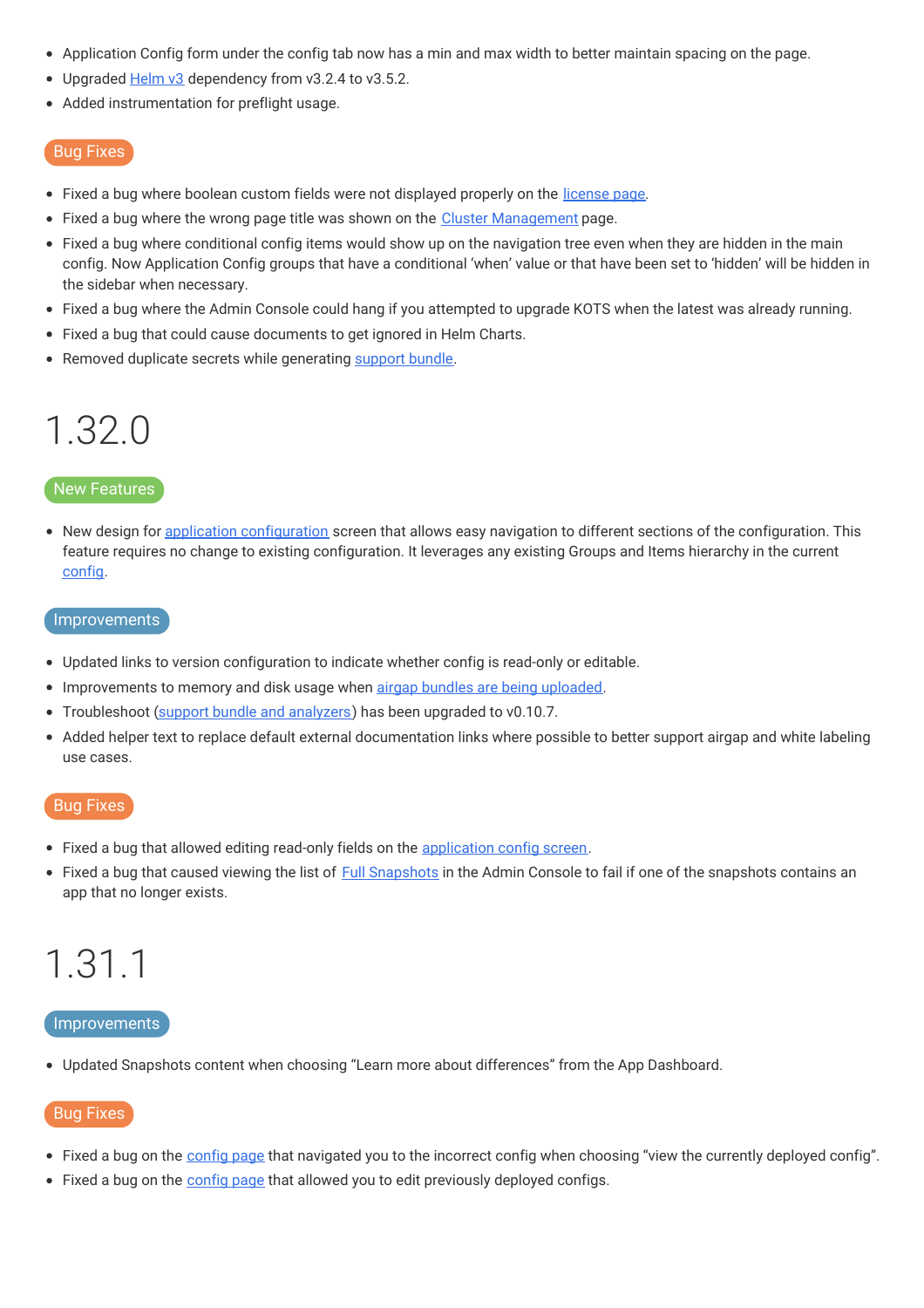# <span id="page-23-0"></span>1.31.0

#### New Features

- KOTS Snapshots with Disaster Recovery is now generally available (GA). In order to better clarify functionality, Instance Snapshots have been renamed to Full Snapshots and Application Snapshots have been renamed to Partial Snapshots. These changes are reflected throughout the KOTS Admin UI and the KOTS documentation.
- All available Snapshot functionality is now under the "Snapshots" global navigation. Both Full Snapshots (Instances) and Partial Snapshots (Applications) can be initiated and scheduled from the global Snapshots section.
- Added ability to do partial [restore](https://kots.io/kotsadm/snapshots/overview/#full-snapshots-recommended) from Full Snapshots (Instance).  $\bullet$
- Added ability to initiate a Full Snapshot (Instance) from the App Dashboard.  $\bullet$
- $\bullet$ Snapshots functionality will now support minimal role-based-access-control (RBAC) privileges installations.
- Added [new](https://kots.io/kots-cli/set/config/) CLI for setting application config values.

#### Bug Fixes

- Fixed a bug that showed "Node drain successful" on all node rows instead of just the node that was actually drained.
- Fixed a bug where application metadata config map is not updated with the new app name.
- Fixed a bug that caused having two different instances of the Admin Console running in different clusters due to disaster recovery to report back to the vendor as if they are the same instance.
- Fixed a bug that caused warnings about Roles and RoleBindings to be shown when restoring Snapshots on OpenShift clusters.
- Fixed a bug that caused a false error to be reported at the end of the [install](https://kots.io/kots-cli/install/) when -port-forward flag is set to false.
- Fixed a bug that caused Full [Snapshots](https://kots.io/kotsadm/snapshots/overview/#full-snapshots-recommended) (Instance) to fail on instances with multiple apps when at least one app does not have snapshots enabled.

### <span id="page-23-1"></span>1.30.0

#### **Improvements**

- Updated support bundle to [Troubleshoot](https://github.com/replicatedhq/troubleshoot/releases/tag/v0.10.2) v0.10.2.
- Improved airgap install CLI flag copy.
- Added new commands to list [backups](https://kots.io/kots-cli/get/) and restores.
- Cluster Management UI now indicates which node is primary.
- Changed positioning of CPU Pressure and Memory Pressure in the Cluster Management UI.

#### Bug Fixes

- Fixed a bug that caused file handle leak during airgap bundle [upload](https://kots.io/kotsadm/installing/airgap-packages/#upload-airgap-bundle).
- Fixed a nil pointer panic when syncing license.
- Fixed a bug that could cause Admin Console data to become inconsistent due to errors during license updates.
- Fixed a bug that could cause the wrong app version to be deployed when using the kots [upstream](https://kots.io/kots-cli/upstream/upgrade/) upgrade with the deploy flag.
- Better error logging when downloading support bundle.
- Removed a superfluous HTTP error when using the kots [download](https://kots.io/kots-cli/download/) command.
- Fixed a bug that caused snapshot duration time to be shown incorrectly.

# <span id="page-23-2"></span>1.29.3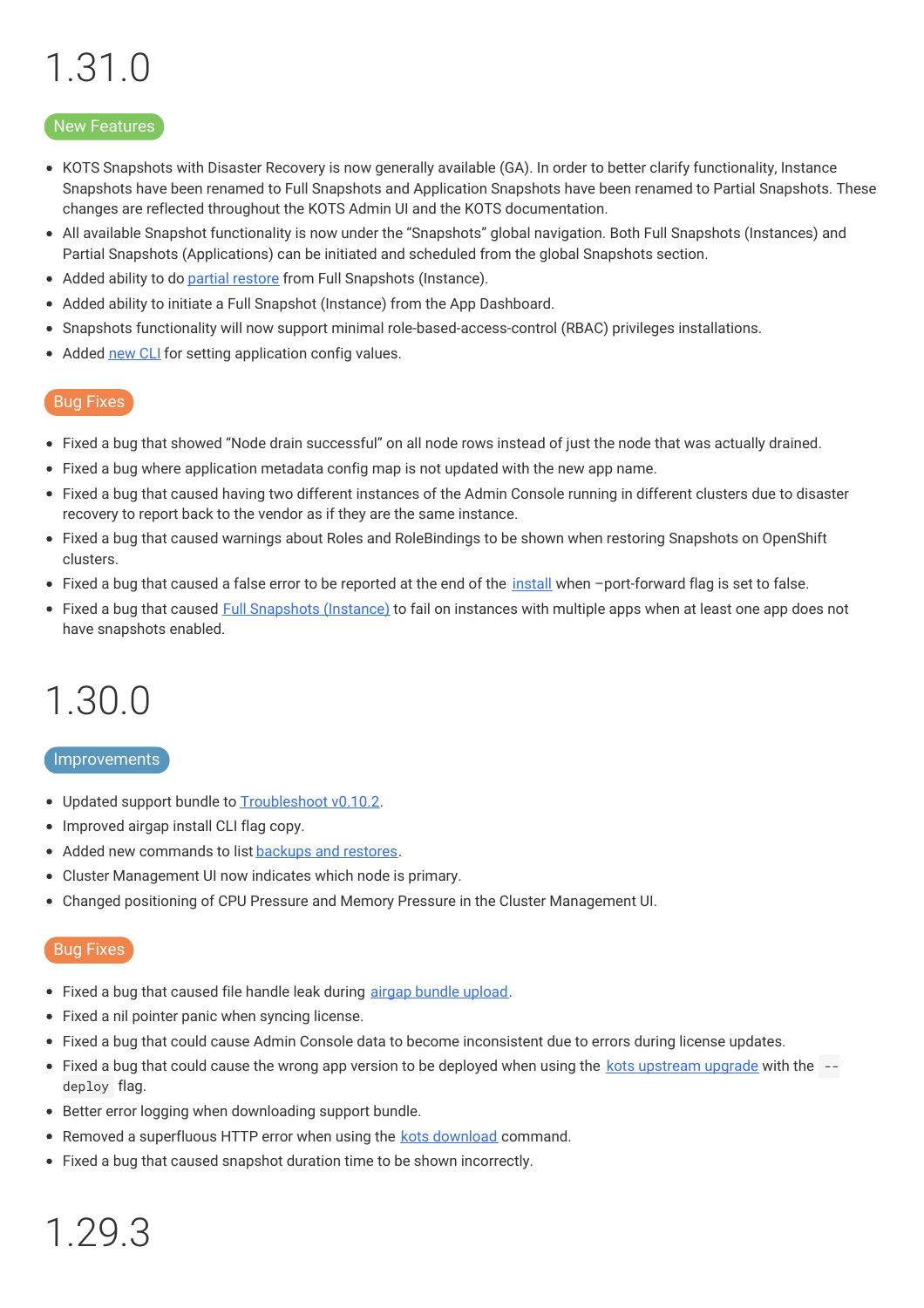#### Improvements

- UI enhancements to provide more clarity on node rows while on the cluster management tab.
- Add a confirmation before starting the drain node process.
- Show feedback while a node is being drained.  $\bullet$

#### Bug Fixes

- Fixed a bug that resulted in postgres connection leak, which could result in Admin Console being inaccessible.
- Fixed a bug that could cause Admin Console pod to crash when Velero backup objects don't have annoatations.

### <span id="page-24-0"></span>1.29.2

#### Improvements

• Updated text on the [snapshot](https://kots.io/kotsadm/snapshots/overview/#partial-snapshots) restore page to give user more explanation about the restore process.

# <span id="page-24-1"></span>1.29.1

#### Bug Fixes

• Fixed a bug that caused the banner on the [config](https://kots.io/kotsadm/installing/online-install/#config-screen) page that informs the user whether config is current or not to be missing when clicking on the main menu Config link.

### <span id="page-24-2"></span>1.29.0

#### Improvements

- Improved license field display on the License page.
- Added a user friendly error message when non-existing app slug is used in upgrade [command](https://kots.io/kots-cli/upstream/upgrade/#usage).
- Updated documentation links on various [snapshots](https://kots.io/vendor/snapshots/overview/) screens.

#### Bug Fixes

- Fixed link for snapshot deduplication docs.
- Fixed snapshot time display and added chronological sort order.
- Fixed a bug that caused not all snapshot hooks to be shown due to long log lines.  $\bullet$
- Fixed a bug that caused private images in preflight checks to fail to pull due to missing password.
- Fixed a bug that caused the wrong namespace to be shown in the generated kots remove [command](https://kots.io/kots-cli/remove/).
- Fixed a bug that caused jobs in additional namespaces to not be cleaned.

### <span id="page-24-3"></span>1.28.0

#### New Features

• Added new [kots](https://kots.io/kots-cli/get/) get apps command.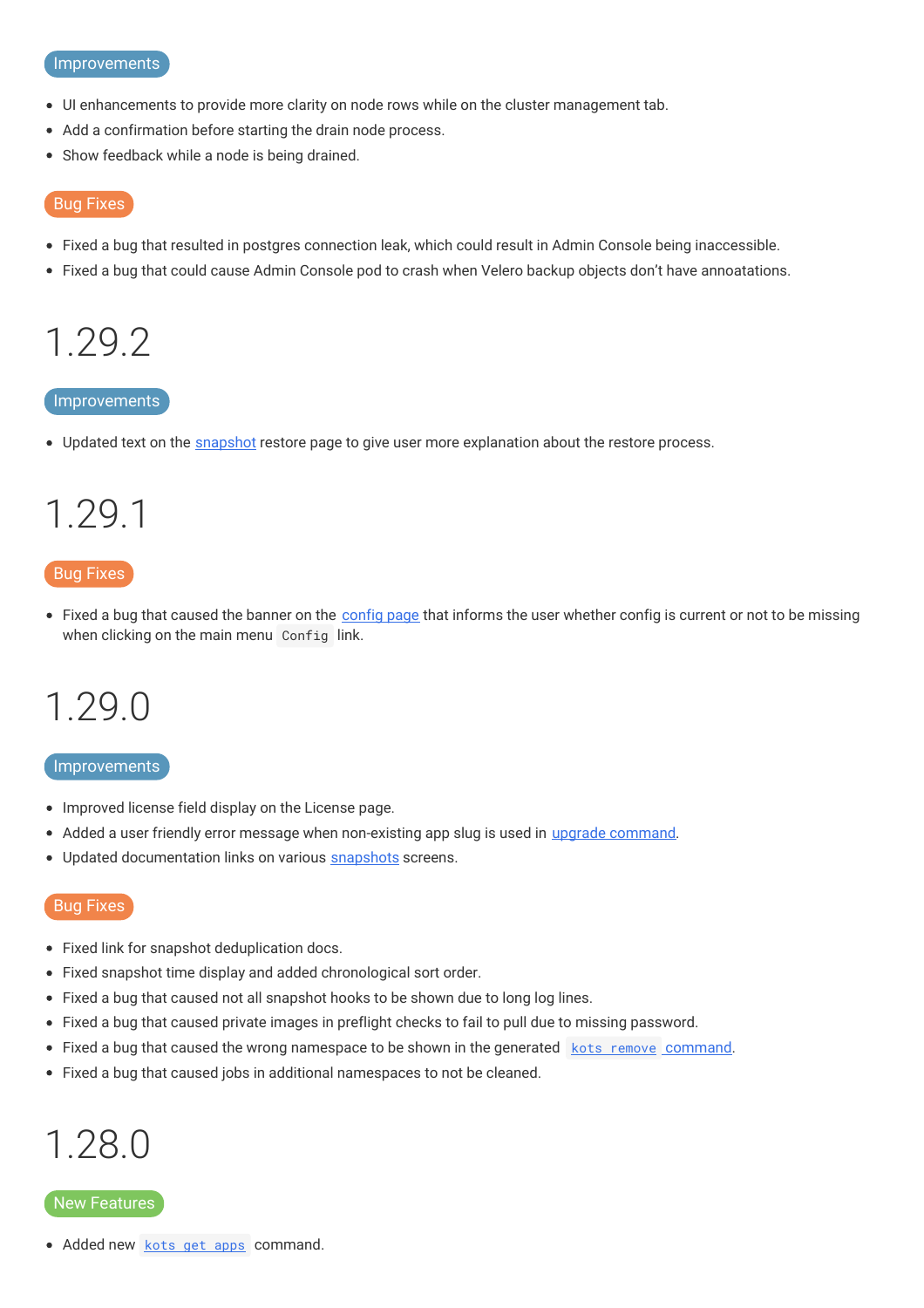Added Weave collector and analyzer to default Admin Console support bundle.

#### **Improvements**

- Added a modal to handle OIDC login error when a user does not belong to a valid group.
- Improved [config](https://kots.io/kotsadm/installing/online-install/#config-screen) page with banner that will show if you're not on the latest config.
- Fixed Safari issues on latest KOTS Admin Console view.
- [License](https://kots.io/kotsadm/updating/license-updates/) page has been improved to accept multiline license fields.

#### Bug Fixes

- Fixed a bug that caused restore to fail if a PVC was missing on the instance being restored.
- Fixed a bug that caused [preflight](https://troubleshoot.sh/docs/collect/run/) check pods to fail when used with private images.
- Fixed a bug that caused application to be deployed before configuration was applied if there are no [required](https://kots.io/reference/v1beta1/config/#required) config items.

### <span id="page-25-0"></span>1.27.1

#### Bug Fixes

- Fixed a bug that caused Admin Console to not run after an *[instance](https://kots.io/vendor/snapshots/disaster-recovery-snapshots/) restore*.
- Fixed a bug that caused kots backup command to fail in [embedded](https://kots.io/kotsadm/installing/installing-embedded-cluster/) clusters.

# <span id="page-25-1"></span>1.27.0

#### New Features

- Added beta support for the ability to enable and integrate Role Based Access Control for both the KOTS Admin Console and/or the Vendor Application.
- Added the ability to include custom branding for the Vendor Application Identity Service login page.

#### Improvements

Omitted the top level directory from the KOTS Admin Console support bundle file tree.

#### Bug Fixes

- Fixed a bug that caused logging in with certain identity providers to fail with "missing 'email\_verified' claim".
- Fixed a bug that caused some images to be pulled through the proxy registry instead of the private registry when private registry was configured.
- Fixed a bug that caused the [ConfigOption](https://kots.io/reference/template-functions/config-context/#configoption) to resolve to a previous value for some config items.

### <span id="page-25-2"></span>1.26.0

#### New Features

• Added the ability to control access to the Vendor Application by integrating with an identity provider. This feature is experimental and only available to vendors and licenses that have the **[Identity](https://kots.io/vendor/identity-service/configuring-identity-service/) Service** feature enabled. It is currently only available for the embedded Kubernetes installation method.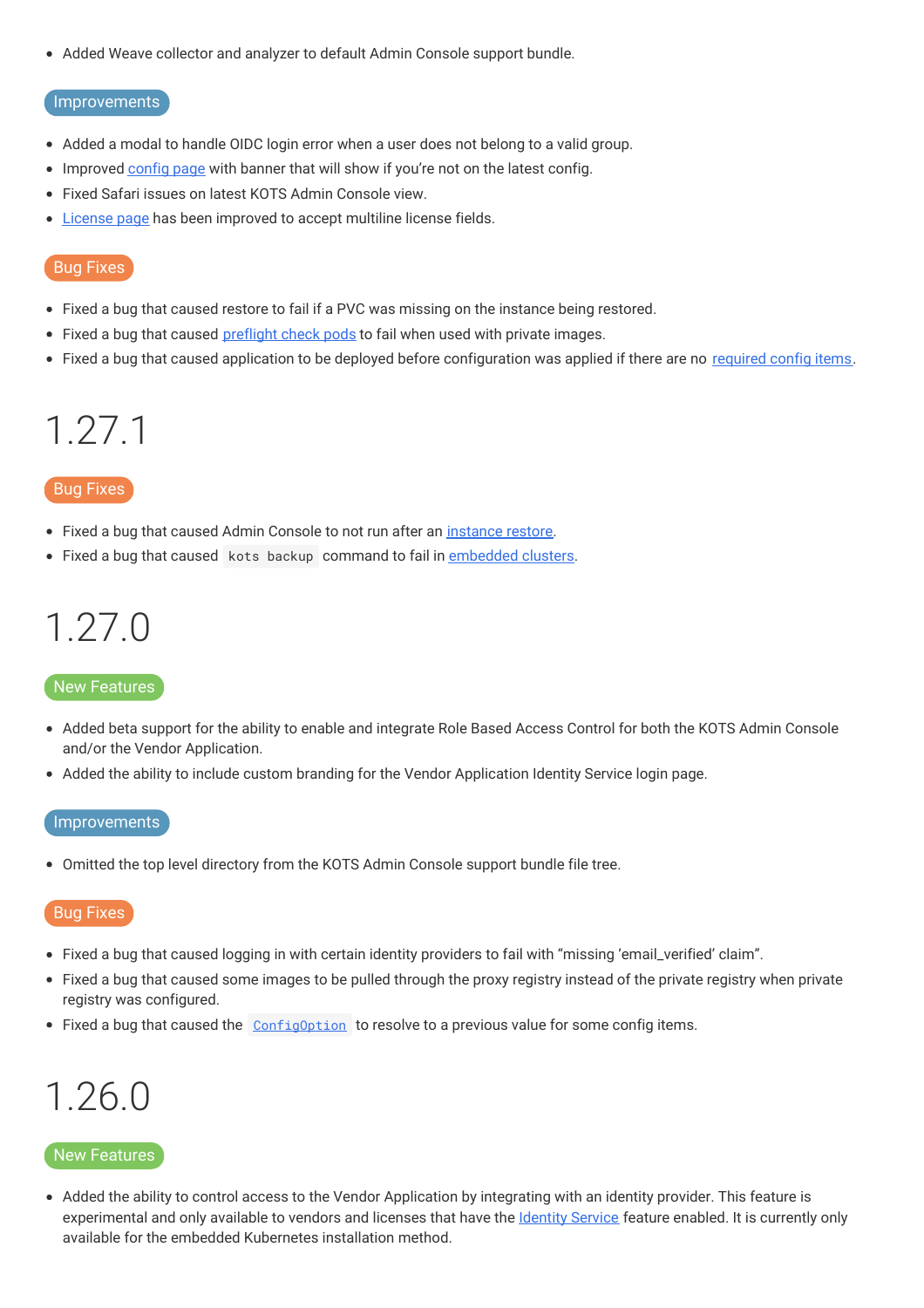#### Improvements

- [Sprig](https://masterminds.github.io/sprig/) functions upgraded to v3.2.0 and related [TLS](https://kots.io/reference/template-functions/static-context/#tlscert) functions have been deprecated.
- Added a modal to confirm action when clicking deploy, re-deploy or rollback on a release in KOTS Admin.

#### Bug Fixes

- Added validation for registry endpoint format in kots [admin-console](https://kots.io/kots-cli/admin-console/) push-images command.
- Fixes an issue where port forwarder would sometimes fail instead of selecting a random port automatically when the local port is not available.
- Fixes a navigation issue within the application snapshots section that resulted in the inability to navigate to instance snapshots.
- Fixes a bug that caused CRDs included in [Helm](https://kots.io/reference/v1beta1/helmchart/#helmversion) v3 charts to not be applied automatically on the initial deployment of the app.

### <span id="page-26-0"></span>1.25.2

#### Bug Fixes

Fixed a bug that prevented application upgrade downloads in some cases.

### <span id="page-26-1"></span>1.25.1

#### Bug Fixes

Fixed a bug that could prevent further application upgrades when a bad configuration results in invalid spec being rendered and license is updated by the application vendor at the same time.

### <span id="page-26-2"></span>1.25.0

#### New Features

- Added the ability to control access to the KOTS Admin Console by integrating with an identity provider. This feature is experimental and only available to vendors and licenses that have the [Identity](https://kots.io/kotsadm/access/securing-the-console/) Service feature enabled. It is currently only available for the embedded Kubernetes installation method.
- Added the ability to redeploy the currently deployed app version.
- Added beta support for instance snapshots in embedded clusters.

#### Improvements

- Added retry logic to improve reliability of private image detection in environments with challenging networking configuration. This will retry 3 times before failing.
- Added skip-preflights flag to kots [install](https://kots.io/kots-cli/install/) and kots [upstream](https://kots.io/kots-cli/upstream/upgrade/) upgrade commands.

- Fixed "v1 docker registries are not supported" error message.
- Fixed a bug in the Admin Console which caused the UI to crash when clicking the redacted file link under the "Redactors" tab in the troubleshoot page.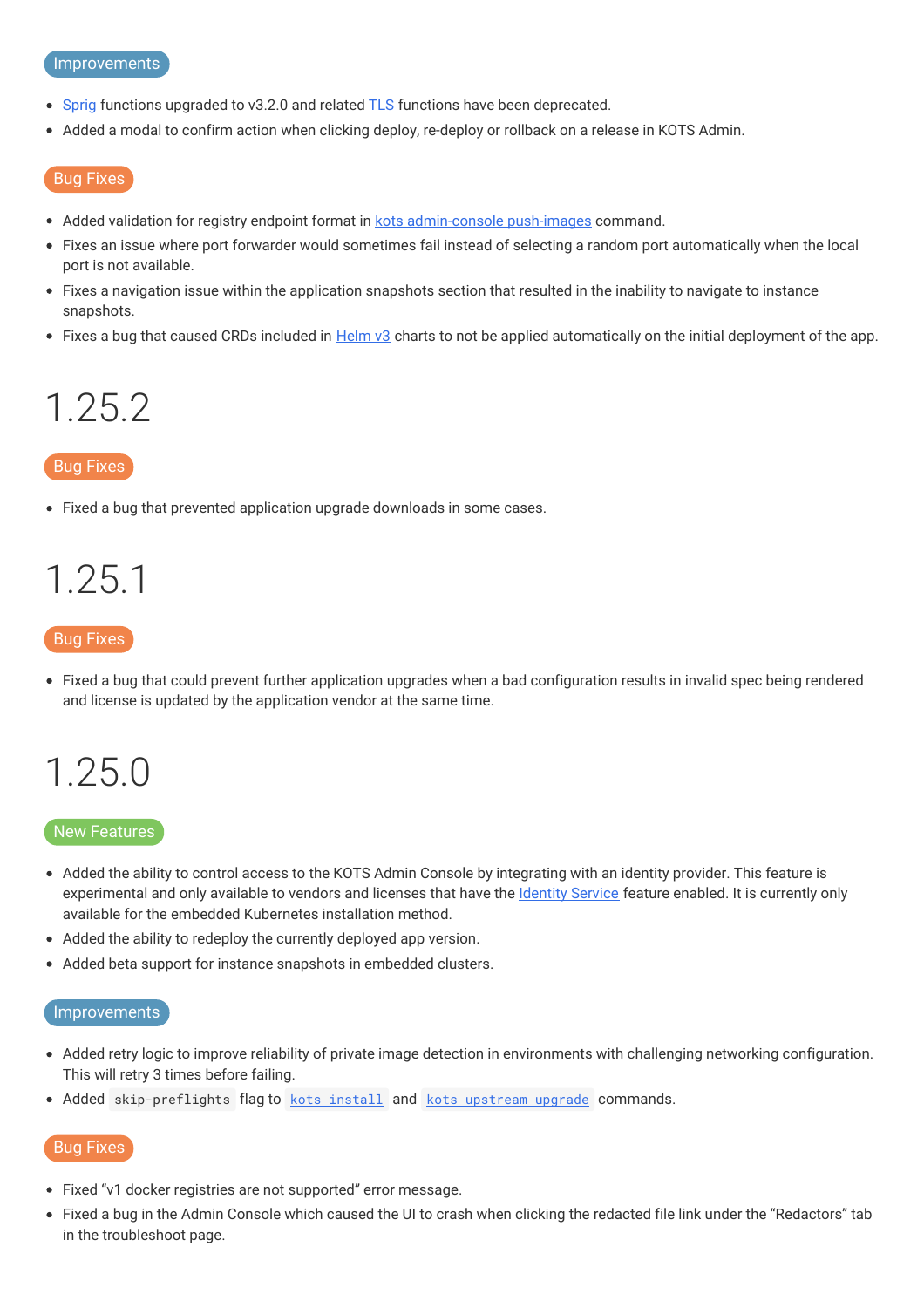- Fixed a bug in the Admin Console that showed the wrong CLI command in the error modal when uploading the license fails.
- Fixed a bug that caused Helm [charts](https://kots.io/reference/v1beta1/helmchart/) to be silently excluded from deployments due to invalid YAML.
- Fixed an issue with the "Node Resources" analyzer label filtering that caused an error when the label is not found.
- Fixed an issue when configuring "Gitops" that would cause a permission denied error when adding a path.

### <span id="page-27-0"></span>1.24.2

#### Bug Fixes

Fixed a bug that caused airgapped application updates to fail in some cases after upgrading Admin Console from 1.19 or earlier.

### <span id="page-27-1"></span>1.24.1

#### Bug Fixes

- Fixed a bug that caused applications that use **[operators](https://kots.io/vendor/operators/packaging-an-operator/)** fail to deploy on the first attempt due to missing CRDs, unless the CRD version was apiextensions.k8s.io/v1beta1 . Now any version that begins with apiextensions.k8s.io/ will be recognized.
- Fixed a bug that caused **[kubectlVersion](https://kots.io/reference/v1beta1/application/#kubectlversion)** to be ignored, unless it was  $1.14.x$  or  $1.16.x$ .

## <span id="page-27-2"></span>1.24.0

#### New Features

- Added a [command](https://kots.io/kots-cli/remove/) that allows removing application references from dashboard.
- **Support bundle [collected](https://kots.io/kotsadm/troubleshooting/support-bundle/) from Admin Console will now include a go-routine profile.**

#### Improvements

- The same license can no longer be installed twice on the same Admin Console instance.
- $\bullet$ Pull [policy](https://kubernetes.io/docs/concepts/configuration/overview/#container-images) for Admin Console images has been changed from Always to IfNotPresent to account for new rate limits enforced by [Docker](https://docs.docker.com/docker-hub/download-rate-limit/) Hub.
- [License](https://kots.io/kotsadm/updating/license-updates/) page has been improved to better highlight application features.
- Removed support for **[Kustomize](https://kots.io/reference/v1beta1/application/#kubectlversion) 2.0.3.**

#### Bug Fixes

<span id="page-27-3"></span>1.23.1

- Fixed a bug that caused kots [admin-console](https://kots.io/kotsadm/installing/airgap-packages/#kots-install) push-images command to fail when secret ID and secret key are used for authentication with ECR.
- Fixed a bug that caused errors to not be surfaced to the user on the Snapshots page.
- Fixed a bug that caused a compatibility warning to be shown on the Snapshots page if Velero 1.5.2 is installed, which is fully supported.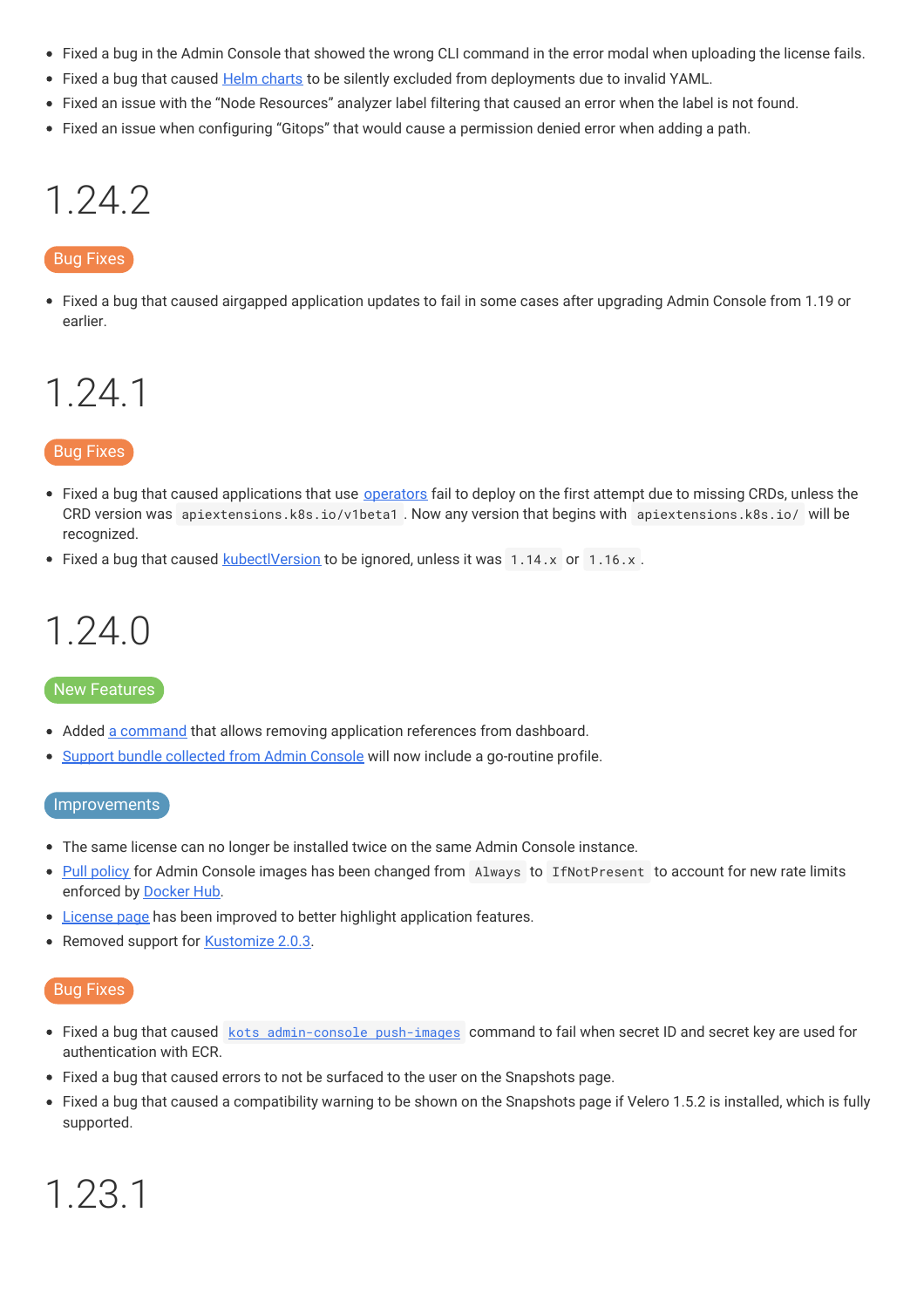• Fixed a bug that caused LabelSelectors to be removed from the application's [Backup](https://velero.netlify.app/docs/v1.5/api-types/backup/) spec.

# <span id="page-28-0"></span>1.23.0

#### New Features

- Added new template function for [KotsVersion](https://kots.io/reference/template-functions/static-context/#kotsversion)
- Added a [collector](https://troubleshoot.sh/docs/collect/ceph/) and an [analyzer](https://troubleshoot.sh/docs/analyze/ceph-status/) for Ceph.
- Added a [collector](https://troubleshoot.sh/docs/collect/collectd/) for Collectd RRD files.

#### Improvements

- Added a button for redeploying failed deployments.
- Added warning if an incompatible version of [Velero](https://kots.io/vendor/snapshots/overview/#velero-version-compatibility) is installed.
- Improved description of what instance and application snapshots do.
- Better error handling when live-rendering app [configuration](https://kots.io/vendor/config/config-screen/).

#### Bug Fixes

- Fixed a bug that could cause old certificates to be used in **[kURL](https://kots.io/vendor/packaging/using-tls-certs/)** based installs.
- Fixed a bug that caused updates to not be deployed from the CLI when [upgrading](https://kots.io/kotsadm/updating/updating-kots-apps/#airgapped-installs) from an airgap bundle with the deploy flag specified.
- Fixed a bug that caused kotsadm pod to be evicted during backup.
- Fixed a bug that caused authentication to fail if secret [kotsadm-password](https://kots.io/kots-cli/reset-password/) is deleted prior to using the kots resetpassword command.
- Fixed a bug that caused airgap [application](https://kots.io/kotsadm/updating/updating-kots-apps/#airgapped-installs) update using command line to print that no updates are available.

### <span id="page-28-1"></span>1.22.4

#### Bug Fixes

• Fixed a bug that caused templated boolean and numeric values in [HelmCharts](https://kots.io/reference/v1beta1/helmchart/) to be quoted as strings.

### <span id="page-28-2"></span>1.22.3

#### **Improvements**

This release includes changes omitted from previous 1.22.x patch releases.

#### Bug Fixes

• Fixed a bug that caused additional [application](https://kots.io/reference/v1beta1/application/#ports) ports to not be automatically forwarded with [namespace](https://kots.io/vendor/packaging/rbac/#namespace-scoped-access) scoped installs.

# <span id="page-28-3"></span>1.22.2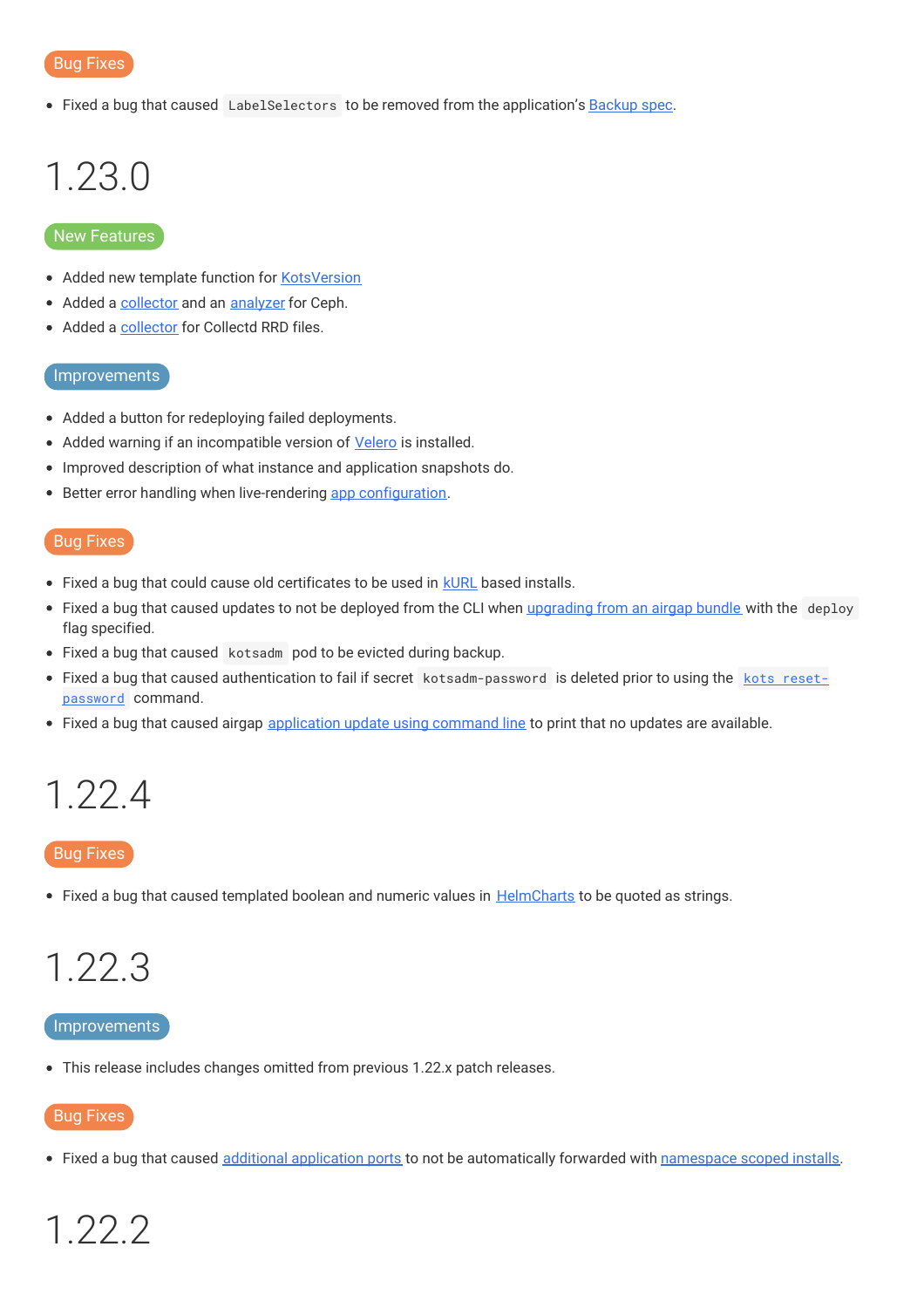

Fixed a bug that caused deployments to fail due to missing quotes in annotations in Helm charts.

# <span id="page-29-0"></span>1.22.1

#### **Improvements**

• Improved failed password handling.

### <span id="page-29-1"></span>1.22.0

#### New Features

Added beta support for disaster recovery backups and restores of instance snapshots, which include the Admin Console and all installed applications. Backups can be restored to the original instance or to a different instance. Instance snapshots do not yet support embedded clusters.

#### Bug Fixes

- Fixed a bug where base64 encoded application icons do not render in airgapped installations.
- Fixed reporting of total snapshot capture time.
- Fixed reporting of remaining seconds when restoring volumes from application snapshots.
- Fixed a bug in the KOTS Admin Console UI where a failure from "Check for updates" was not properly indicated.

# <span id="page-29-2"></span>1.21.3

#### Bug Fixes

• Fixed a bug that resulted in application deployment getting stuck in Deploying state.

# <span id="page-29-3"></span>1.21.2

#### Bug Fixes

Fixed a bug in the Admin Console that caused the GitOps workflow to break when set up with GitLab Enterprise.

### <span id="page-29-4"></span>1.21.1

#### Bug Fixes

Fixed a bug that caused headless airgap install to fail when application spec exceeded 1MB.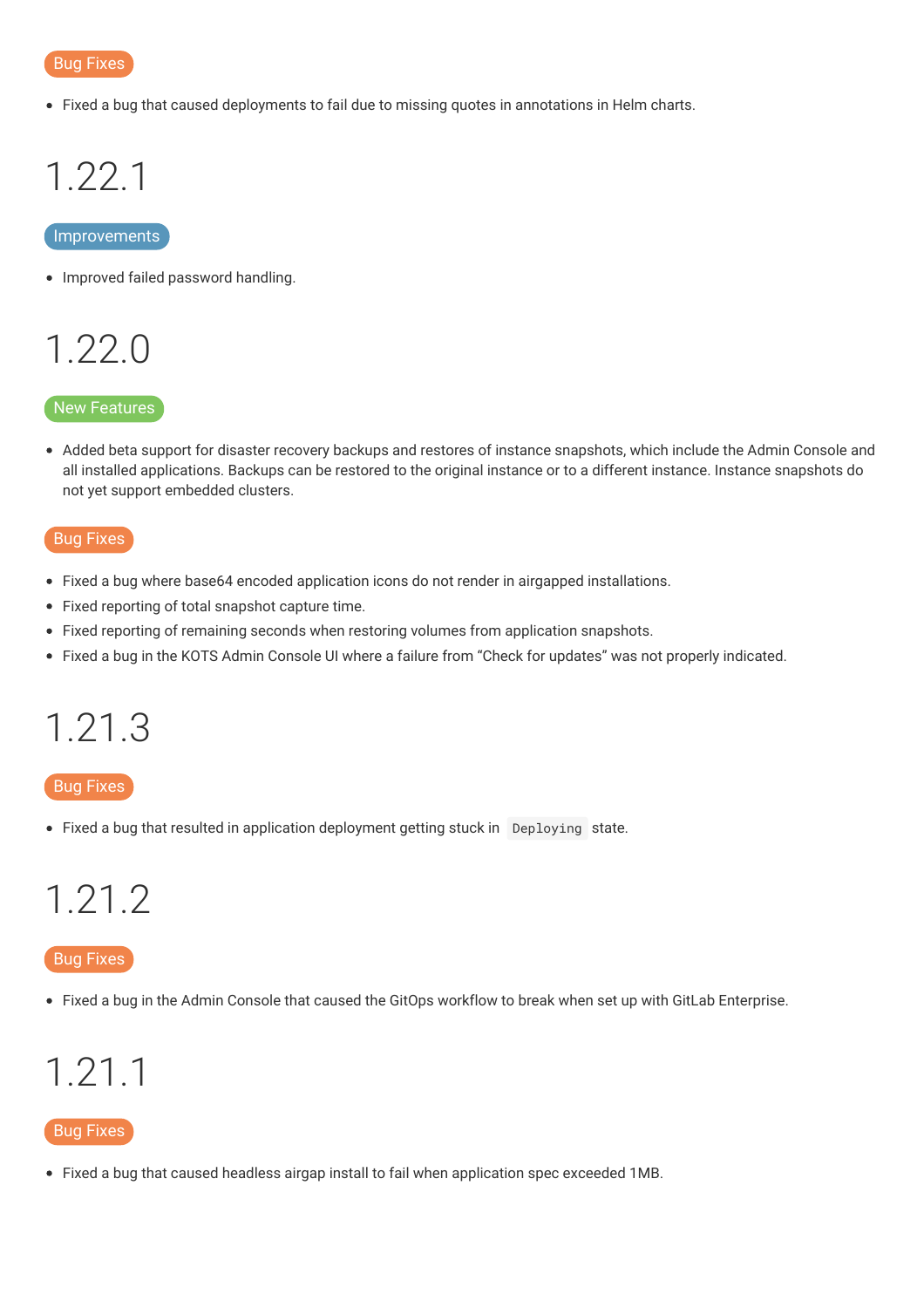# <span id="page-30-0"></span>1.21.0

#### Improvements

- Support bundle files will now be saved under a subdirectory, so that it won't pollute the current directory when extracted.
- Rolling back to a version with known invalid files will require confirmation before deploying.

#### Bug Fixes

- Fixed a bug that caused the deploy status to still show as "failed" after a successful rollback.
- Fixed an issue where the redacted file did not scroll into view when selected from the "Redactor report" tab in troubleshoot.

# <span id="page-30-1"></span>1.20.3

#### Improvements

- Support bundles will now have unique names when downloaded. The collection date is added as a suffix to the bundle name.
- Support Velero version 1.5.1.

#### Bug Fixes

- Fixed a bug that caused file leaks of application archives under the /tmp directory.
- Fixed a bug in the Admin Console config screen that caused template responses to arrive out of order.

### <span id="page-30-2"></span>1.20.2

#### Bug Fixes

Fixed a bug that caused snapshot restore complete with a warning due to a troubleshoot or a preflight spec being included in the snapshot.

### <span id="page-30-3"></span>1.20.1

#### Bug Fixes

Fixed a bug that caused getting the command to generate a support bundle to fail in the Admin Console.

# <span id="page-30-4"></span>1.20.0

#### New Features

- Added ability to delete disconnected nodes from the cluster management page of the Admin Console on embedded clusters.
- Added template function support in [Collect](https://troubleshoot.sh/docs/collect/), [Analyze](https://troubleshoot.sh/docs/analyze/), and [SupportBundle](https://troubleshoot.sh/docs/support-bundle/collecting/) specs.
- Added template [functions](https://kots.io/reference/template-functions/license-context/) for Sequence, Cursor, ChannelName, VersionLabel, ReleaseNotes, and IsAirgap.
- Added support for automated (unattended, headless) upgrades of applications installed into airgapped instances using [KOTS](https://kots.io/kots-cli/upstream/upgrade/) CLI.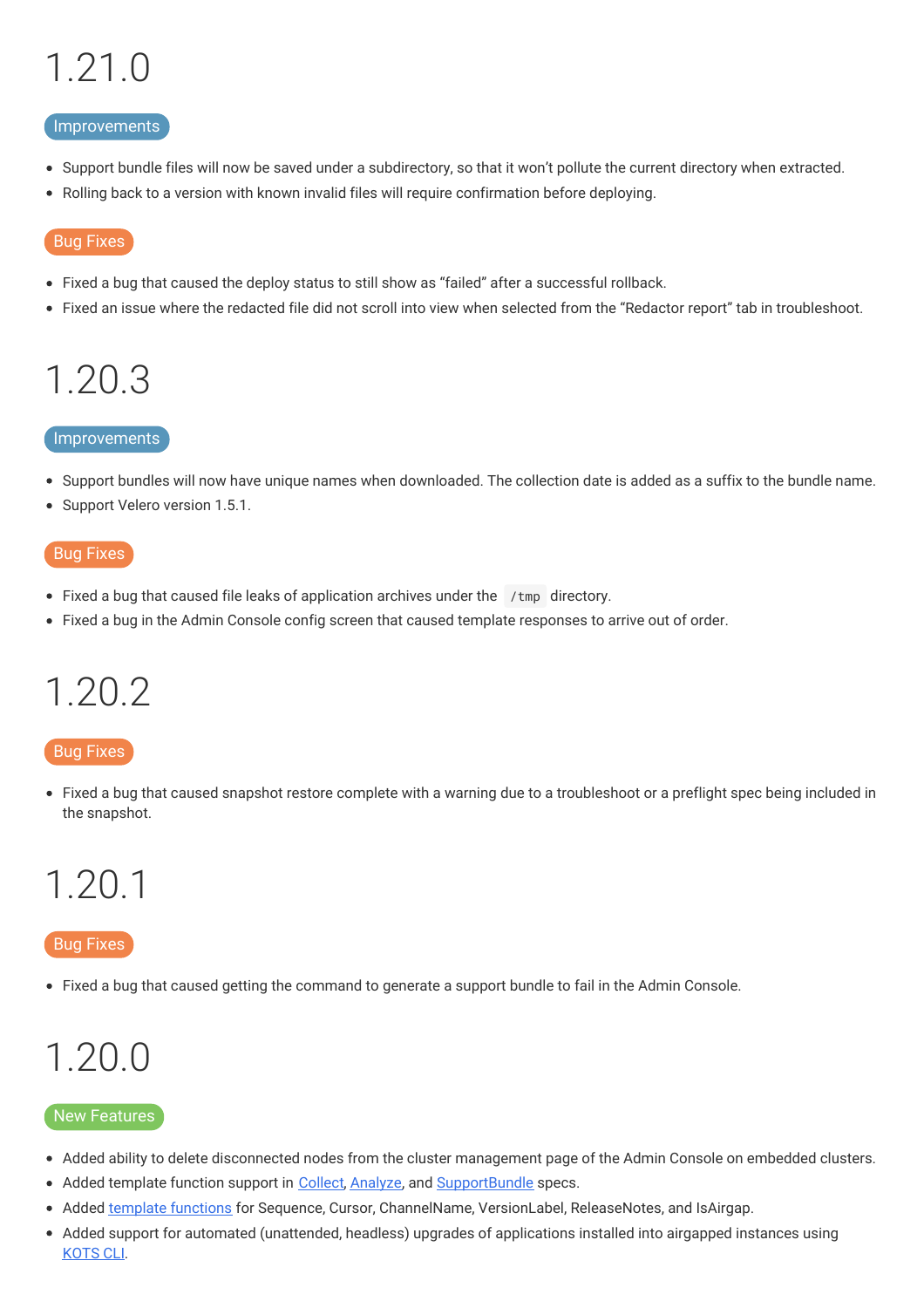- Added support for automated (unattended, headless) installs of applications into an embedded cluster (both airgap and online) using [KOTS](https://kots.io/kotsadm/installing/installing-embedded-cluster/) CLI.
- Private images used by SupportBundle and Preflight [collectors](https://troubleshoot.sh/docs/collect/collectors/) are now automatically rewritten so they can be pulled from inside the cluster and are included in airgap bundles.

#### Improvements

- Added support for Kubernetes 1.19 and dropped support for Kubernetes 1.16.
- Updated design of [Version](https://kots.io/kotsadm/updating/updating-kots-apps/#checking-for-updates) History page.
- Updated design of the version card on the application dashboard.
	- Latest available version information is shown in the card.
	- Check for updates button is always available.
	- Current deployment status is included.
- Added resource limits and requests for Admin Console pods.
- Admin Consoles will use NODE\_PORT environment variable if set (e.g. from kURL embedded clusters), instead of the default 8800.
- Port forwarding no longer uses the app.k8s.io/v1beta1 Application spec and has been aligned with the [documentation](https://kots.io/vendor/config/dashboard-buttons/#additional-ports-and-port-forwarding).
- [SupportBundle](https://troubleshoot.sh/docs/support-bundle/collecting/) and [Preflight](https://troubleshoot.sh/docs/preflight/introduction/) specs are no longer served on [unauthenticated](https://troubleshoot.sh/docs/#installation) endpoints and instead are provided to supportbundle and preflight binaries via [secrets](https://kots.io/kotsadm/troubleshooting/support-bundle/).
- The version check endpoint now correctly reports the current application version and adds information about KOTS Admin Console version, Kubernetes version, app status, etc.

#### Bug Fixes

- Added an explicit error message when an uploaded airgap bundle does not match the installed license.
- Airgap bundle uploads via web UI no longer use a lot of memory.
- Fixed a bug that caused airgap automated (unattended, headless) installs to pull the application from the internet.
- Fixed a bug that could cause Admin Console instance to become unusable if application installation failed under certain circumstances.
- Fixed a bug that caused registry template functions to return no data.
- Fixed a bug that caused [HasLocalRegistry](https://kots.io/reference/template-functions/config-context/#haslocalregistry) and [LocalRegistryHost](https://kots.io/reference/template-functions/config-context/#localregistryhost) to return incorrect information.
- Fixed a bug that caused [GitOps](https://kots.io/kotsadm/gitops/single-app-workflows/) to fail on initial setup if the repo is empty.
- Fixed a troubleshoot bug where the result of a secret [collector](https://troubleshoot.sh/docs/collect/secret/) would have a missing key.
- Fixed a troubleshoot bug where a run [collector](https://troubleshoot.sh/docs/collect/run/) would hang if the Pod was in the ImagePullBackoff state.
- Fixed a troubleshoot bug that caused the *ingress [analyzer](https://troubleshoot.sh/docs/analyze/ingress/)* to not produce a result.
- Fixed a troubleshoot bug that caused the [database](https://troubleshoot.sh/explore?tag=database) version analyzer to fail on versions that aren't strictly semver conformant.
- Fixed a troubleshoot bug that caused the [distribution](https://troubleshoot.sh/docs/analyze/distribution/) analyzer to not recognize IBM and minikube distributions.
- Fixed reporting of the "released on" date to use the date the release was promoted to a channel rather than the date the release was downloaded.

# <span id="page-31-0"></span>1.19.6

#### Bug Fixes

Added data migrations to address a bug that caused the KOTS Admin console to not function due to missing data after upgrading from an older version.

# <span id="page-31-1"></span>1.19.5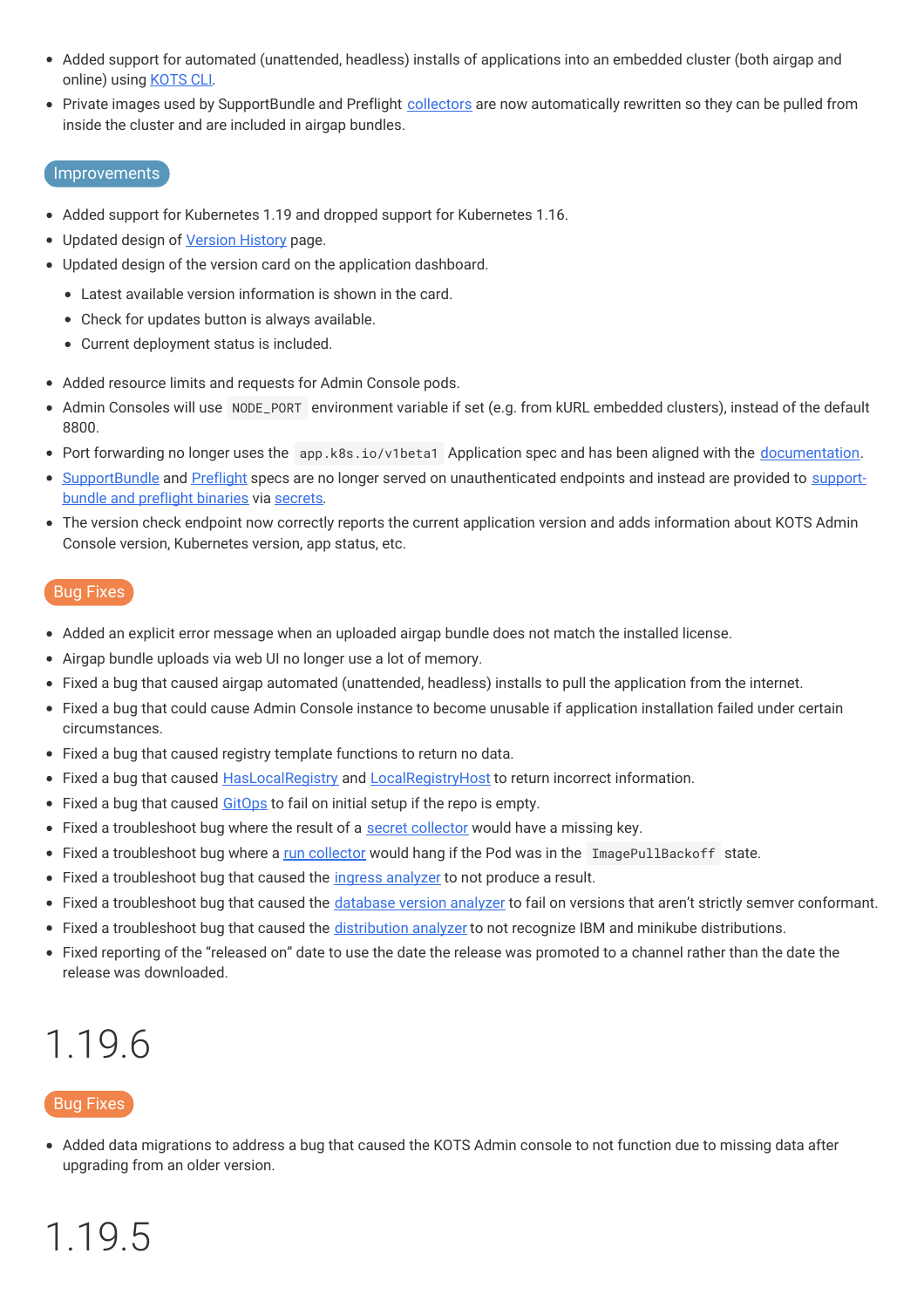Fixed a bug in the KOTS Admin Console that caused the airgap upload "pushing images" screen to not show up while pushing images.

## <span id="page-32-0"></span>1.19.4

#### Bug Fixes

- Fixed a bug in the KOTS Admin Console that caused app analysis on the Troubleshoot tab to look for the kotsadm-api pod (which does not exist anymore).
- Fixed a bug in the KOTS Admin Console that caused the UI to not show any feedback while processing the airgap bundle on app updates.
- Updated the generated kustomization.yaml to allow using multiple tags of the same base image with a private registry.

# <span id="page-32-1"></span>1.19.3

#### Improvements

Enhanced security of embedded cluster installations by removing deprecated TLS versions.

## <span id="page-32-2"></span>1.19.2

#### Bug Fixes

- Fixed a bug that could cause the primary node join script to fail to be created on the Cluster Management tab.
- Fixed a bug that caused slightly increased memory usage when uploading airgap packages.
- Fixed a bug that could cause the kurl-join-cert pod to fail to be cleaned up after completion.

### <span id="page-32-3"></span>1.19.1

#### Bug Fixes

• Fixed a bug that caused some airgap uploads to fail with fatal error: concurrent map read and map write.

# <span id="page-32-4"></span>1.19.0

#### New Features

- Support for **automated [\(unattended,](https://kots.io/kotsadm/installing/automating/#airgap-install) headless) airgap install** to an existing cluster. Note, automated upgrading is not supported yet.
- More robust handling of airgap bundle uploads in the Admin Console, including better error handling and the ability to resume uploads.
- Support for additional authentication methods including OIDC and IBM Cloud in the kots command.
- Support for apiVersion: [troubleshoot.sh/v1beta2](https://troubleshoot.sh/docs/v1beta2/) .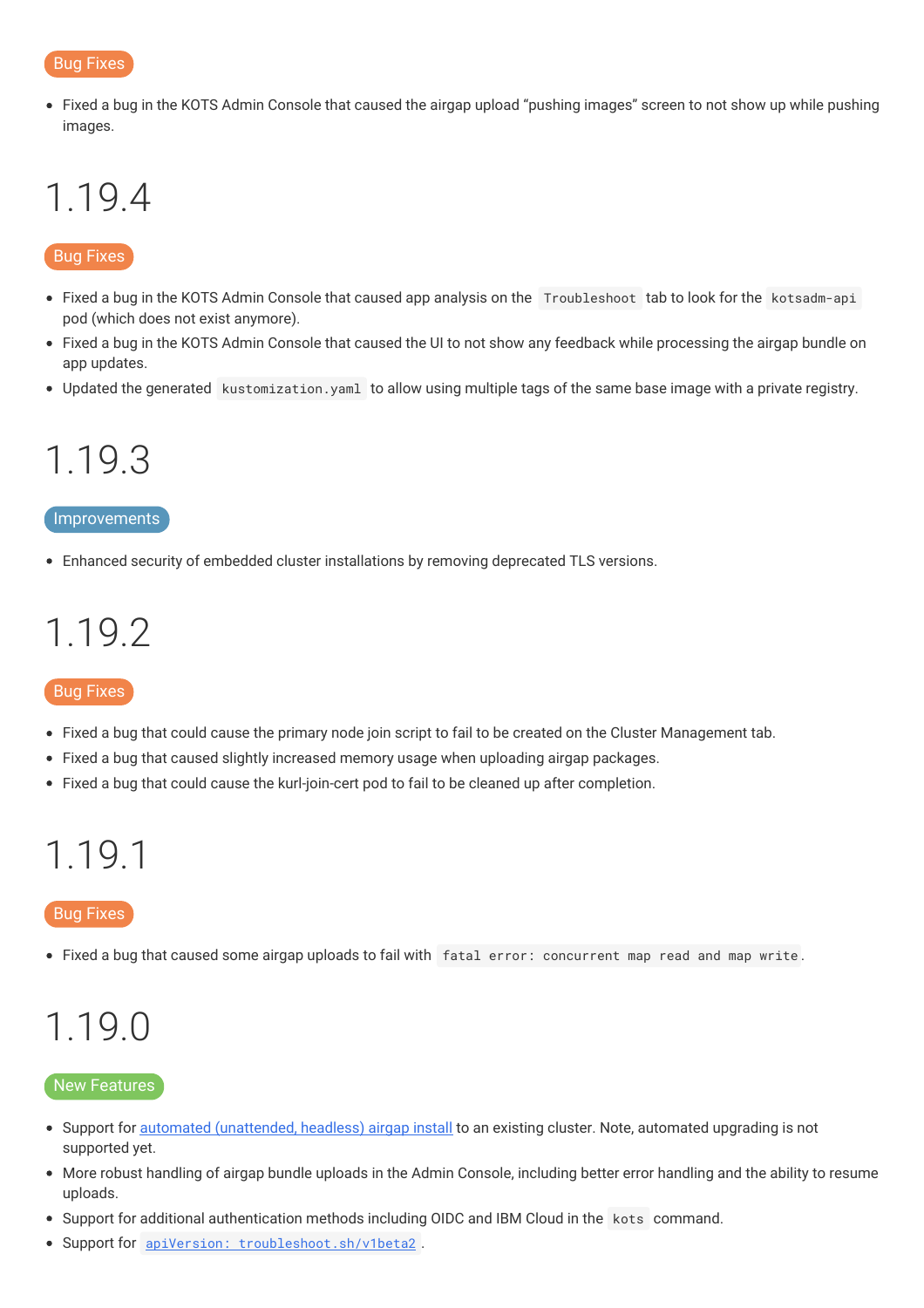#### • Support for kind: [SupportBundle](https://troubleshoot.sh/docs/support-bundle/introduction/).

#### Improvements

- The KOTS Admin Console no longer includes the Node API deployment. The functionality has been migrated into the existing Go API deployment, and the resulting release bundle size is 200MB smaller (from 663MB to 463MB) and contains 1 fewer deployment. All upgrades will remove this deployment.
- Helm render errors will now be included in the skippedFiles directory in the "View Files" tab.
- KOTS will no longer require a namespace when configuring the registry settings.
- Preflight checks using the [textAnalyze](https://troubleshoot.sh/docs/analyze/regex/) function can now run against multiple files when the provided filepath is a [glob](https://golang.org/pkg/path/filepath/#Glob).
- Preflight checks relying on the [storageClass](https://troubleshoot.sh/docs/analyze/storage-class/) function can check for the presence of a default storageclass by leaving storageClassName empty.
- Support imagePullSecret in the troubleshoot Run [collector](https://troubleshoot.sh/docs/collect/run/#using-opaque-secrets).
- Supoort filtering by label in the troubleshoot [NodeResources](https://troubleshoot.sh/docs/analyze/node-resources/#filter-by-labels) analyzer.
- Include Kubernetes events in the troubleshoot [ClusterResources](https://troubleshoot.sh/docs/collect/cluster-resources/#cluster-resourceseventsnamespacejson) collector.
- Show a clearer message in a modal when Admin Console loses connection to the API.
- The KOTS Admin Console will now redirect to the login page automatically when session becomes invalid.

#### **Bug Fixes**

- Empty files will no longer be included in the skippedFiles directory in the View Files tab.
- Fixed support of the helm.sh/hook-delete-policy annotation, and fixed transpiling to kots.io/hook-delete-policy .
- Fixed a bug that caused Admin Console pods to fail with ImagePullBackOff errors after an upgrade in [airgapped](https://kots.io/kotsadm/updating/updating-admin-console/#airgap-installations) installs.
- Fixed an issue where some errors were not logged when restoring a snapshot.
- Fixed a bug that caused the kots [upstream](https://kots.io/kots-cli/upstream/upgrade/) upgrade command to fail with error 500.
- Fixed a bug that caused license installation to fail if app had a missing or malformed [Application](https://kots.io/reference/v1beta1/application/) spec.
- Fixed a bug that caused KOTS to re-deploy the first release of the application when re-running preflight checks for that release.
- Empty files are no longer included in yamlErrors.
- Fixed a bug that caused the user to be redirected to the wrong version after editing the registry settings and clicking the "View Files" tab.
- Fixed a bug that caused the kots upload command to fail with an empty KOTS config.yaml.
- Fixed a bug that caused the registry settings configuration to fail when entering ECR registry credentials.
- Fixed a bug that could cause an error panic: d.nx != 0 when images were being pushed to a private registry during airgapped installs.
- Fixed an unclear error message when failing to parse an image ref while checking whether images were private. This error message will now include the filename that the offending image was found within.
- Fixed a bug where previously deployed versions in the KOTS Admin Console "Version History" tab showed a status of "Deployed" instead of "Previously Deployed".
- Fixed an issue in troubleshoot where some analyzers ignored the checkName field.
- Fixed an issue in troubleshoot where statefulset status was incorrect.
- Fixed a bug that caused snapshots to be left in the Incomplete state when switching plugins using the Admin Console UI.

## <span id="page-33-0"></span>1.18.1

- Fixed a bug where required config items that were not visible prevented config updates even though their config group was hidden ( when is false ).
- Fixed a bug that caused hidden license entitlements to be visible in the license page.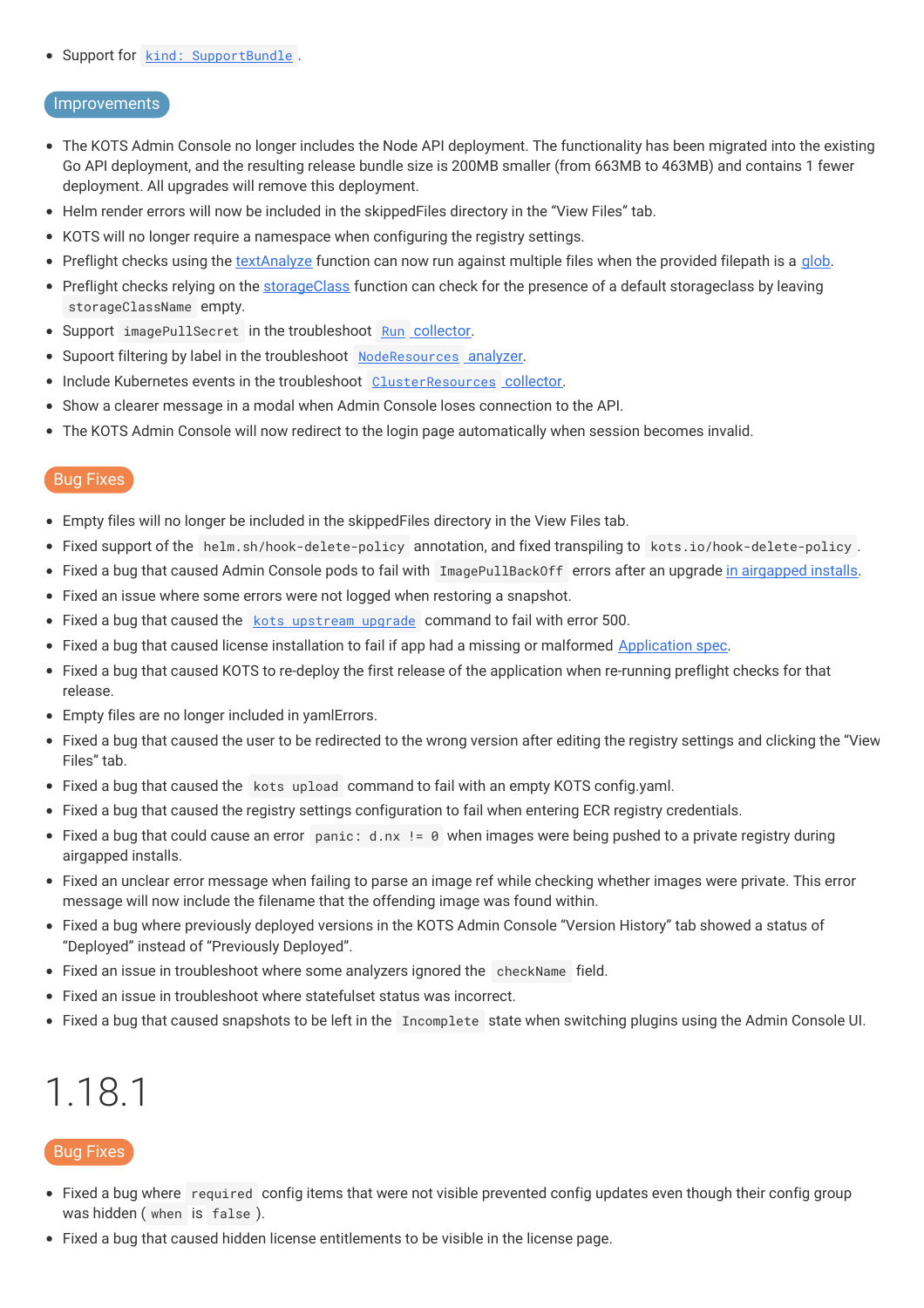# <span id="page-34-0"></span>1.18.0

#### New Features

- Added support for using the when attribute on config [groups](https://kots.io/reference/v1beta1/config/#groups) to dynamically show and hide all items in a group.
- Added support for applications to request a namespace-scoped RBAC authorization instead of the default cluster-scoped authorization.
- Added new template functions for **[TLSCACert](https://kots.io/reference/template-functions/static-context/#tlscacert)**, **[TLSCertFromCA](https://kots.io/reference/template-functions/static-context/#tlscertfromca)**, and **[TLSKeyFromCA](https://kots.io/reference/template-functions/static-context/#tlskeyfromca)**
- A new directory named skippedFiles to the View Files tab. All files that were not valid YAML or unable to render will be listed  $\bullet$ here.
- When one or more files cannot be rendered, information about the error will be visible on the Version History page of the Admin Console. Previously, the file was silently ignored.
- Added support for templates in status [informers](https://kots.io/vendor/config/application-status/#kots-application-spec) allowing status informers to be optionally included an other use cases.
- Added support for all built-in license fields in the **[LicenseFieldValue](https://kots.io/vendor/entitlements/built-in-entitlements/#list-of-built-in-fields)** function.
- Added alpha support for converting secets to sealed [secrets](https://kots.io/kotsadm/gitops/secrets/) when using GitOps.
- Ability to create, edit and delete [redactors](https://troubleshoot.sh/docs/redact/redactors/) for support bundles in Admin Console.

#### Improvements

- Error will be shown if release diff summary cannot be generated, allowing the installation to continue.
- Text from stderr output will be surfaced to the user when kustomize exists with an error when application is deployed.
- Added another confirmation before application restore is started since it is a destructive operation.
- Made changes to ensure that size and positioning of app icons are consistent throughout the Admin Console UI.
- When preflight checks are failing, there is now a Rerun button that allows running prefligth checks again.
- Changed volume size displayed on the Snapshots page to be in a human readable format.
- Changed messaging for gitops-enabled clusters to say that "Click-to-deploy is disabled".
- Surfaced some unexpected error messages from the logs to be visible on the UI now.

- The embedded cluster installation script will no longer report that the Admin Console is ready before it's available.
- Fixed a bug that caused config and application changes to be included in rendered application yaml by the [kots upload] (/kots-cli/upload/) command.
- Scheduled snapshots will no long fail in embedded kURL clusters.
- Fixed snapshot list flashing empty page before the first snapshot is started.
- Other [S3-Compatible](https://kots.io/kotsadm/snapshots/storage-destinations/#s3-compatible) Storage in snapshot settings now works.  $\bullet$
- If scheduled updates download a version while on the Version History page, the UI will now show the correct state.
- The Join command generated on the Cluster Management page will no logner generate a new CA which caused the operation to fail with x509 errors.
- Fixed a bug where a snapshot could not be restored with the error that the matching application release was never deployed to the cluster.
- Installing an application from an invalid release will no longer prevent updating to a valid release.
- Fixed a bug where syncing license would prevent Admin Console from fetching application updates when an invalid release is present in version history.
- Fixed a bug where images from Pod objects were not included in airgap builds and image URLs were not re-written to use private registries. This affected pods that were not wrapped in Deployments, Statefulsets or other objects.
- Fixed various bugs related to installing KOTS into existing clusters that require [HTTP\\_PROXY](https://kots.io/kotsadm/installing/online-install#proxies) support.
- Fixed a bug that caused the kots install ... --config [<filename>](https://kots.io/kots-cli/install/) command to ignore valuePlaintext password fields. This prevented automated installations for applications with password type fields on the config screen.
- **•** Omit empty hostname from [kotsadm-tls](https://kots.io/vendor/packaging/using-tls-certs/#verify-tls-secret) secret in order to resolve compatibility issues with Istio.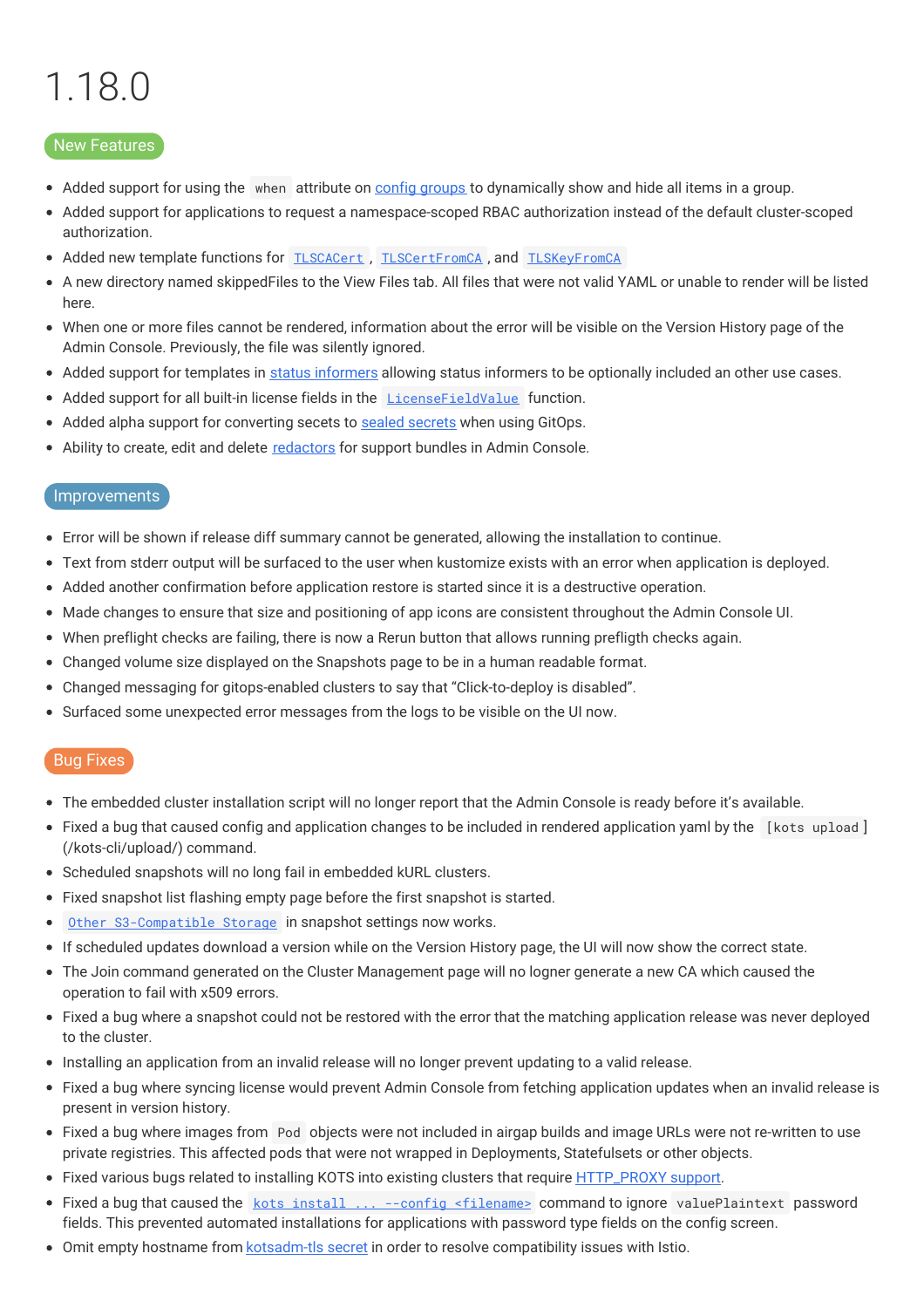- Save button on the Config screen will now surface errors if the API call does not return a valid response.
- Fixed a bug that caused the deployed application to not be fully removed from the cluster before snapshot restore started, causing snapshot restore warnings.
- [TLSCert](https://kots.io/reference/template-functions/static-context/#tlscert) and [TLSKey](https://kots.io/reference/template-functions/static-context/#tlskey) functions will now ensure that the key and cert match.  $\bullet$
- Fixed a bug that randomly caused panic:  $d.nx := 0$  error when images were being pushed to private registry during airgapped installs.
- After the ssh key is successfully configured on the [Deployment](https://kots.io/kotsadm/gitops/single-app-workflows/) key page, Admin Console will now automatically navigate to the global Gitops settins page.
- Running kots [upstream](https://kots.io/kots-cli/upstream/upgrade/) upgrade --deploy command will now deploy the latest version, even if it was previously downloaded.
- Fixed a bug that caused an incorrect "invalid yaml" error when the application is deployed in certain cases.
- Added a spinner and working state to the Download Support Bundle button.
- Fixed a bug that caused the total number of lines added and removed on the Version History page did not match the number of lines in the diff view.
- In gitops-enabled installed, the Commit button will now be disabled if there are no changes to commit.
- Fixed a bug that caused warnings in the terminal while connecting to the Admin Console due to creation of too many clients to communicate with the Kubernetes API server.
- Fixed a bug that caused a blank screen to be presented to the user when an application snapshot failed to restore.

# <span id="page-35-0"></span>1.17.2

#### Bug Fixes

Fixed a bug that caused the imagePullSecret for private images to not be included in snapshot backup/restore

# <span id="page-35-1"></span>1.17.1

#### Bug Fixes

- Fixed a bug where after generating a new support bundle using the Analyze button on the Troubleshoot page, the user is redirected to a previous bundle.
- Fixed a bug where having wrapped lines in the KOTS [Config.yaml](https://kots.io/reference/v1beta1/config/) file resulted in KOTS falsely reporting the release Contains invalid yaml on the version history page.

# <span id="page-35-2"></span>1.17.0

#### New Features

- Admin Console now supports GitHub Enterprise as a GitOps repository.
- Ability to change to a different snapshot storage provider using the UI on the Snapshot Settings page.
- "Internal Storage" snapshot provider option has been added to the snapshot providers list for kURL embedded clusters. This allows the user to easily return to the default snapshot configuration when another provider (such as AWS S3 or Google Storage) has been configured.
- Added when field support for config groups <https://kots.io/reference/v1beta1/config/#when>.
- Added support for [installing](https://kots.io/kotsadm/installing/airgap-packages/) Admin Console into an existing cluster using an airgap bundle.

Improvements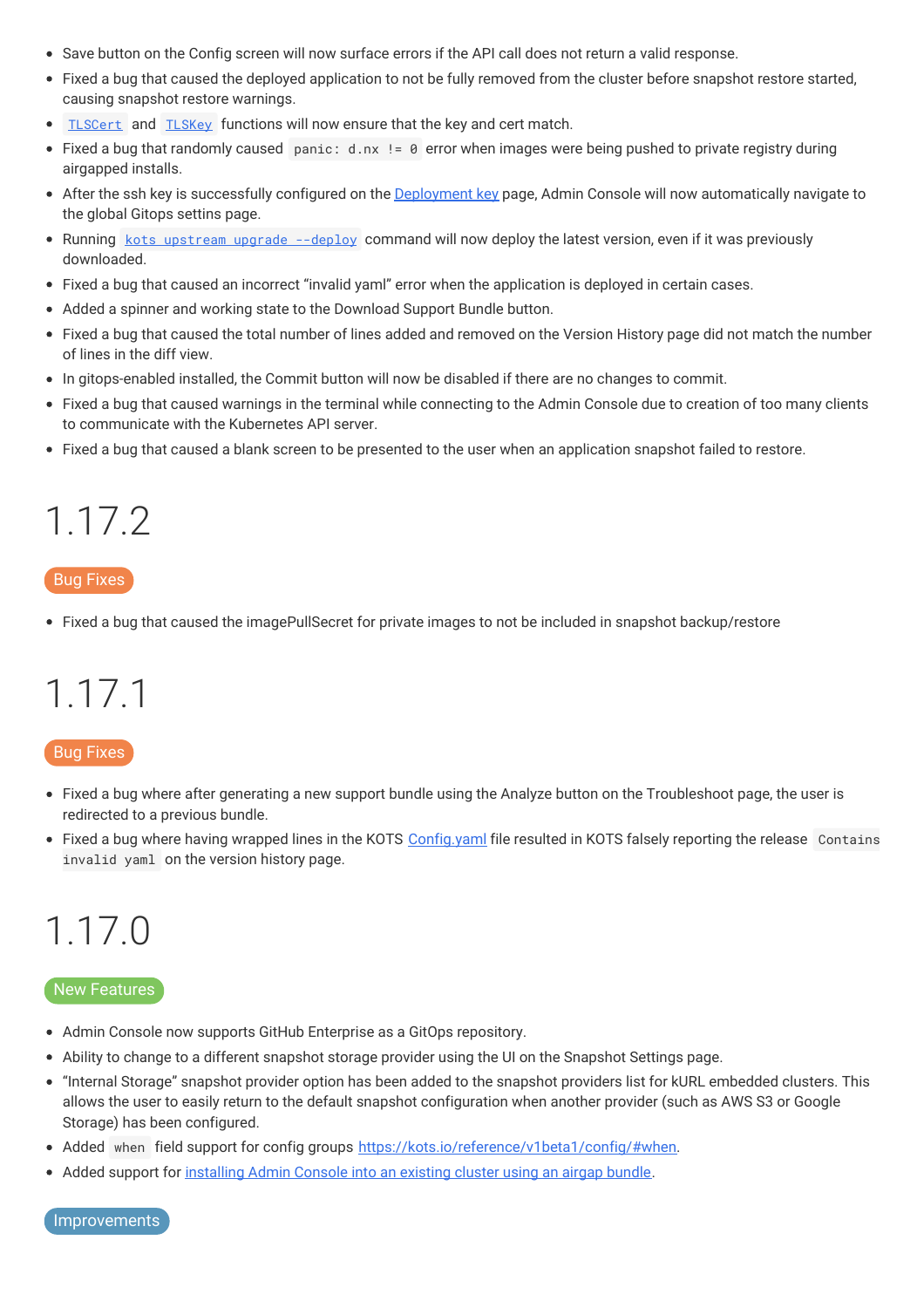- Velero add-on in kURL has been updated to match the official Velero configuration. This is a breaking change that requires the velero namespace to be deleted before performing the next update with kURL.
- The most recent support bundles on the Admin Console troubleshoot page are now shown first.
- Helpful warnings now appear on the Version History page if the user attempts to deploy a version of the application with  $\bullet$ invalid YAML.
- Removed the KOTS metadata that was added to all application manifests for GitOps enabled clusters. This metadata could result in situations where pods were incorrectly force-restarted.
- Improved the granularity of the airgap upload progress indicator.
- Removed the "Re-analyze" button from the troubleshoot support bundle analysis page.
- Auto deploy the app's first version when installing the app and no preflight checks are available or preflight checks pass.
- Updated KOTS to use Kubernetes 1.18 libraries
- Improved error message when kubectl kots download is called with an app slug that does not exist.

- Fixed a bug where preflight checks fail to trigger for UI-based airgap installations, or for automated installations where license and configuration has been provided to kots install via the CLI.
- Fixed a bug in KOTS CLI where the --deploy flag when checking for *[upstream](https://kots.io/kots-cli/upstream/upgrade/)* updates fails to deploy the latest release.
- Fixed a bug in KOTS CLI install [command](https://kots.io/kots-cli/install/) where automated installs fail to deploy if no preflight checks are configured for the application.
- Fixed a bug in [upstream](https://kots.io/kots-cli/upstream/upgrade/) KOTS CLI where checking for updates shows There are no application updates available even when updates are actually available.
- Fixed an issue where license expiration isn't checked until after fetching application.
- Fixed a bug where Snapshots scheduled @daily run just on day 1 of the month instead of every day.
- Fixed an issue on the "View Files" tab in the Admin Console that shows full path instead of just subdirectory.
- Removed the CAP\_CHOWN capability from the minio docker file. When deploying to existing clusters, this SELinux capability will no longer be required.
- Fixed visual glitches on the buttons of the TLS [certificate](https://kurl.sh/docs/install-with-kurl/setup-tls-certs) page that appears during embedded cluster installation.
- Fixed failed snapshots hooks which were shown as completed.
- Fixed bug when Velero is installed but not running, UI says velero needs to be installed.
- Fixed a bug where clicking "Save changes" in the "Registry settings" tab on an embedded cluster install in airgapped mode without changing anything results in corrupted registry credentials.
- Fixed an issue where the diff viewer in Admin Console does not scroll to the end of the file.
- Fixed an issue where pushing images during an airgap installation hangs when the progress bar is nearly complete. Attempting to reload the page will either fix the problem, or prompt another upload that will work the second time around.
- Fixed a bug where automatic update checks result in duplicate releases on the Version History page.
- Fixed a bug where re-uploading an airgap bundle does not work if previous upload fails while pushing to s3/docker.

# <span id="page-36-0"></span>1.16.2

#### New Features

Added support for Sonatype Nexus registries from the Admin Console.

# <span id="page-36-1"></span>1.16.1

#### New Features

Added a flag, --wait-duration , to allow changing the time kubectl kots install will wait for kotsadm to start.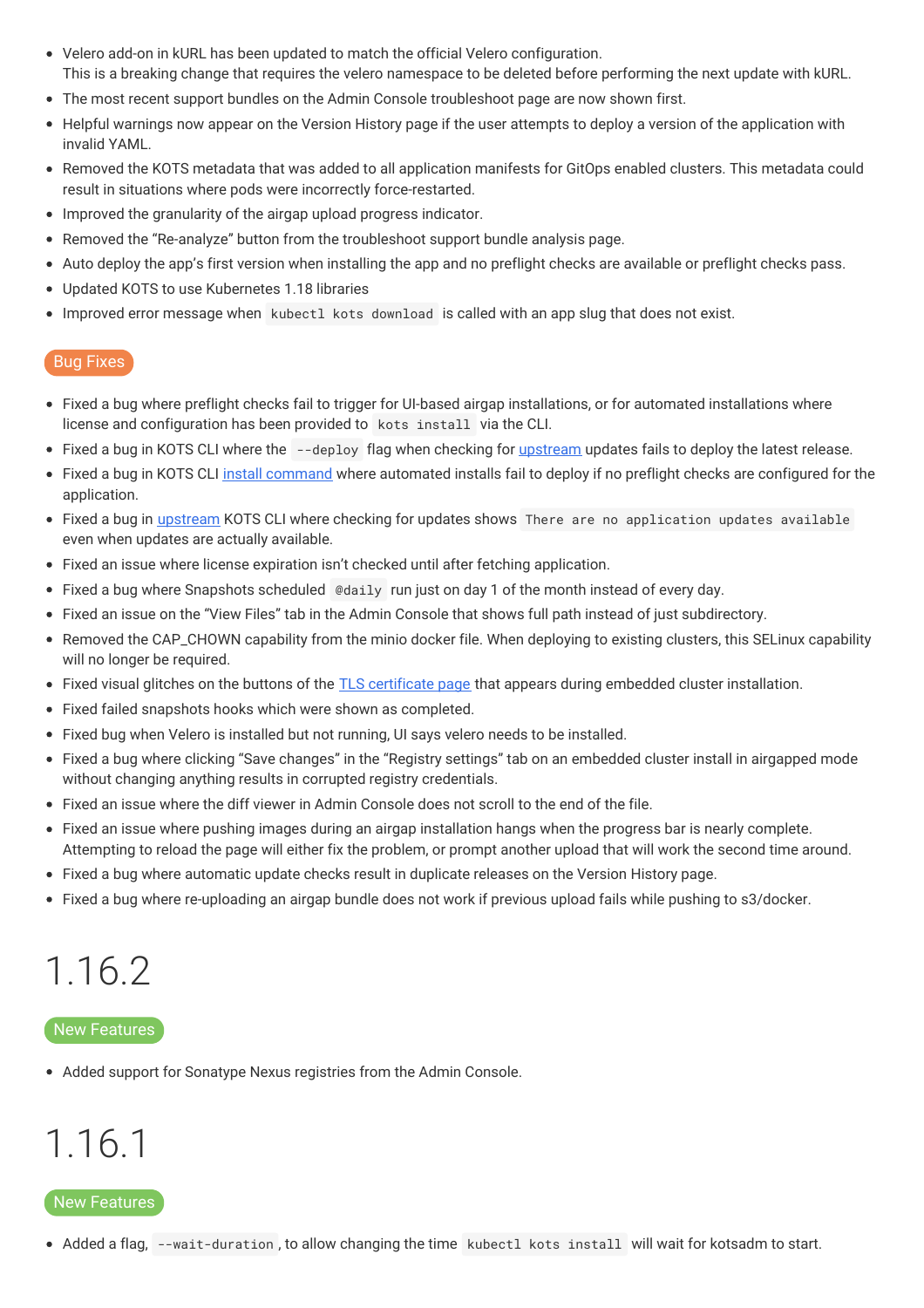- Fixed an issue where the kurl install script would provide an incorrect command to load images on other airgapped nodes.
- Fixed an issue where kubectl kots install could fail when the staging API was unavailable.
- Fixed an issue where automatic update checks could result in duplicate updates being downloaded.

# <span id="page-37-0"></span>1.16.0

#### **New Features**

- Support for HTTP\_PROXY and NO\_PROXY environment variables in embedded cluster installations.
- Update checks within the Admin Console occur at periodic intervals (every 4 hours by default), and can be configured or disabled.

#### Improvements

- Snapshot storage configuration is now validated on save.
- Updated to [Troubleshoot](https://troubleshoot.sh) v0.9.36
- Beta support for explicit [Helm](https://kots.io/reference/v1beta1/helmchart/) 3 rendering
- Added KOTS metadata to all application manifests. A unique identifier for the local application and the version sequence will be injected as annotations to all deployed manifests.
- ConfigItem's when can now be a boolean
- Namespaces will be applied before the rest of the application YAML.
- Additional snapshot information from Velero and Restic is now included in support bundles

#### Bug Fixes

- Fixed issue where Admin Console can crash sometimes when using LocalImageName and LocalRegistryImagePullSecret .
- Snapshots page will show a message when connection to the API is lost.
- Fixed a bug that would cause orphaned pods to be left on the system when jobs are deleted.
- Fixed a bug that could cause a mismatch between TLS cert and key when using TLSCert and TLSKey template functions
- Airgapped upload progress may be cropped without the ability to scroll in some situations. Fixed by adding the ability to scroll on this page.
- Fixed a bug that could cause kotsadm-operator to not be deployed, resulting in applications being stuck in Deploying state indefinitely.
- Fixed a bug where some text on the config page doesn't wrap.
- Fixed a bug that prevented private images from being used in CronJobs.

# <span id="page-37-1"></span>1.15.5

#### New Features

Adds support for proxyPublicImages flag in v1beta1 kots.io application spec.

# <span id="page-37-2"></span>1.15.4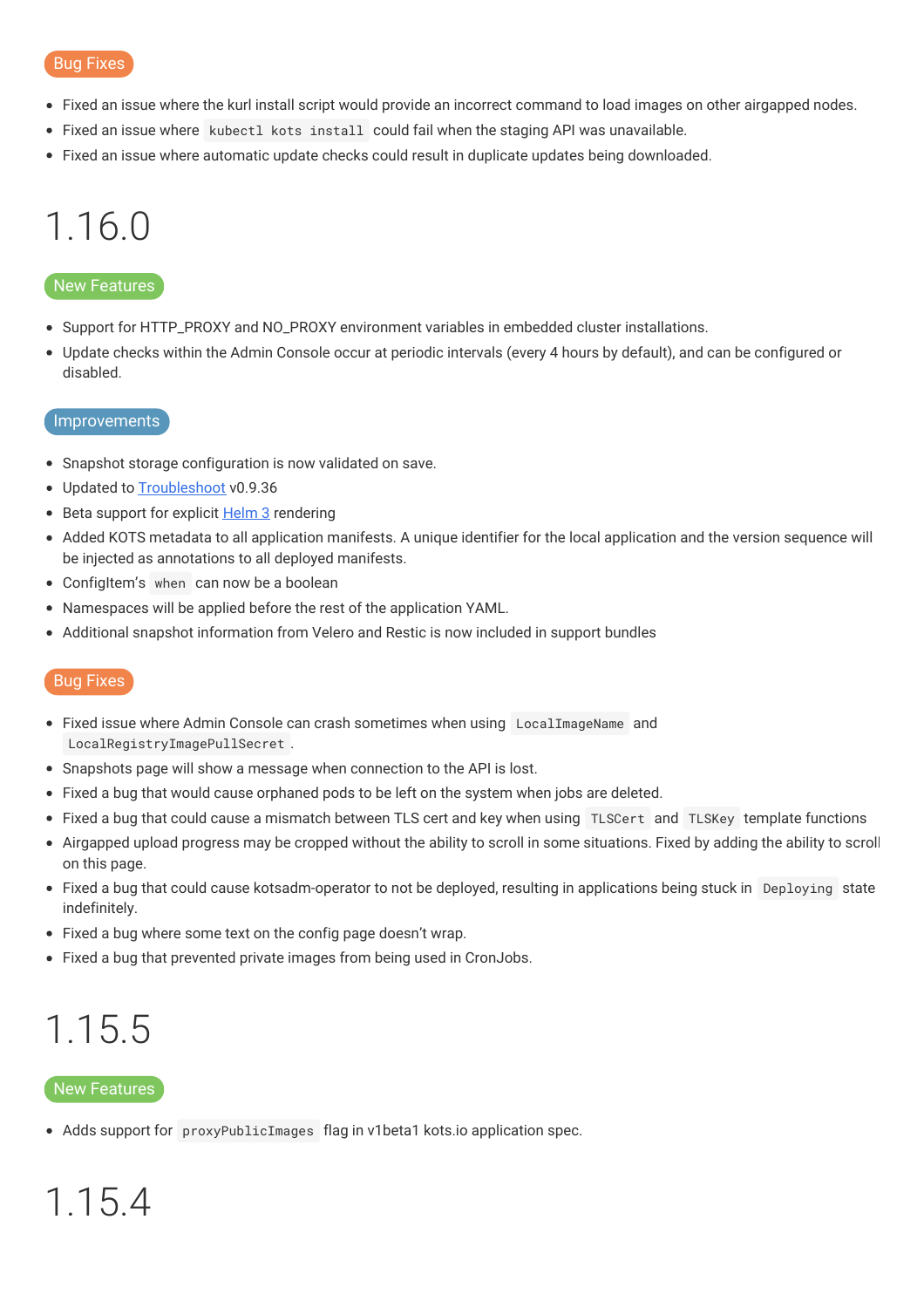- Fixed a bug that prevented support bundle from collecting application data in embedded kURL clusters.
- Added support for installing Velero using the official Helm chart.

### <span id="page-38-0"></span>1.15.3

#### Bug Fixes

- Fixed a bug that caused custom links to not not be shown on the dashboard.
- Application links now work in kURL clusters.
- Fixed a bug that caused snapshot restore to fail when application YAML included a pod without a value in the namespace  $\bullet$ key.
- Fixed a bug that caused license upload screen to be stuck on progress bar indefinitely on error.
- Fixed a crash loop in the operator pod when application YAML included a custom object.

# <span id="page-38-1"></span>1.15.2

#### Bug Fixes

- Fixed a bug where objects with the same kubernetes group, version, kind and name would be treated as referring to the same object, even if they were in different namespaces. Kots now properly identifies objects in different namespaces as being distinct.
- Fixed an issue where some kotsadm support bundle files would be included within kots/admin\_console . They are now properly included within kots/admin-console .
- Fixed a bug that caused kots install with the --license-file parameter specified to fail silently.
- Fixed a bug that caused support bundles to not be generated when snapshots fail.

### <span id="page-38-2"></span>1.15.1

#### Bug Fixes

Fixed a bug where non-fatal kustomize standard error output would break saving config changes, checking for new updates and syncing licenses.

### <span id="page-38-3"></span>1.15.0

#### New Features

- Added support for including snapshots (backup and restore) to an application by including a [Velero](https://velero.netlify.app) Backup spec. Documentation is available at <https://kots.io/vendor/snapshots/overview/>.
- The Admin Console can now include custom [redactors](https://troubleshoot.sh/reference/redactors/overview/) to be applied to all support bundles that are generated.
- When installing using kots install , it's possible to supply config values via a --config-values flag to automate an online installation
- When downloading using kots download , it's possible to get the password values in plain text when using a --decrypt-password-values flag [\(#451](https://github.com/replicatedhq/kots/issues/451)).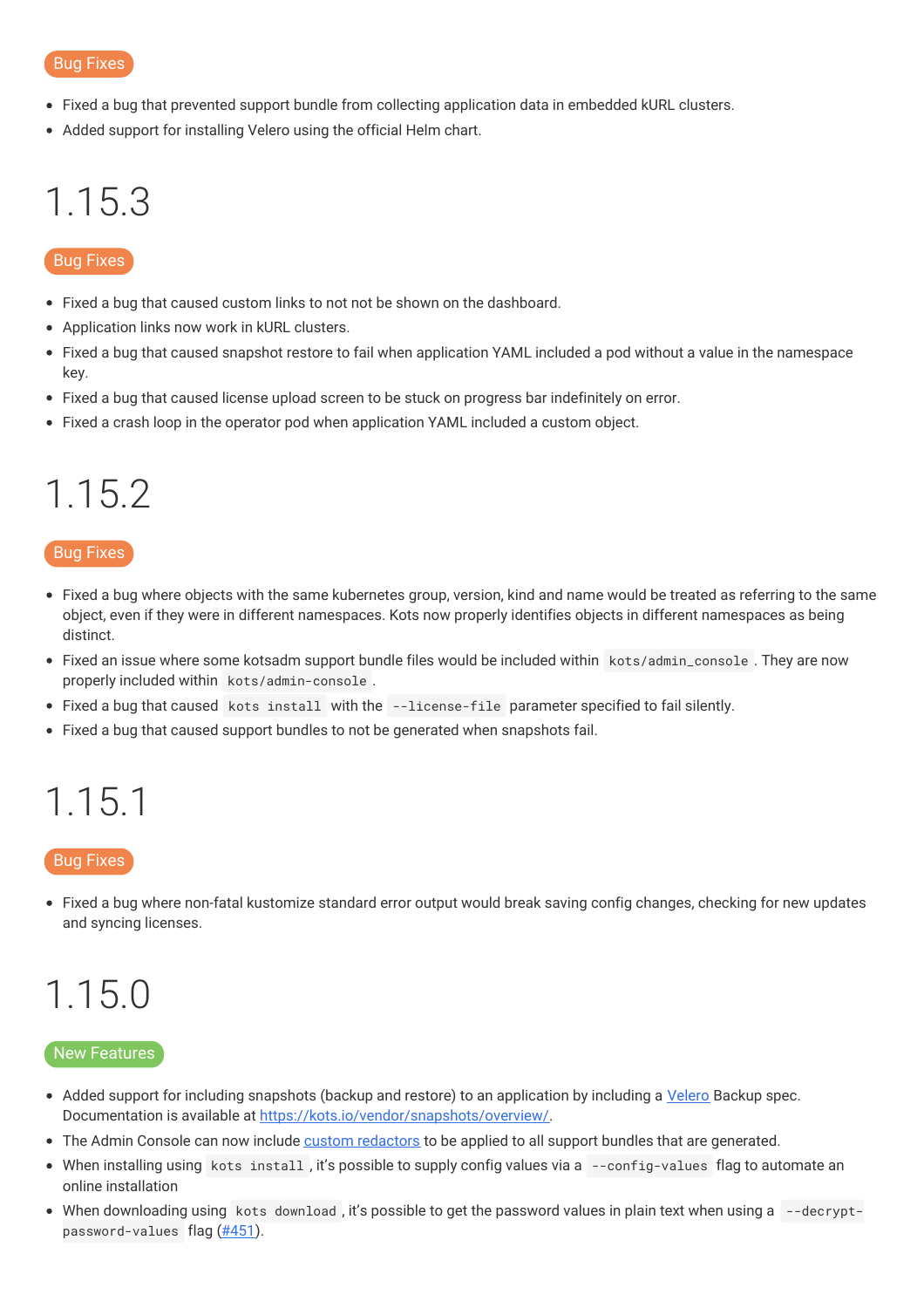- When kots upload receives a file in upstream/userdata/config.yaml that contains plainText fields, if the matching config item is a password type, the plainText field will be encrypted and saved.
- Added a new kURL add-on to specify SELinux config.
- Added the ability to include a Docker daemon.json in a kURL spec.
- Added a new kURL add-on to specify a firewalld config.
- kURL supports local YAML patches for customers to override (or add) custom settings.
- Added the ability to upload a .RLI file (Replicated Classic) to the Admin Console. When this happens, the RLI file will be exchanged for a valid YAML file (KOTS License). Please contact us to enable this feature.

#### Improvements

- The diff calculation in the Admin Console now shows a diff of the output of kustomize build , not the full directory. This makes the diff view show only the changes that will be applied.
- Changed how kots install works when a --license-file flag is provided. It now just hands off the license file for the Admin Console to complete, causing the behavior of install with/without this field to be closer ([#450](https://github.com/replicatedhq/kots/issues/450)).
- Update sprig template function library to 3.1.0 (see [corresponding](https://github.com/Masterminds/sprig/blob/master/CHANGELOG.md) release notes).
- Changed default of kots download to be the current directory instead of the home directory  $(\#436)$ .
- Removed --dest flag from recommend kots download command on the View Files tab of the Admin Console.
- Added a timestamp to the support bundle rows on the Troubleshoot page.
- Removed the Copyright Replicated notice from the bottom of the Admin Console.
- When using the kURL embedded cluster and the customer passes a local patch yaml, both files will be stored in the cluster as apiVersion: installers.kurl.sh/v1beta1, kind: Installer objects.
- All Admin Console objects are annotated with velero annotations now.

#### Bug Fixes

- Fixed a bug where generated TLS certs would not be recreated if the CN changed.
- Fixed a bug where templated helm values containing commas would cause kotsadm to fail with failed to render archive directory when saving configuration.
- Fixed a panic that caused status informers to incorrectly report the status of the application as missing.
- Fixed a bug that was causing kots upstream commands to fail with 500 errors  $(\#473)$ .

### <span id="page-39-0"></span>1.14.2

#### Bug Fixes

Fixed issue where rolling back to an older version of the application appeared successful in the UI, but did not actually complete until the kotsadm-api pod was manually restarted.

### <span id="page-39-1"></span>1.14.1

- Fixed issue that prevented deployment of anything other than the latest version in the Admin Console. Clicking the 'deploy' button next to an older version in the Admin Console will now correctly deploy that version, instead of always deploying the latest version.
- Fixed UI issue preventing all airgap bundle uploads from the dashboard. Uploads on the 'Version History' page were not affected.
- Addressed layout issues on the Admin Console dashboard that appeared if there were any errors reported during airgapped package upload.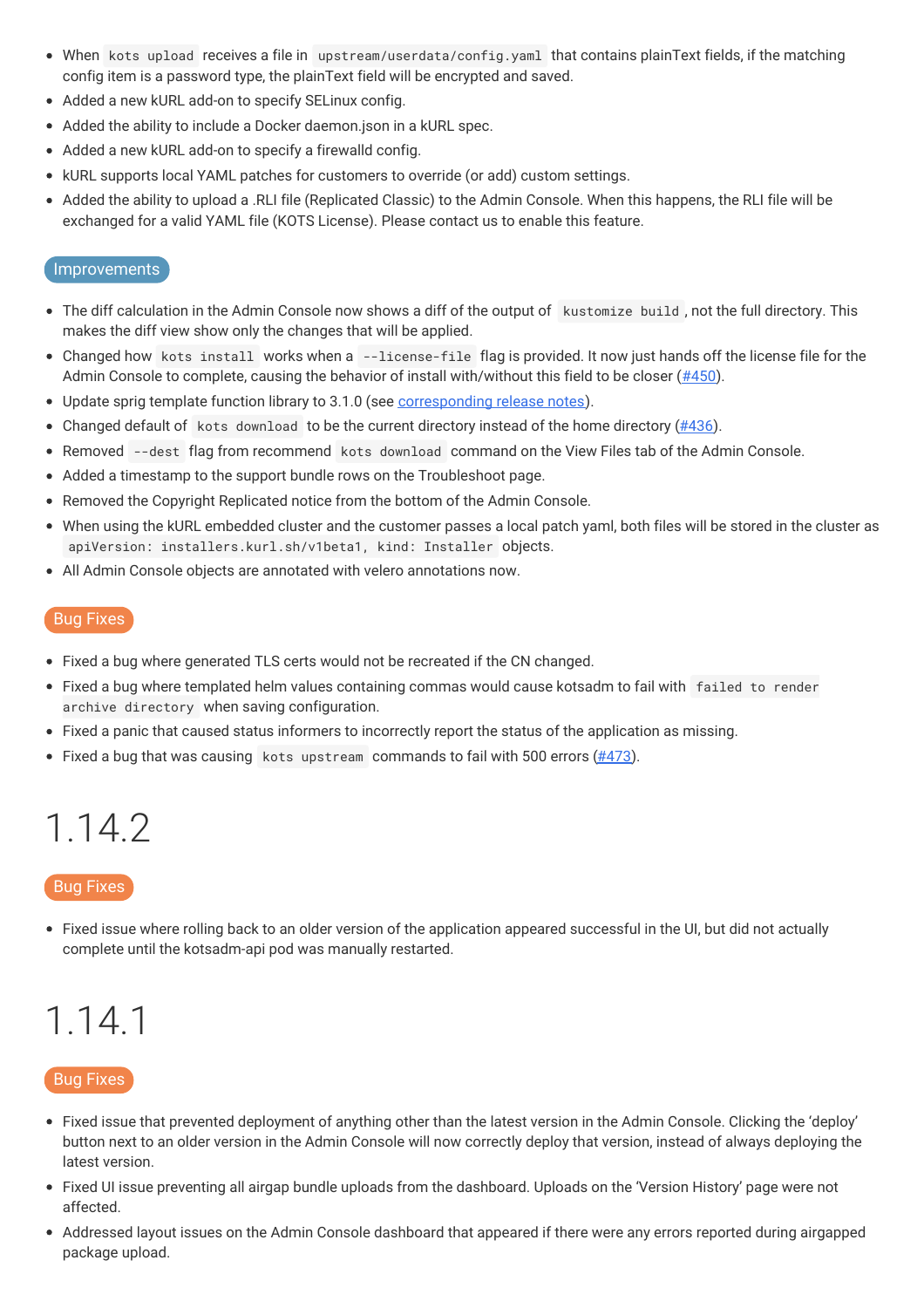# <span id="page-40-0"></span>1.14.0

#### New Features

- Added support for a new additionalNamespaces field in the apiVersion: k8s.io/v1beta1, Kind=Application manifest.
- Added a requireMinimimalRBAC field in the apiVersion: k8s.io/v1beta1, Kind=Application manifest. When enabled and running kots install , KOTS will default to a namespaced-scoped RBAC role instead of a cluster-scoped role.
- Added a new Distribution template function to return a string indicating the managed Kubernetes offering (i.e. openshift , eks , etc).
- Added a new kURL [Context](https://kots.io/reference/template-functions/kurl-context) and corresponding template functions to read values from the kURL Installer CRD. These functions are not available on the config page.

#### Improvements

- Changed the internal API that kots upload and kots download use to the Go API. The Typescript implementations are deprecated.
- Added Velero status to the dashboard tile to identify if Velero is not installed and Snapshots are enabled.
- When running the Admin Console port forward (after kots install or kots admin-console ), if port 8800 is not available, a random port will be used instead of showing an error.
- Default support bundle collectors now include rook, ceph, and kURL information.
- Removed the allowSnapshots flag from the kots.io/v1beta1/Appplication resource. Snapshots are now enabled by including a velero.io/v1/Backup resource in a release.

#### Bug Fixes

- Fixed the bug that caused the Login button to become disabled.
- Fixed the bug that caused the NoSuchKey error when deploying a version.

### <span id="page-40-1"></span>1.13.9

#### Bug Fixes

- Fixed issue that caused the Admin Console to crash when checking for updates if the installed app did not have a previous configuration saved.
- Fixed a bug that prevented fetching updates when a license update was pending. Now, the license will be synced, and then updates will be fetched.

### <span id="page-40-2"></span>1.13.8

- Fixed a bug that would cause subsequent updates in the Admin Console to fail if a previous release failed to upload to the internal object store (Minio, Rook, S3).
- Template functions in Preflight checks were not being rendered properly before execution.
- Fixed a bug that caused updates to fail if they did not contain a kots.io/v1beta1, Kind=Config document.
- Expanding deeply nested subdirectories within the View Files tab caused parent directories to be collapsed.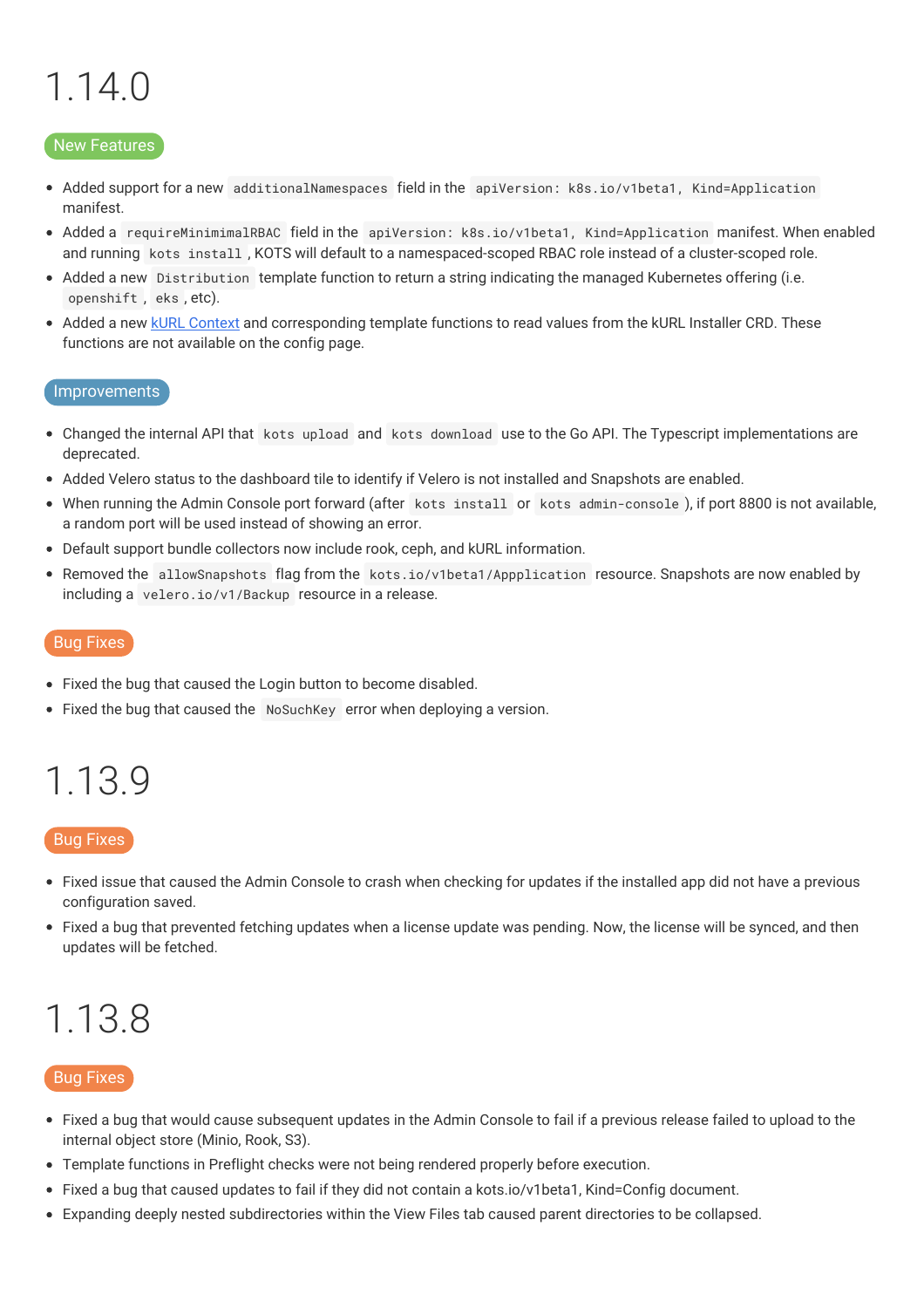# <span id="page-41-0"></span>1.13.6

#### Bug Fixes

Config screen will not render if the app config has unicode characters (even if commented out).

# <span id="page-41-1"></span>1.13.5

#### Bug Fixes

Preflight outcomes generated using regex analyzers with less-than  $($  <  $)$ , less-than-or-equal  $($  <  $=$   $)$ , or greater-than-or-equal  $(>= )$  conditions were evaluated in reverse. Fixed by ensuring the operators strings correspond to the correct comparison operator.

### <span id="page-41-2"></span>1.13.4

#### Bug Fixes

- Admin Console configuration screen no longer fails to render when the config screen manifest refers to integers or booleans in the 'when' field.
- Errors while uploading current directory using the KOTS CLI. kubectl kots upload . now uploads the current directory as expected.
- Fixed some situations preflight checks having a valid exclude parameter were improperly included.

# <span id="page-41-3"></span>1.13.3

#### Improvements

- New releases with required config options (where required: true ) are not deployable until all required fields are present.
- The application-level GitOps page has been collapsed into a single view.

#### Bug Fixes

- When multiple releases are available for upgrade in the Admin Console, any new configuration changes would only apply to the latest available release. Fixed by ensuring that any configuration change applies to all available releases for upgrade, not just the latest.
- When private registry changes are being saved, they will no longer be persisted until all images are pushed successfully.
- Better error messaging when detecting invalid ConfigItem template usage.  $\bullet$
- Fixed a bug that caused the internal use of Kustomize to fail when a manifest specified a static namespace.
- Support bundle command now works from the host on embedded online installs.  $\bullet$
- It was possible for the Admin Console to show the GitOps application tab without first enabling GitOps.
- [License](https://kots.io/reference/template-functions/license-context/) template functions now work on the config screen.
- Non-library DockerHub images in airgap scenarios are now properly rewritten to use the private registry.

# <span id="page-41-4"></span>1.13.2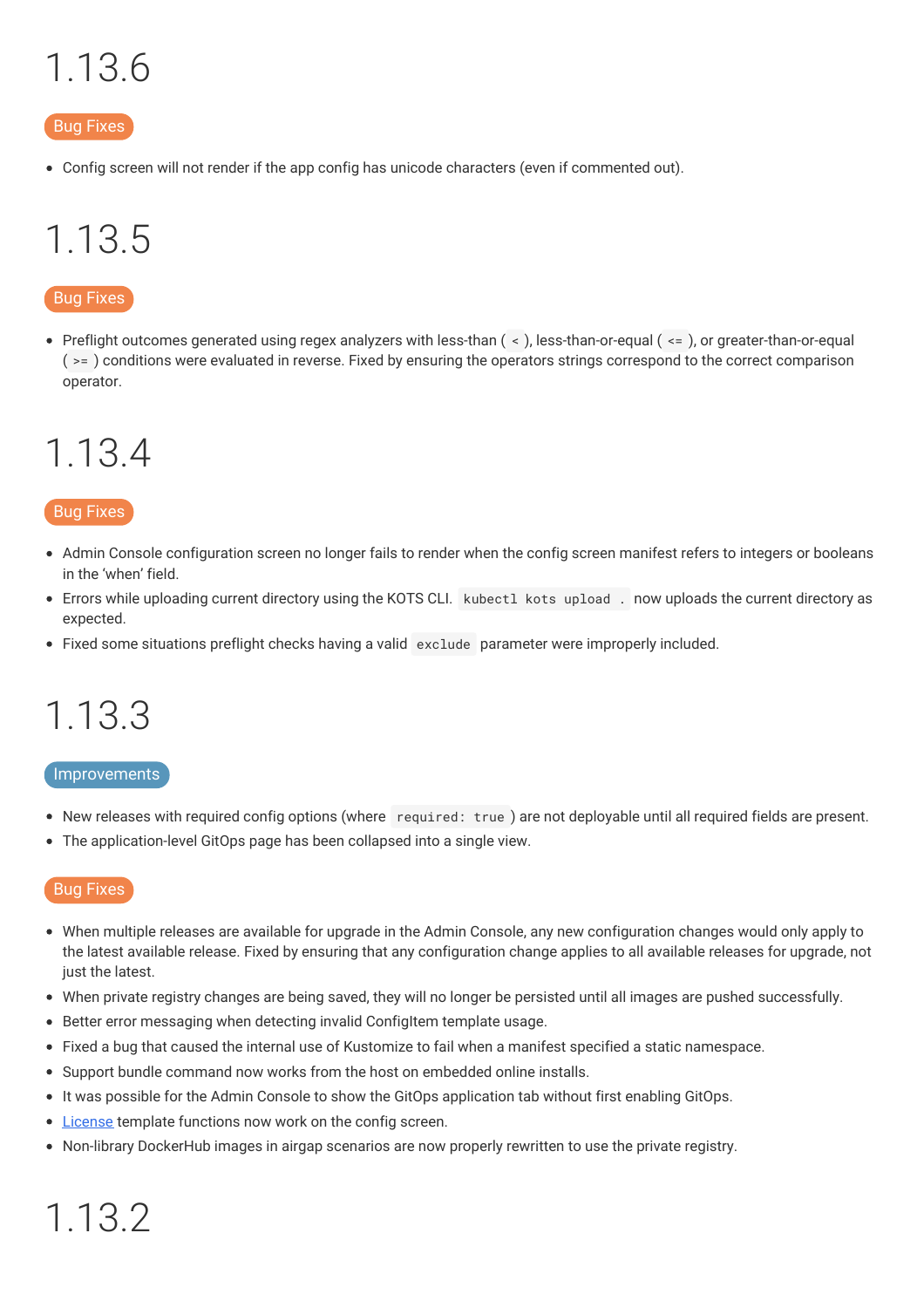#### Improvements

kubectl kots reset-password now allows using -n or --namespace to specify the namespace, in addition to passing  $\bullet$ the namespace as an argument.

#### Bug Fixes

Fixed a bug that could cause the app to be deployed without the initial settings in airgap scenarios.

### <span id="page-42-0"></span>1.13.1

#### New Features

• Added a new IsKurl template function that can be used to determine if the install is running on a kURL embedded cluster

#### Improvements

- Updated the UI when installing an initial airgap image to show progress of each image as it's transferred to the local registry
- Updated icons in the troubleshoot analyzers page
- Highlight the new release on the Version History page when a new release is detected by KOTS

#### Bug Fixes

- Fixed a bug that could cause the LocalRegistryImagePullSecret function to panic when used in Config items
- Fixed a bug that could cause Preflight checks to not complete when there is a locally configured registry

### <span id="page-42-1"></span>1.13.0

#### New Features

- Added support for deploying Operators as KOTS [applications](https://kots.io/vendor/operators/packaging-an-operator/):
	- Added additionalImages to the kots.io/v1beta1, Kind=Application spec
	- Added new template functions for operators to read the local image name and image pull secrets
- Added support for --kubeconfig and all other kubectl flags in all kots commands. These can be used with kubectl kots --kubeconfig ...
- Added TLSKey and TLSCert template functions, to generate matching cert and private key for a hostname.

#### Improvements

- ConfigOption template functions will now be evaluated recursively. Items defined in the config can reference other config  $\bullet$ items, and will be updated when any value changes.
- When there is no TTY, the default KOTS logger will not show a spinner.
- The upstream directory has been excluded from diff calculation and view in order to show clearly what changes are being deployed.
- The diff calculation now shows the lines added and removed in the base and downstream only.
- kubectl kots admin-console upgrade command will no longer upgrade kURL installs.
- kots can now push images to unsecured private registries.
- $\bullet$  Multi-doc YAML files will be automatically split when rendered into the base directory.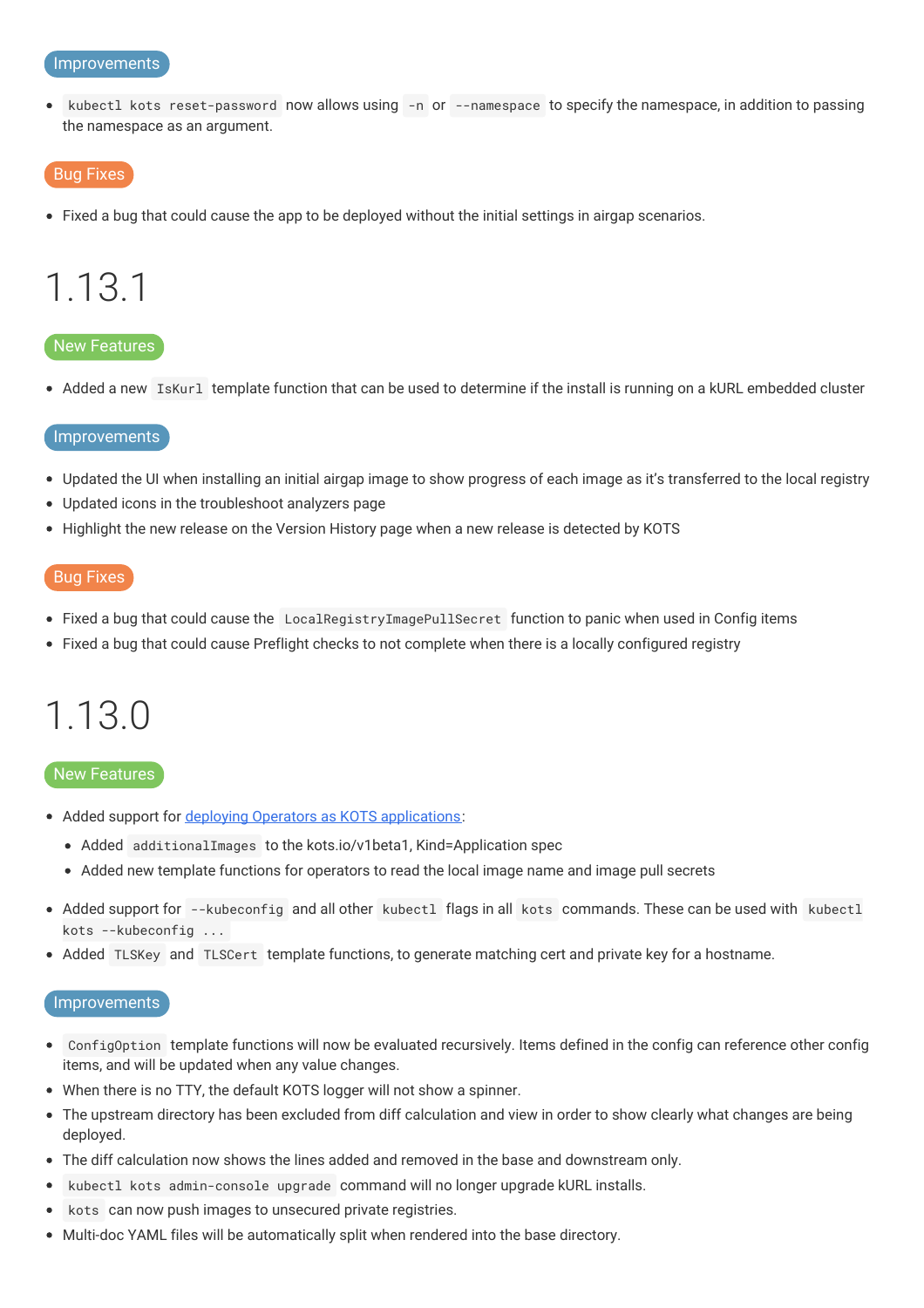- Added messages that show the reason that certs are not accepted when uploading them on the embedded cluster page
- When uploading a cert with a hostname on the embedded cluster, the browser will automatically redirect to the hostname after applying the cert

- kots version command now doesn't hang and doesn't display networking errors when it's unable to connect to  $\bullet$ github.com to check for updates.
- Fixed the issue that caused kURL installer to fail when kotsadm add-on was included, but application did not have any metadata.
- Fixed the 404 error when Secure Console page is refreshed in the browser on kURL+kotsadm installs.
- Clicking "Continue to Setup" on the Secure Console page no longer shows the "Anonymous uploads have been disabled" message.
- Fixed the issue that allowed users to upload certificates that had expired or had an invalid hostname.
- Fixed the issue that caused kURL installs to fail when kotsadm add-on is enabled but no app slug is specified.
- Fixed the issue that caused scroll bars to be shown on the Preflight Checks page while the spinner is the only thing visible on the page.
- Fixed the bug that caused GitOps page to show "Oops, something went wrong" message when trying to add a repo.
- Fixed the support bundle command shown on embedded cluster installs.
- Fixed the bug that caused updateCursor and versionLabel to be removed from the installation.yaml file by the kots pull command.
- Fixed a bug that caused kots.io/exclude annotations to be either completely ignored or applied to all objects in a single file.
- Fixed error display when the Add Node button on the Cluster Management page.

# <span id="page-43-0"></span>1.12.2

#### New Features

• Ability to apply count(), min(), max(), and sum() aggregate functions to node resource analyzers. Especially useful for preflight checks against resources on a node (e.g., min(memoryCapacity) >= 16Gi). See Node [Resources](https://troubleshoot.sh/reference/analyzers/node-resources/) Analyzer documentation for more details.

#### Improvements

- Improved performance of application and license updates by caching image privacy status when the release has not changed.
- Past preflight results are now always displayed on the version history page, even when they were successful.
- Progress indicators have been added to the license upload screen.
- Once a TLS certificate has been uploaded or skipped, future visits on HTTP will be redirected to HTTPS.

- Fixed an issue where the Config page would fail to load when current release has  $\{\{rep1 \ldots\}\}\$  template [functions](https://kots.io/reference/template-functions) that are over 80 characters.
- License expiration is now enforced in airgap installations. After this fix, any new attempts to update or install applications on an expired license will not succeed.
- Changes to default on [config](https://kots.io/reference/v1beta1/config/#available-item-types) item types are now respected on upgrades to a new release.
- Fixed an issue where the application logo in the navigation bar would not update when switching to another KOTS application. **[Issue-910](https://github.com/replicatedhq/kotsadm/issues/910)**
- Fixed an issue where the "diffing releases" view incorrectly overlaps with version history when the differences between releases is small.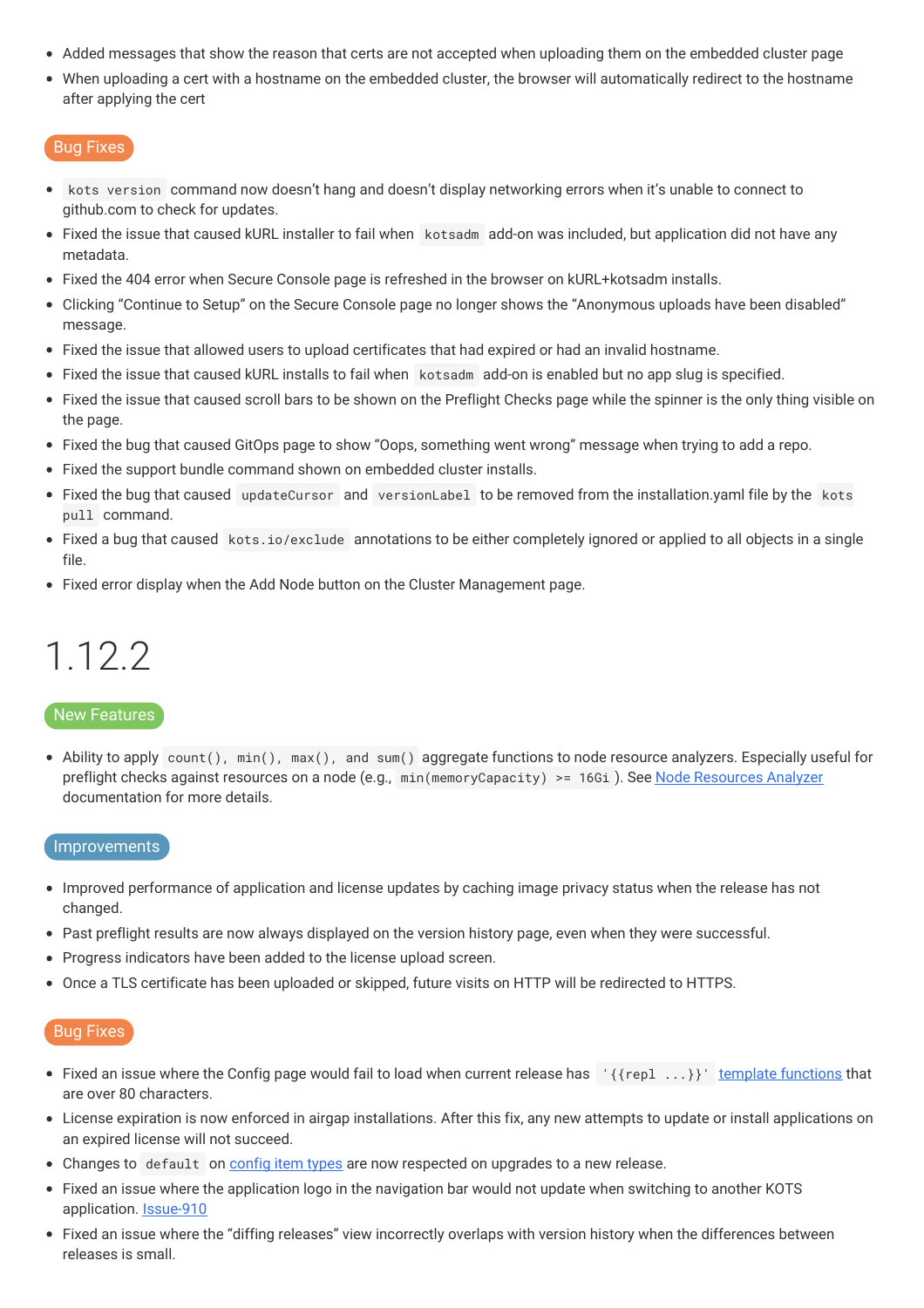- kubectl kots upload command shown for editing application patches on the "View files" tab now includes the correct namespace.
- Fixed an issue where "Anonymous uploads have been disabled" message appears during initial setup of embedded cluster installations.

# <span id="page-44-0"></span>1.12.1

#### New Features

- The kustomize version used to render releases can be specified, with the currently accepted versions being "2.0.3" and "3.5.4". Documentation can be found [here](https://kots.io/reference/v1beta1/application/).
- Support for embedded installations with kURL on RHEL and CentOS 7.7.

#### Bug Fixes

- CPU and memory usage graphs were not rendering in embedded cluster installations with Kubernetes 1.16 and later.
- Application crashes when using gestures to viewing files in troubleshoot file inspector. [issue-920](https://github.com/replicatedhq/kotsadm/issues/920)
- When checking for updates from the version history page, errors from previous releases were not cleared when a new working release became available.

### <span id="page-44-1"></span>1.12.0

#### New Features

- Namespace can now be specified for Helm [charts](https://kots.io/reference/v1beta1/helmchart/#namespace) in KOTS
- Preflight and Troubleshoot analyzers now support analysis of Node resources, including CPU, [Memory,](https://troubleshoot.sh/reference/analyzers/node-resources/) and Disk Space
- Rook registry is now object store backed.

#### **Improvements**

- If license is updated during a sync, a dialog is shown linking to version history.
- **•** Better feedback when saving app config.
- Support bundle analysis now has breadcrumbs.
- replicated/kurl-util container uses a versioned tag instead of latest .  $\bullet$
- kots CLI now includes an Authorization header when making requests to kotsadm-api .  $\bullet$
- $\bullet$ Airgapped upload endpoints now require Authorization headers.
- Helm chart rendering errors are now displayed in the Admin Console.
- The Dashboard link has been removed from the license upload pages.
- License is synced to the latest version on installation.

- kotsadm-api no longer needs to be restarted when console password is reset using the CLI.  $\bullet$
- Airgapped upload doesn't redirect back to license upload.
- A failed airgapped upload will display an error.
- Failing preflight checks incorrectly rendered as successful in the version history page.
- Fixed an issue where Preflight checks fail if a when condition is missing.
- If your preflight check fails to parse, the error message is displays as a failing preflight.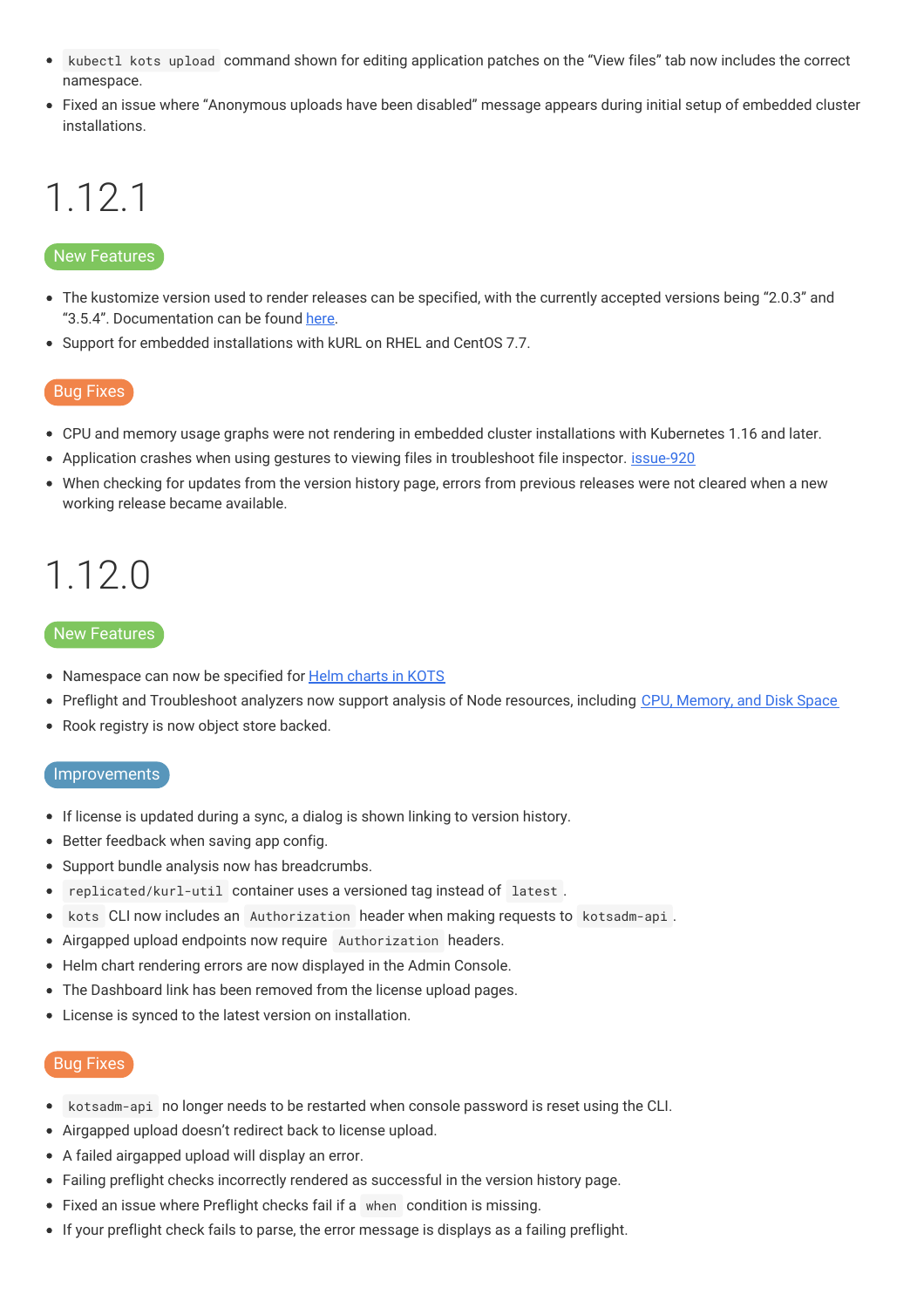- Fixed issues with kURL HA registry availability when a node is lost.
- Fixed an issue where the Admin Console would not pull new releases when changing a customer's channel and syncing their  $\bullet$ license.
- Fixed error 404 when the Secure Console page is refreshed.
- Fixes for license sync:
	- When a new license field is created, it will be pulled down on the next license sync.
	- When new license fields are added, they will be used in rendering the next app version.

# <span id="page-45-0"></span>1.11.4

#### Bug Fixes

Config screen in Admin Console hangs when the Helm chart in an airgapped installation contains a nested Helm chart.

### <span id="page-45-1"></span>1.11.3

#### Bug Fixes

- After initial upload of the airgap bundle, user will be asked for the license file a second time. This results in the creation of two apps.
- Missing fixes that were applied to 1.11.1, but removed from 1.11.2

### <span id="page-45-2"></span>1.11.2

#### **Bug Fixes**

When there are multiple deployments with the same private image, only one deployment has the necessary pull secret.

# <span id="page-45-3"></span>1.11.1

#### **Bug Fixes**

- kots admin-console upgrade fails to upgrade Admin Console.
- Unable to upload airgap bundles to KOTS clusters installed with kURL (clusters embedded with application).

# <span id="page-45-4"></span>1.11.0

#### New Features

- Openshift 4.3 support for existing clusters
- Support for embedding Kubernetes 1.16.4
- Support for development environments with insecure local registries
- Compatibility layer for ship-style entitlements (not titled)
- kots install helm:// now enables the GitOps tab by default $\bullet$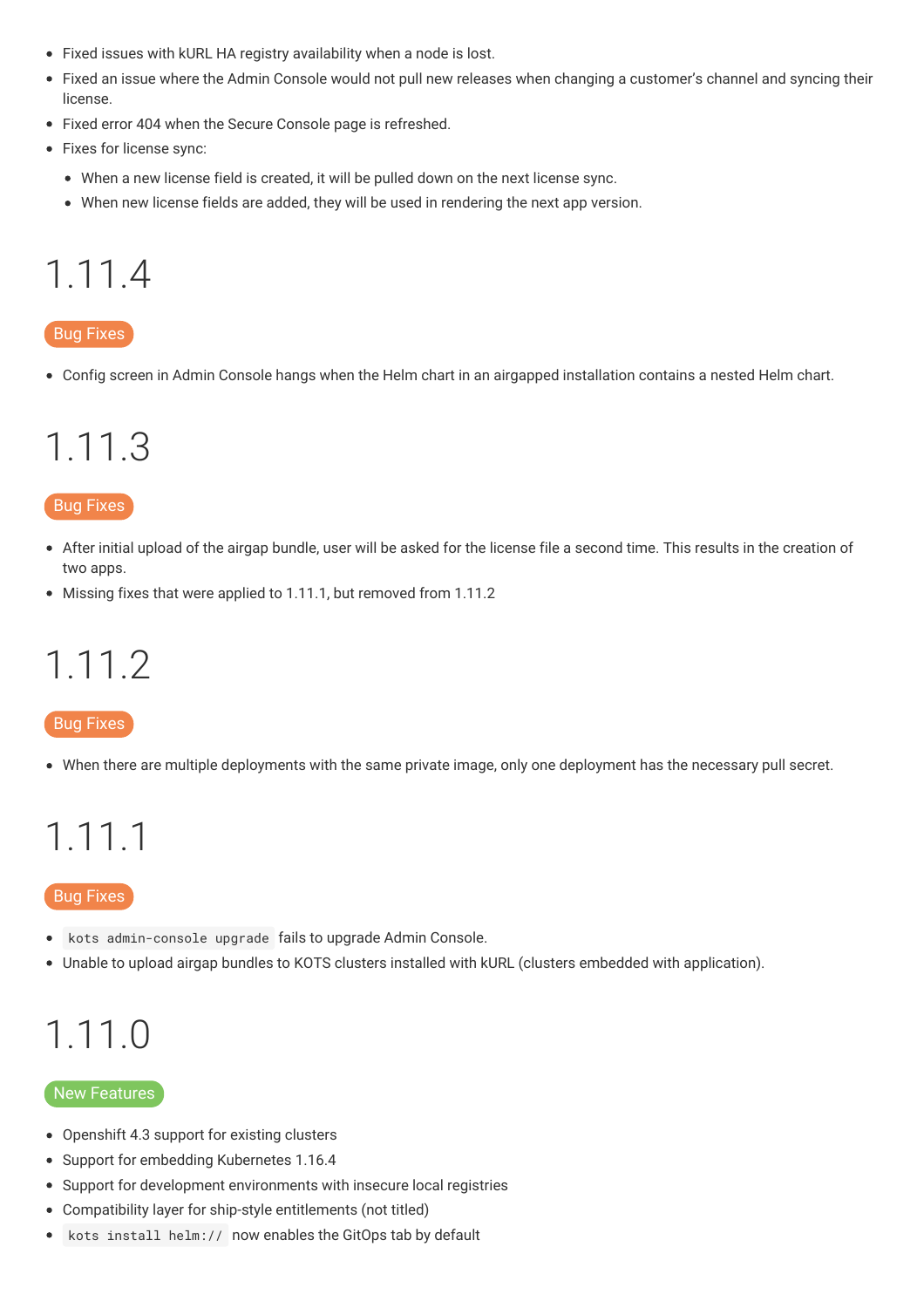- Significant performance improvements to uploadLicense and saveConfig in Admin Console
- We no longer require manual changes to firewalld settings when installing on RHEL
- kURL / Embedded Cluster Improvements:
	- Changed TLS secret type from opaque to tls
	- Ability to reuse to re-use the TLS certs for Kotsadm in a contour Ingress/IngressRoute
	- Add a node label to to identify all kURL installs
	- Silence irrelevant warnings about use of 3rd party components and upstream components during embedded cluster installation
- Support-Bundle and Preflight Improvements:
	- Openshift distribution detection
	- Statefulset collection
	- Automatic limit range negotiation for PVC size

- Master join button on Cluster Management tab enabled when not on HA installs
- kots admin-console upgrade fails to upgrade admin console.  $\bullet$
- Server error when saving config manifests containing items of type 'file'
- statusInformers in Admin Console show incorrect status when deploying to the default namespace
- Migrations crash-loop-back-offing container not working as expected

# <span id="page-46-0"></span>1.10.0

#### New Features

- Support for array types in helm charts
- SelfSubjectRulesReview is used determine RBAC rules for operator when own rules cannot be listed.
- 'exclude-admin-console' is now hidden from 'kots install –help'

#### Bug Fixes

- kots install with namespace on command line does nothing and exits without any errors
- Error when restricted operator role already exists
- Postgres invalid size prompt

# <span id="page-46-1"></span>1.9.1

#### New Features

- Added a new --deploy to the kots upstream upgrade command. When specified, kots CLI automatically deploys the latest version in addition to downloading it.
- <span id="page-46-2"></span>Improved addition of image pull secrets to jobs and other objects. Previous releases would add the image pull secret too often, causing a job object to unecessarily change.